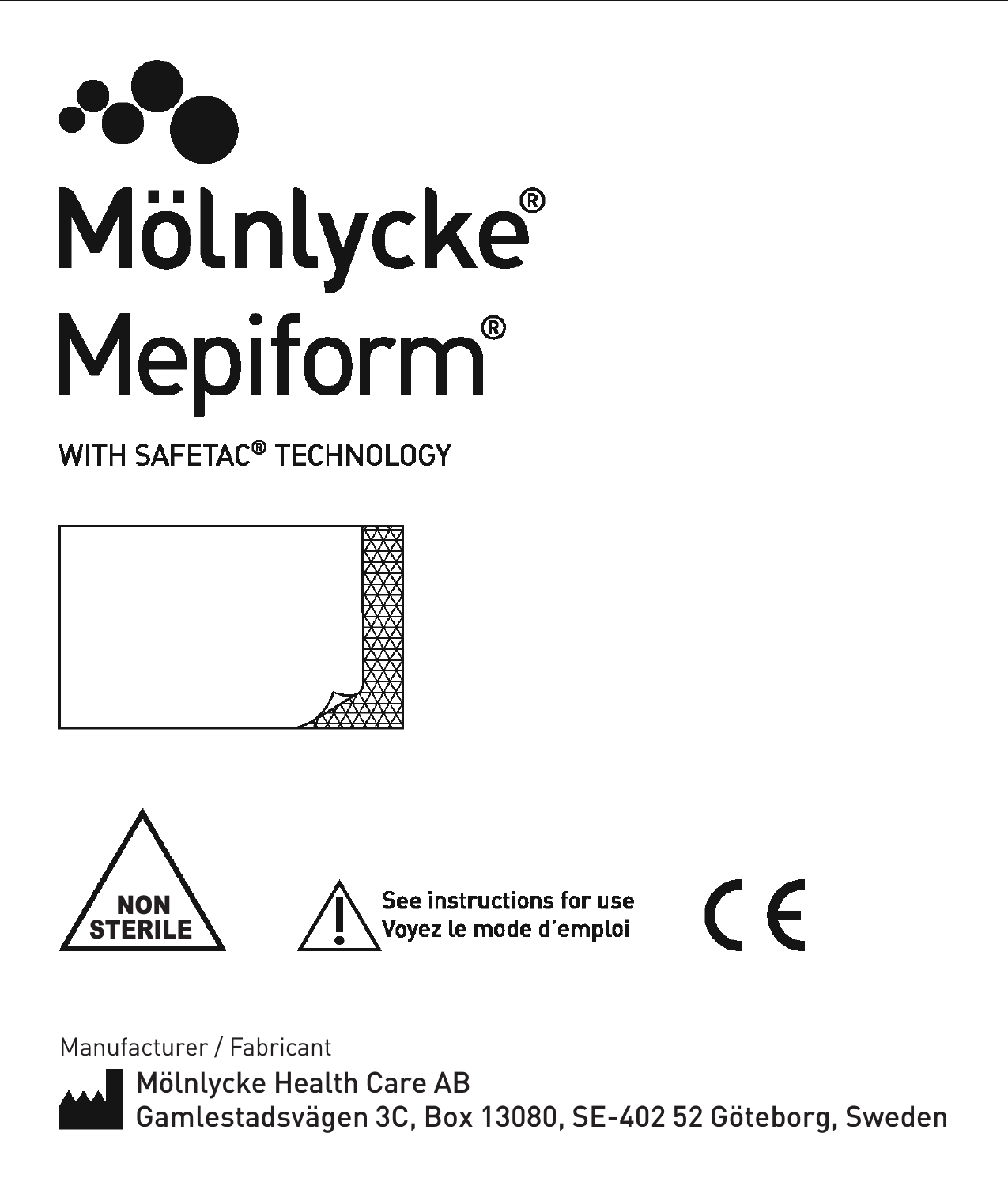

Toll free number : USA 1-800-882-4582 Canada 1-800-494-5134

Australian sponsor address: Mölnlycke Health Care Pty. Ltd. 12 Narabang Way, Belrose, NSW 2085 AUSTRALIA

www.molnlycke.com/symbols

Do not use if package is damaged Bei beschädigter Verp. verwerfen Ne pas utiliser si l'emballage est endommagé No utilizar si el envase está dañado  $\bigcap$  Niet gebruiken indien verpakking beschadigd is Skall inte användas om förpackningen är skadad Non utilizzare se la confezione è danneggiata Älä käytä jos pakkaus vaurioitunut Não usar se embalagem danificada Brug ikke, hvis pakken er beskadiget Μην το χρησιμοποιήσετε αν η συσκευασία είναι κατεστραμμένη Nie stosować, jeśli opakowanie jest uszkodzone Nepoužívejte, je-li obal poškozen Ne használja, ha a csomagolás sérült Må ikke brukes hvis forpakningen er skadet Ne uporabite, če je ovoj poškodovan Не използвайте, ако опаковката е увредена Nu utilizaţi dacă ambalajul e deteriorat Nepoužívajte, ak je obal poškodený Ambalaj hasarlıysa kullanmayın Nenaudoti, jei pakuotė pažeista Nelietot, ja iepakojums ir bojāts Kahjustatud pakendi korral mitte kasutada Не использ., если упак. поврежд. Ne koristiti ako je pakiranje oštećeno Ne koristiti ako je omot oštećen لا تستعمل إذا آان غلاف التعليب الداخلي تالفا [1]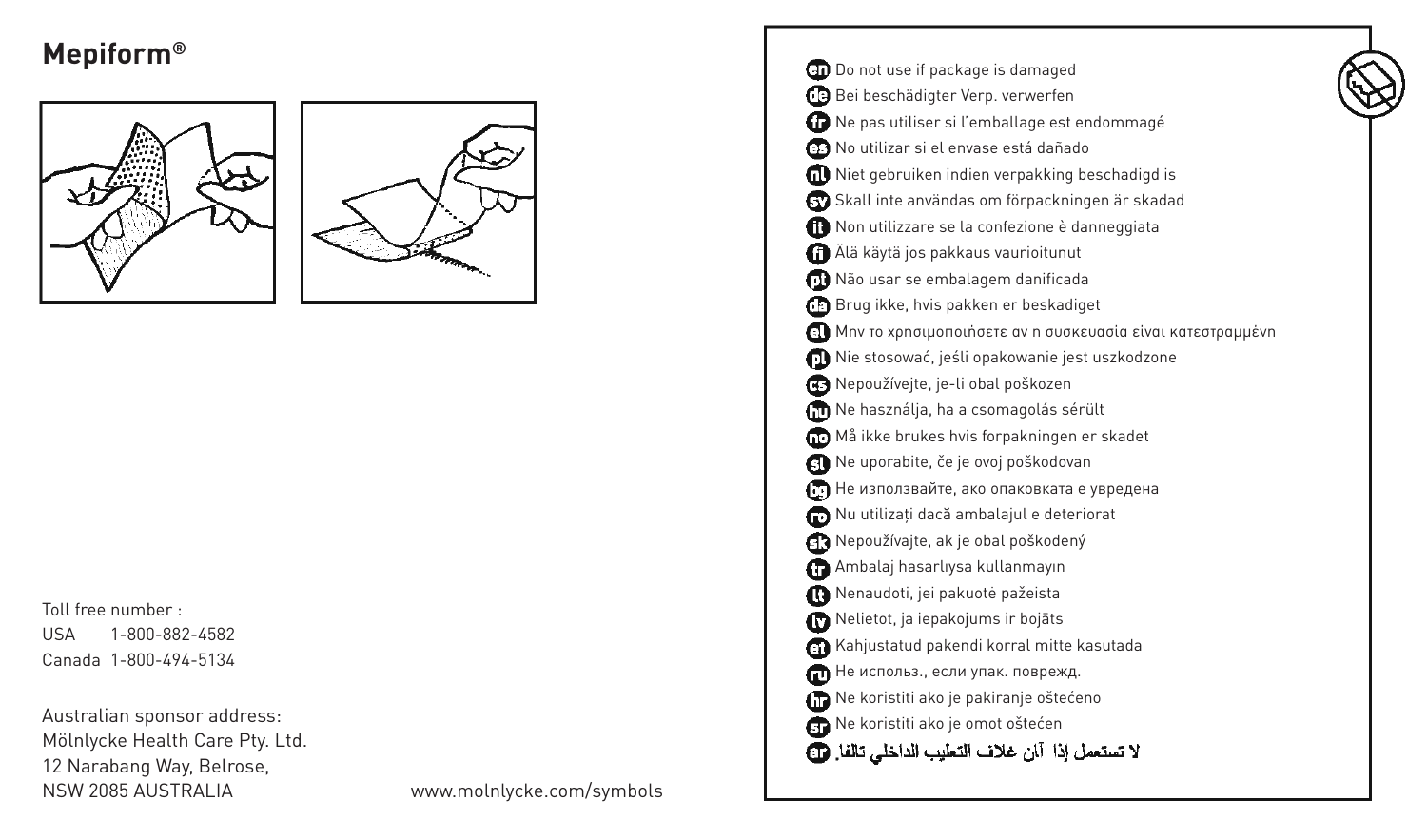

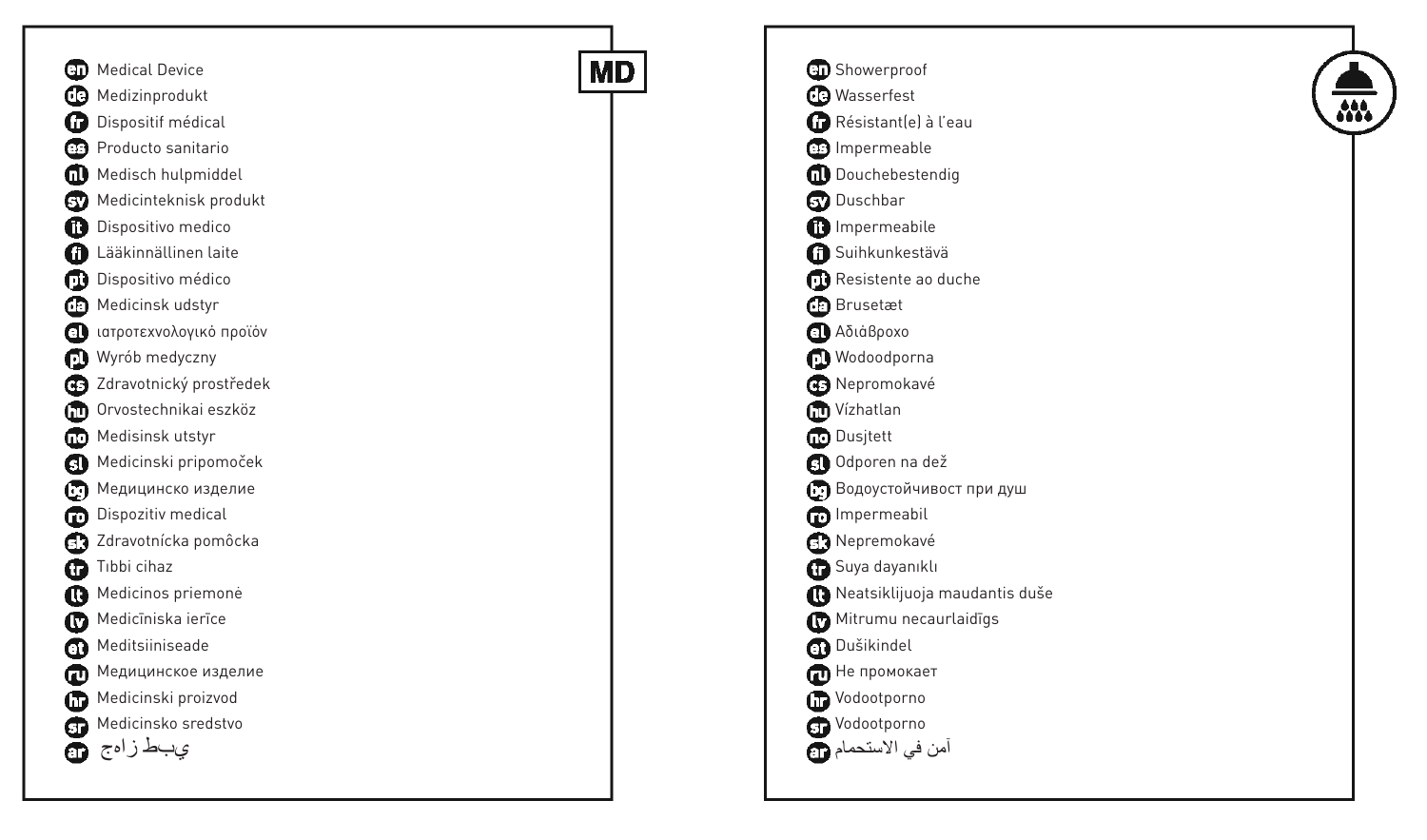Selt-adherent sott silicone dressing tor scar care Self-adherent soft silicone dressing for scar care

## **Product description Product description**

dressing removal. technology. It minimises pain to patients and trauma to the skin at The dressing has a Safetac® contact layer that is a unique adhesive Mepiform is a self-adherent, thin, discreet and flexible dressing dressing removal. technology. It minimises pain to patients and trauma to the skin at The dressing has a Safetac Mepiform is a self-adherent, thin, discreet and flexible dressing. ® contact layer that is a unique adhesive

Mepiform consists of Mepiform consists of:

- A breathable and shower proof laminate (polyurethane film and WSCOSe nonwoven viscose nonwoven) A breathable and shower proof laminate (polyurethane film and
- A contact layer consisting of soft silicone adhesive (Safetac®) A contact layer consisting of soft silicone adhesive (Safetac®)

Polyacrylate, polyurethane, silicone, viscose Dressing material content Polyacrylate, polyurethane, silicone, viscose Dressing material content:

## Indications for use **Indications for use**

and keloid scars. It can also be used as a prophylactic therapy on closed wounds for prevention of hypertrophic or keloid scarring. Mepiform is designed for the management of both old and new hypertrophic wounds for prevention of hypertrophic or keloid scarring. and keloid scars. It can also be used as a prophylactic therapy on closed Mepiform is designed for the management of both old and new hypertrophic

### Precautions **Precautions**

- Do not use Mepiform on patients with known hypersensitivity to the ingoing materials/components of the product. materials/components of the product. Do not use Mepiform on patients with known hypersensitivity to the ingoing
- gradually increasing therapy time. If the symptom persists, discontinue use Should maceration or rash occur, remove the dressing and allow the skin and consult a physician tor advice and consult a physician for advice. gradually increasing therapy time. If the symptom persists, discontinue use to recover until the symptom has disappeared, then continue treatment to recover until the symptom has disappeared, then continue treatment Should maceration or rash occur, remove the dressing and allow the skin



## **Instructions for use**  Instructions for use

proressionals. Mepitorm can be used by lay persons under supervision of health care professionals. Mepiform can be used by lay persons under supervision of health care

## Application

- 1. Open the packaging and remove the dressing. Open the packaging and remove the dressing.
- 2. If necessary cut to appropriate size allowing overlap of minimum 1 cm. If necessary cut to appropriate size allowing overlap of minimum 1 cm.
- 3. When applying Mepiform, make sure the area is dry. When used together When applying Mepiform, make sure the area is dry. When used together cream. with ointment or cream, ensure the dressing covers an area beyond the
- 4. Remove the release film and apply Mepiform over the scar Avoid stretching when applying over joints Avoid stretching when applying over joints. Remove the release film and apply Mepiform over the scar.

## Dressing change and removal Dressing change and remova

- 1. Mepiform should optimally be worn for 24 hours a day. The dressing can then be reapplied Remove the dressing once per day for inspection and washing of the skin. The dressing can then be reapplied. Remove the dressing once per day for inspection and washing of the skin. Mepiform should optimally be worn for 24 hours a day.
- 2. Mepiform should under normal conditions be changed every 7 days or when the adherent properties of the dressing are no longer sufficient when the adherent properties of the dressing are no longer sufficient. Mepiform should under normal conditions be changed every 7 days or
- 3. Mepiform is showerproot. Mepiform is showerproof.

Disposal should be handled according to local environmental procedures. Disposal should be handled according to local environmental procedures.

### Other informatior **Other information**

If any serious incident has occurred in relation to the use of Mepiform, it should be reported to Mölnlycke Health Care should be reported to Mölnlycke Health Care. If any serious incident has occurred in relation to the use of Mepiform, it

Mepiform® and Safetac® are registered trademarks of Mölnlycke Health Care AB. ® and Safetac® are registered trademarks of Mölnlycke Health Care AB.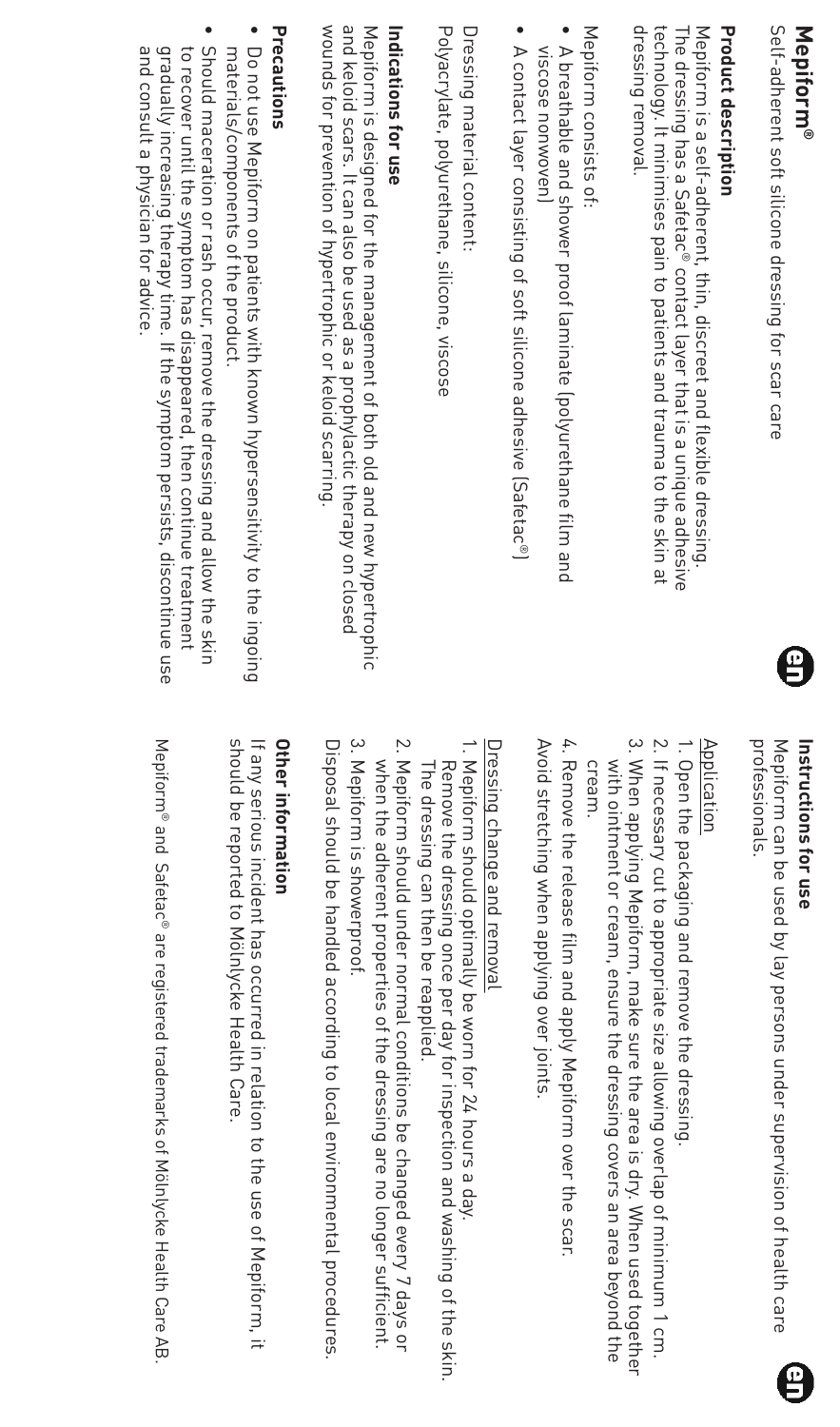| 0<br><b>Mepiform®</b>                                                                                                                                                                                                                                                                                                                                           | 0<br>Gebrauchsanweisung                                                                                                                                                                                                                                                                                                                                                                          |
|-----------------------------------------------------------------------------------------------------------------------------------------------------------------------------------------------------------------------------------------------------------------------------------------------------------------------------------------------------------------|--------------------------------------------------------------------------------------------------------------------------------------------------------------------------------------------------------------------------------------------------------------------------------------------------------------------------------------------------------------------------------------------------|
| Weicher, selbsthaftender Silikonverband zur Narbenbehandlung                                                                                                                                                                                                                                                                                                    | Mepiform kann unter Aufsicht von medizinischem Fachpersonal<br>auch von Laien verwendet werden                                                                                                                                                                                                                                                                                                   |
| Der Verband verfügt über die einzigartige selbsthaftende Kontaktschicht –<br>die Safetac®-Technologie. Die Kontaktschicht minimiert Schmerzen beim<br>Mepiform ist ein selbsthaftender, dünner, dezenter und flexibler Verband.<br>Patienten sowie Verletzungen der Haut beim Entfernen des Verbands.<br>Produktbeschreibung                                    | Schneiden Sie den Verband, falls erforderlich, auf die passende Größe zu.<br>Der Verband sollte die Wunde um mindestens 1 cm überlappen<br>1. Offnen Sie die Verpackung und entnehmen Sie den Verband.<br>Stellen Sie, bevor Mepiform appliziert wird, sicher, dass die<br>Einsatzgebiet<br>က်                                                                                                   |
| einer Kontaktschicht aus haftendem weichem Silikon (Safetac®)<br>einer atmungsaktiven und duschfesten Laminatschicht<br>(Polyurethanfolie und Viskose-Vliesstoff)<br>Mepiform besteht aus:                                                                                                                                                                      | Applikationsfläche trocken ist. Sorgen Sie dafür, dass die Kontaktfläche mit<br>4. Entfernen Sie die Schutzfolie und applizieren Sie Mepiform auf die Narbe.<br>der trockenen, salben-/cremefreien Haut ausreichend groß ist, wenn der<br>Vermeiden Sie eine Dehnung des Verbands, wenn Sie ihn über Gelenken<br>Verband in Verbindung mit einer Salbe oder Creme appliziert wird<br>applizieren |
| Polyacrylat, Polyurethan, Silikon, Viskose<br>Bestandteile des Verbandmaterials:<br>Anwendung/Indikation                                                                                                                                                                                                                                                        | Bei Bedarf können Sie den Verband einmal täglich entfernen, um die<br>1. Mepiform sollte idealerweise 24 Stunden am Tag getragen werden.<br>Wechseln und Abnehmen des Verbands                                                                                                                                                                                                                   |
| und Keloiden vorgesehen. Der Verband kann auch für die präventive Therapie<br>Mepiform ist für die Behandlung von frischen und alten hypertrophen Narben<br>von geschlossenen Wunden zur Vorbeugung von hypertrophen Narben oder<br>Keloiden verwendet werden                                                                                                   | 2. Mepiform sollte gewöhnlich alle sieben Tage, oder wenn die Haftfähigkeit<br>Narbe zu kontrollieren und die Haut zu waschen. Anschließend kann<br>des Verbandes nicht mehr ausreicht, gewechselt werden.<br>derselbe Verband wieder verwendet werden.<br>3. Mepiform ist duschfes                                                                                                              |
| Mepiform nicht bei Patienten mit einer bekannten Überempfindlichkeit<br>gegen die Vormaterialien/Bestandteile des Produkts verwender<br>Vorsichtsmaßnahmen                                                                                                                                                                                                      | Die Entsorgung sollte gemäß den lokalen Umweltschutzbedingungen<br>Neitere Informationen<br>erfolgen                                                                                                                                                                                                                                                                                             |
| Danach kann die Behandlung fortgesetzt werden, indem die Tragedauer<br>die Behandlung mit Mepiform ein, bis die Symptome abgeklungen sind.<br>kontinuierlich gesteigert wird. Wenn die Symptome bestehen bleiben.<br>sollte die Therapie abgebrochen und ärztlicher Rat eingeholt werden.<br>Sollten Mazerationen oder ein Hautausschlag auftreten, stellen Sie | Falls ein schwerwiegender Vorfall im Zusammenhang mit Mepiform<br>aufgetreten ist, melden Sie dies an Mölnlycke Health Care.                                                                                                                                                                                                                                                                     |
|                                                                                                                                                                                                                                                                                                                                                                 | Mepiform® und Safetac® sind eingetragene Warenzeichen der<br>Mölnivcke Health Care AB.                                                                                                                                                                                                                                                                                                           |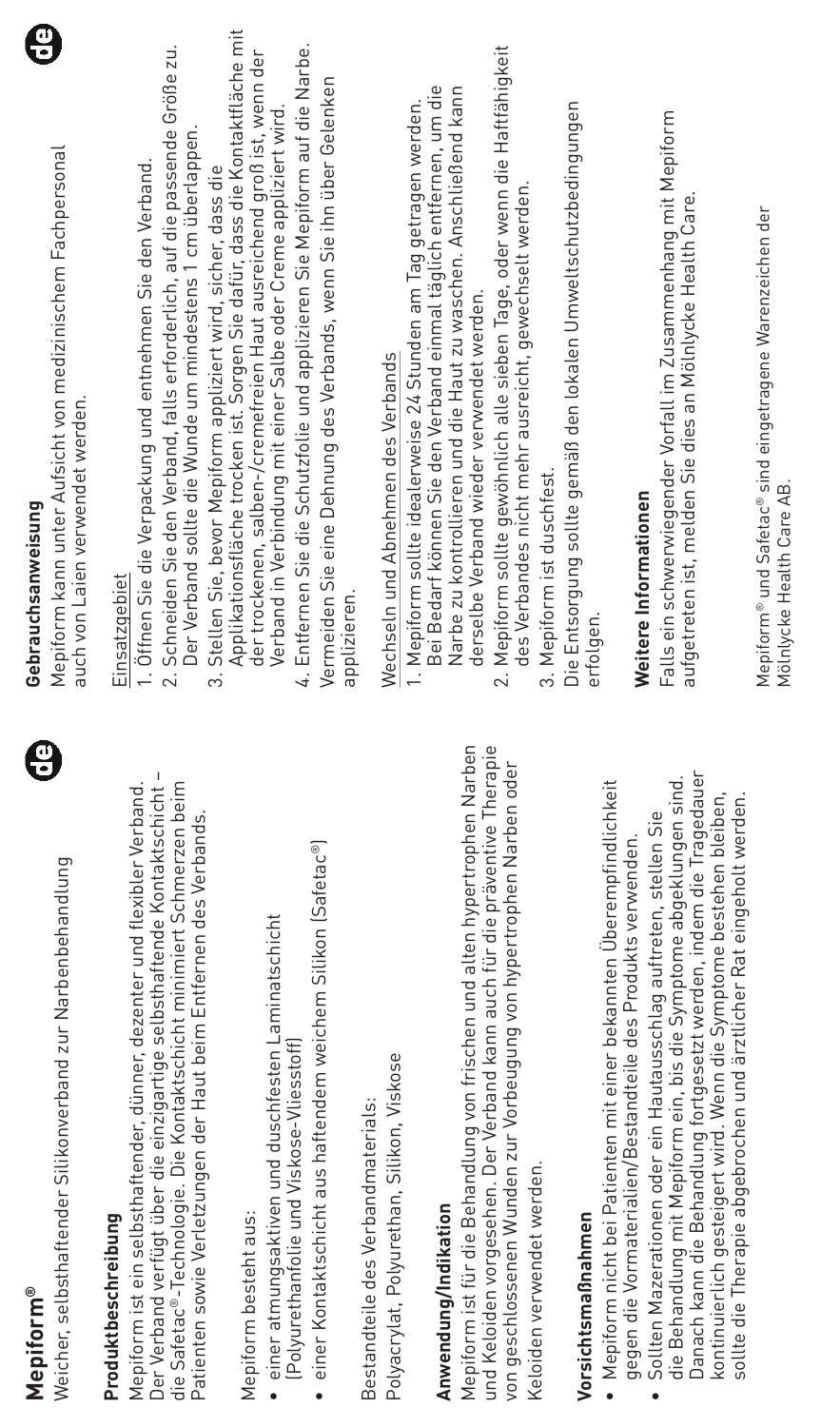Pansement auto-adhésif siliconé pour cicatrices

#### **Description du produit**

Mepiform est un pansement auto-adhésif, mince, discret et souple. Le pansement est composé d'une couche d'enduction de silicone souple issue d'une technologie unique à base d'adhésif siliconé : la Technologie Safetac®, côté plaie. Elle minimise la douleur des patients et les traumatismes pour la peau lors du retrait du pansement.

#### Mepiform est composé :

- d'un support (laminé) respirant et autorisant la douche (film de polyuréthane et non-tissé en viscose)
- d'une couche d'enduction de silicone souple (issue de la Technologie Safetac®), côté plaie

Composition du pansement :

polyacrylate, polyuréthane, silicone, viscose

#### **Indications**

Mepiform est indiqué pour le traitement des cicatrices hypertrophiques et chéloïdes, anciennes ou récentes. Il peut être utilisé en prophylaxie après fermeture des plaies pour prévenir la formation des cicatrices hypertrophiques ou chéloïdes.

#### **Précautions d'emploi**

- Ne pas utiliser Mepiform chez des patients présentant une hypersensibilité connue aux matériaux/composants entrant dans la composition du produit.
- En cas de macération ou de réaction cutanée, retirer le pansement jusqu'à disparition des symptômes, puis reprendre le traitement en augmentant graduellement le temps de pose journalier. Si les symptômes persistent, arrêter le traitement et consulter un médecin.

#### **Mode d'emploi**

Mepiform peut être utilisé par des particuliers sous la supervision de professionnels de santé.

#### Application

- 1. Ouvrir l'emballage et retirer le pansement.
- 2. Si nécessaire, découper à la taille voulue en conservant une marge d'1 cm minimum.
- 3. Mepiform doit être appliqué sur une peau sèche. Si des pommades ou des crèmes sont utilisées, le pansement doit déborder au-delà de la zone où elles ont été appliquées.

4. Retirer le feuillet protecteur et appliquer Mepiform sur la cicatrice. Ne pas étirer le pansement pour l'appliquer lors de la pose sur les articulations.

#### Renouvellement et retrait du pansement

- 1. Pour un résultat optimal, Mepiform doit être porté 24h/24. Retirer le pansement une fois par jour pour examiner et nettoyer la peau. Le pansement est repositionnable.
- 2. Dans des conditions normales d'utilisation, Mepiform doit être renouvelé tous les 7 jours ou lorsque le pansement n'adhère plus suffisamment.
- 3. Mepiform autorise la douche.

L'élimination doit être effectuée conformément aux normes environnementales en vigueur.

#### **Informations complémentaires**

En cas d'incident grave dans le cadre de l'utilisation du pansement Mepiform, le signaler à Mölnlycke Health Care.

Mepiform® et Safetac® sont des marques déposées de Mölnlycke Health Care AB.

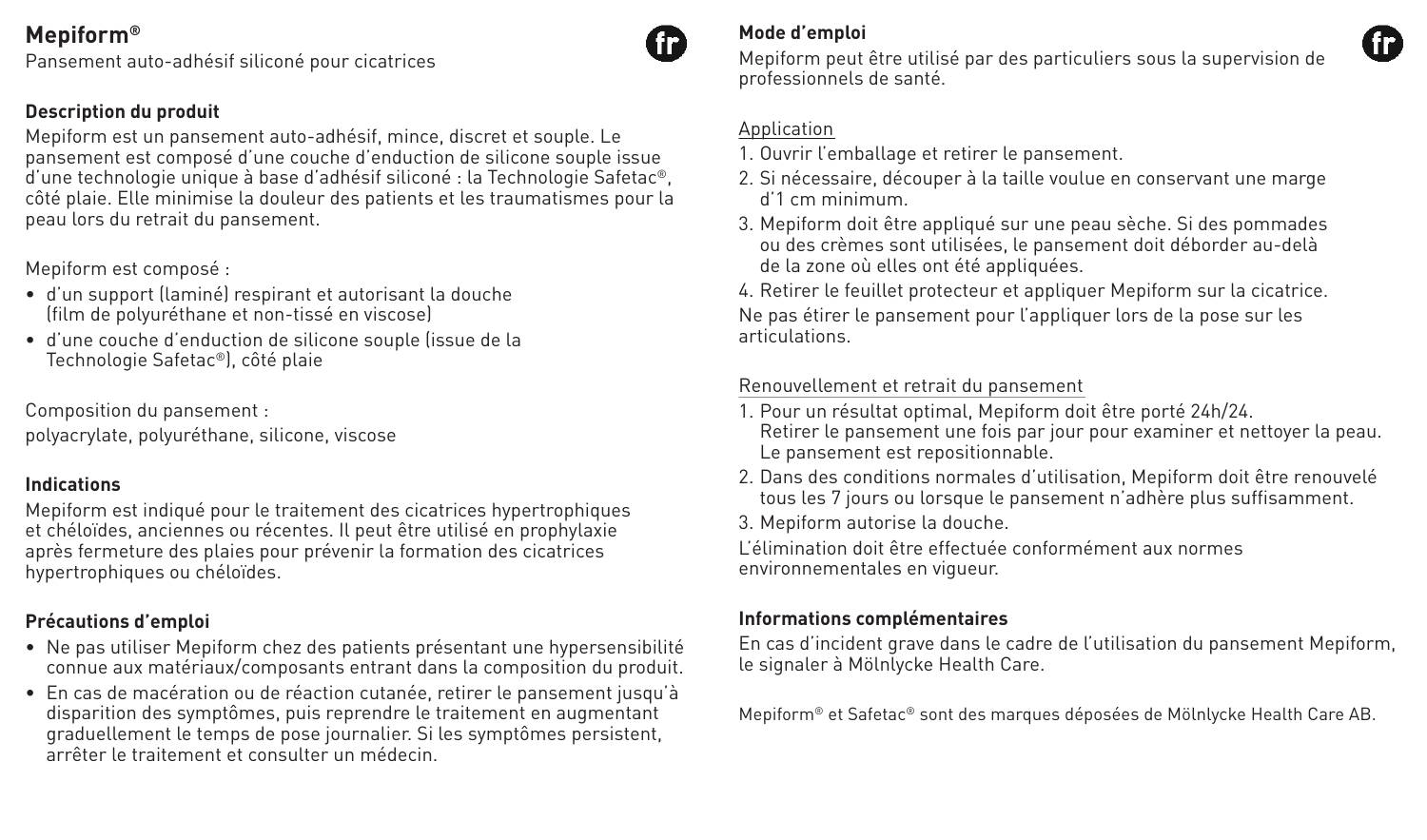| 9                                                                                                                                                                                                                                                                                                                | 8                                                                                                                                                                                                                                |
|------------------------------------------------------------------------------------------------------------------------------------------------------------------------------------------------------------------------------------------------------------------------------------------------------------------|----------------------------------------------------------------------------------------------------------------------------------------------------------------------------------------------------------------------------------|
| <b>Mepiform®</b>                                                                                                                                                                                                                                                                                                 | Instrucciones de uso                                                                                                                                                                                                             |
| Apósito auto-adhesivo de suave silicona para el tratamiento de cicatrices                                                                                                                                                                                                                                        | Mepiform puede utilizarlo cualquier persona bajo la supervisión de<br>profesionales sanitarios.                                                                                                                                  |
| cuenta con una capa de contacto Safetac <sup>er</sup> , que es una tecnologia adhesiva<br>Mepiform es un apósito autoadhesivo, fino, discreto y flexible. El apósito<br>exclusiva. Minimiza el dolor de los pacientes y el traumatismo en la piel<br>durante la retirada del apósito<br>Descripción del producto | Si es necesario, recortar el tamaño apropiado dejando un sobrante<br>1. Abrir el envoltorio y extraer el apósito.<br>de 1 cm como mínimo por cada lado.<br>Colocación                                                            |
| Una capa de contacto formada por un adhesivo cubierto de suave silicona                                                                                                                                                                                                                                          | Antes de colocar Mepiform, comprobar que la zona en cuestión está seca.                                                                                                                                                          |
| · Una capa laminada transpirable e impermeable (poliuretano y tejido de                                                                                                                                                                                                                                          | Si se utiliza junto con una crema o pomada, asegurarse de que el apósito                                                                                                                                                         |
| Mepiform está compuesto por:                                                                                                                                                                                                                                                                                     | 4. Retirar el papel protector y colocar el apósito Mepiform sobre la cicatriz.                                                                                                                                                   |
| viscosa sin tejer                                                                                                                                                                                                                                                                                                | cubra al menos toda la zona donde se ha aplicado la crema                                                                                                                                                                        |
| [Safetac®]                                                                                                                                                                                                                                                                                                       | No estirar cuando se coloca sobre articulaciones.                                                                                                                                                                                |
| $\bullet$                                                                                                                                                                                                                                                                                                        | က်                                                                                                                                                                                                                               |
| Poliacrilato, poliuretano, silicona, viscosa<br>Composición del material del apósito:                                                                                                                                                                                                                            | Retirar el apósito una vez al día para inspeccionar la zona y lavar la piel.<br>1. Idealmente Mepiform se llevará puesto las 24 horas del día<br>Después, se puede volver a colocar el apósito.<br>Cambio y retirada del apósito |
| terapia profiláctica en heridas cerradas para evitar la formación de cicatrices                                                                                                                                                                                                                                  | En condiciones normales, se debe cambiar el apósito Mepiform cada 7 días                                                                                                                                                         |
| queloides, tanto nuevas como antiquas. También puede emplearse como                                                                                                                                                                                                                                              | o cuando las propiedades de adherencia del apósito ya no sean suficientes.                                                                                                                                                       |
| Mepiform está concebido para el cuidado de cicatrices hipertróficas y                                                                                                                                                                                                                                            | Debe desecharse respetando los procedimientos medioambientales locales.                                                                                                                                                          |
| hipertróficas o queloides.                                                                                                                                                                                                                                                                                       | 3. Mepiform es impermeable.                                                                                                                                                                                                      |
| Indicaciones de uso                                                                                                                                                                                                                                                                                              | $\sim$                                                                                                                                                                                                                           |
| No utilice Mepiform en pacientes con hipersensibilidad diagnosticada a los                                                                                                                                                                                                                                       | Cualquier incidente grave que se haya producido en relación con el uso de                                                                                                                                                        |
| materiales/componentes del producto.                                                                                                                                                                                                                                                                             | Mepiform debe ser notificado a Mölnlycke Health Care.                                                                                                                                                                            |
| Precauciones                                                                                                                                                                                                                                                                                                     | Otra información                                                                                                                                                                                                                 |
| con el tratamiento aumentando gradualmente el tiempo de terapia. Si los<br>En caso de maceración o sarpullido, retirar el apósito y dejar que la piel<br>se recupere hasta que desaparezcan los síntomas. Después, continuar<br>síntomas persisten, interrumpir su uso y consultar a un médico.                  | Mepiform® y Safetac® son marcas registradas de Mölnlycke Health Care AB.                                                                                                                                                         |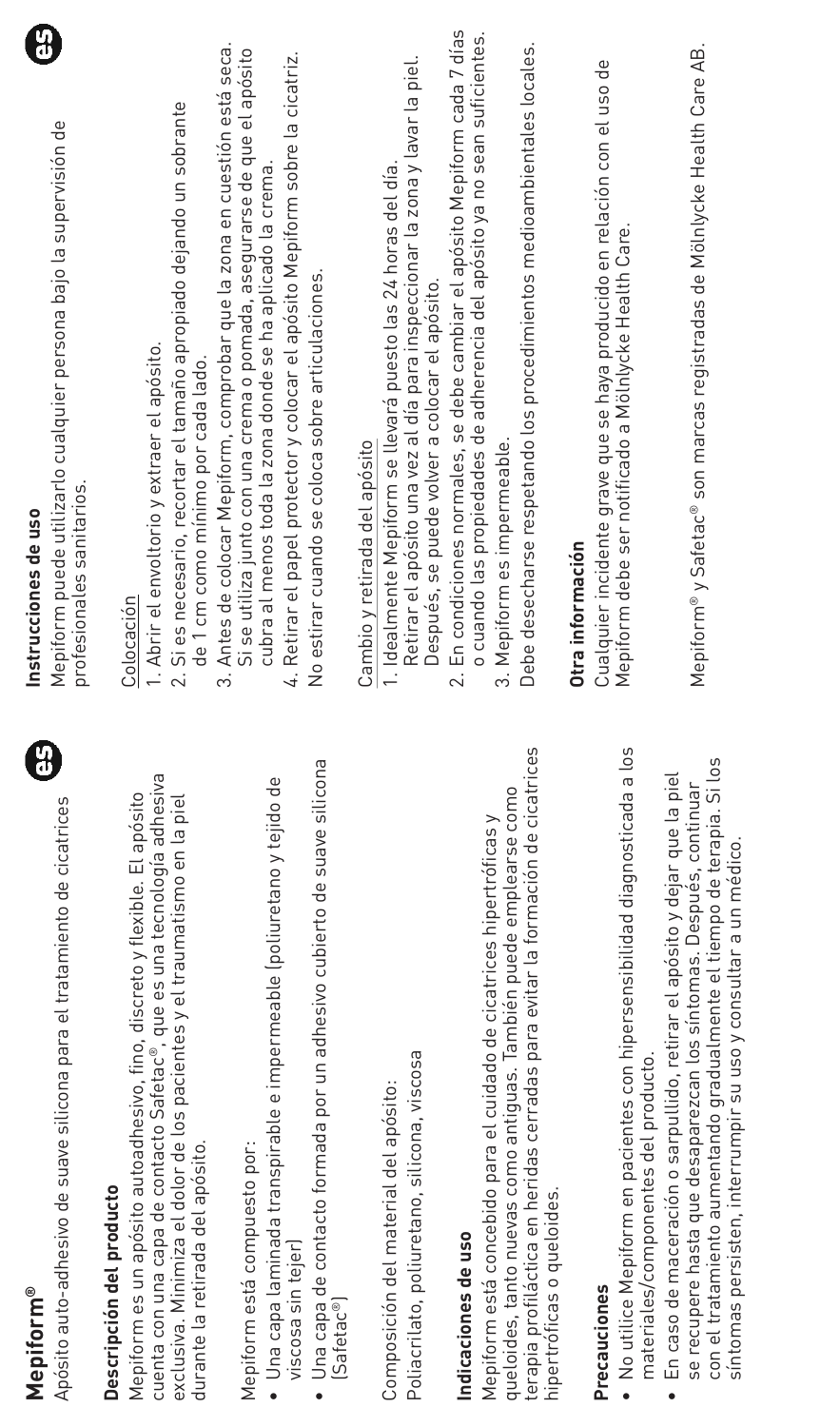Zelfklevend zacht siliconen littekenverband

#### **Productomschrijving**

Mepiform is een zelfklevend, dun, discreet en flexibel verband. Het verband heeft een Safetac® contactlaag met een unieke zelfklevende technologie. Het minimaliseert pijn voor patiënten en trauma aan de huid bij verwijdering van het verband.

#### Mepiform bestaat uit:

- Een ademend en douchebestendig laminaat (polyurethaanfilm en nonwoven viscose)
- Een contactlaag bestaande uit zacht silicone kleefmiddel (Safetac®)

Het verbandmateriaal bevat:

Polyacrylaat, polyurethaan, silicone, viscose

#### **Indicaties voor gebruik**

Mepiform is bedoeld voor de behandeling van oude en nieuwe hypertrofe en keloïd-littekens. Ook kan het worden gebruikt als profylactische behandeling van gesloten wonden ter preventie van hypertrofe of eloïd-littekenvorming.

#### **Voorzorgsmaatregelen**

- Gebruik Mepiform niet bij patiënten met een bekende overgevoeligheid voor de materialen/componenten waarmee dit product gemaakt is.
- Als er verweking of uitslag optreedt, moet het verband worden verwijderd tot de huid zodanig is hersteld dat de klacht is verdwenen. Vervolgens kan de behandeling worden voortgezet waarbij de behandelduur geleidelijk aan moet worden opgebouwd. Als de klachten blijven bestaan, moet het gebruik van het verband worden gestaakt en een arts worden geraadpleegd voor advies.



#### Mepiform kan onder toezicht van zorgverleners door leken worden gebruikt.

#### **Toepassing**

- 1. Open de verpakking en neem het verband er uit.
- 2. Knip het verband op de juiste grootte, voor zover nodig, met minimaal 1 cm overlapping.
- 3. Bij het aanbrengen van Mepiform moet het wondgebied droog zijn. Als er zalf of crème is gebruikt, moeten de verbandranden voorbij de zalf of crème reiken.
- 4. Verwijder de schutlaag en plaats Mepiform over het litteken. Voorkom uitrekking van het verband bij gebruik op gewrichten.

#### Verwisselen en verwijderen van het verband

- 1. Bij voorkeur wordt Mepiform 24 uur per dag gedragen. Verwijder het verband eenmaal per dag om het litteken te inspecteren en de huid te reinigen. Het verband kan vervolgens weer opnieuw worden aangebracht.
- 2. Onder normale omstandigheden wordt Mepiform elke 7 dagen vervangen of zodra de kleefeigenschappen van het verband niet meer voldoende zijn.
- 3. Mepiform is douchebestendig.

Afval verwijderen moet gebeuren in overeenstemming met de plaatselijke milieuvoorschriften.

#### **Overige informatie**

Als er een ernstig incident in verband met het gebruik van Mepiform is opgetreden, moet dit worden gemeld aan Mölnlycke Health Care.

Mepiform® en Safetac® zijn gedeponeerde handelsmerken van Mölnlycke Health Care AB.

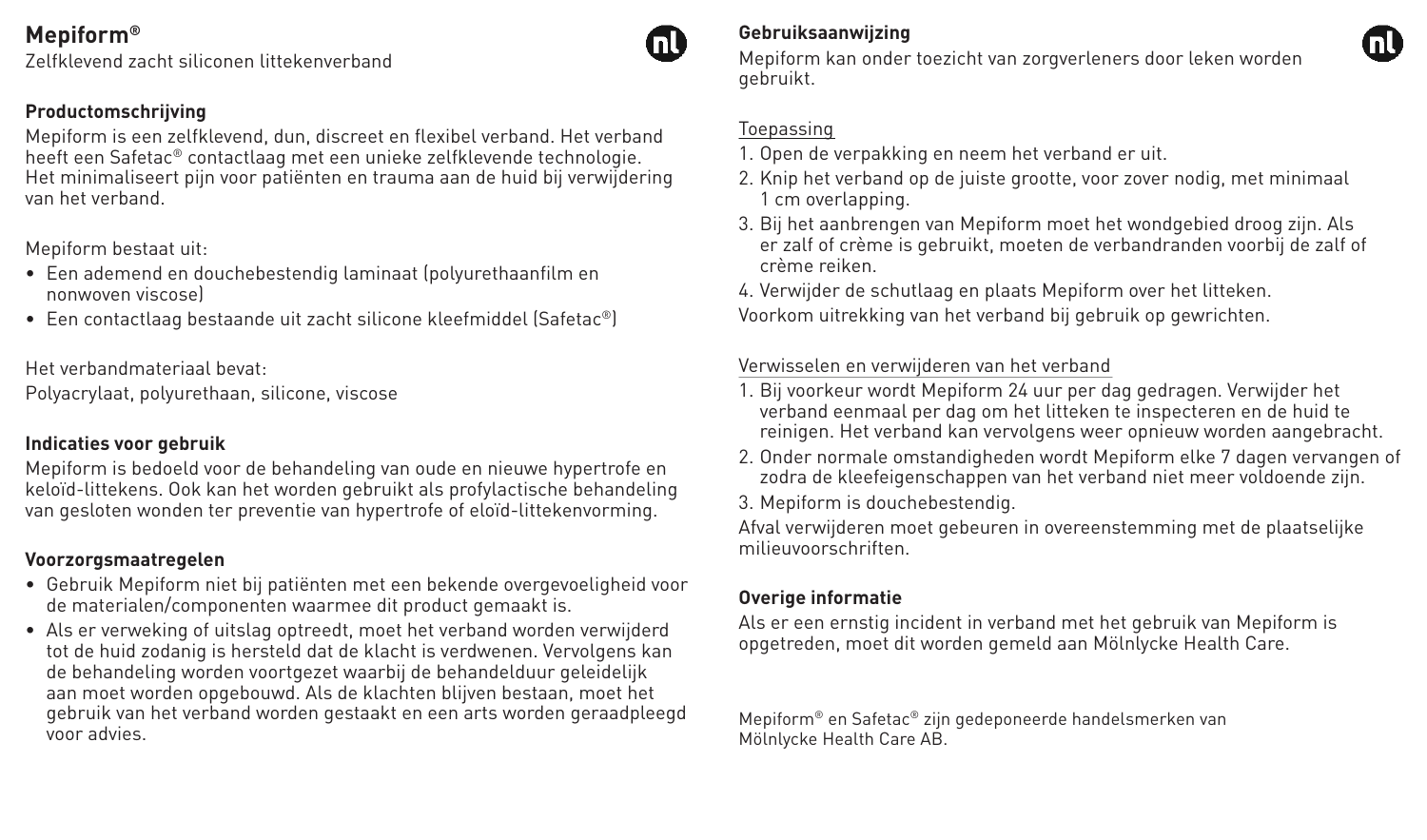Självhäftande förband för ärrbehandling, belagt med mjuk silikon

#### **Produktbeskrivning**

Mepiform är ett självhäftande, tunt, diskret och flexibelt förband. Förbandet har ett kontaktlager med Safetac®, som är en unik vidhäftningsteknologi. Det minskar smärta hos patienter och vävnadsskada på hud vid avlägsnande av förbandet.

#### Mepiform består av:

- Ett duschbart laminat (polyuretanfilm och nonwoven av viskos) som andas
- Ett kontaktlager som består av mjuk självhäftande silikon (Safetac®)

Innehåll i förbandsmaterialet:

Polyakrylat, polyuretan, silikon, viskos

#### **Användningsindikationer**

Mepiform är utformat för behandling av både nya och gamla hypertrofiska ärr och keloider. Det kan också användas som profylaktisk behandling av slutna sår för att förebygga hypertrofiska ärr och keloid ärrbildning

#### **Försiktighetsåtgärder**

- Använd inte Mepiform på patienter med känd överkänslighet mot ingående material/komponenter i produkten.
- Vid maceration eller utslag ska förbandet tas bort och huden få tillfälle att återhämta sig tills symtomen har försvunnit. Fortsätt därefter med behandlingen och öka behandlingstiden successivt. Om symtomen kvarstår, avbryt behandlingen och kontakta läkare.

#### **Bruksanvisning**

SV.

Mepiform kan användas av lekmän under övervakning av kvalificerad vårdpersonal.

#### Användning

- 1. Öppna förpackningen och ta ut förbandet.
- 2. Klipp vid behov till förbandet i lämplig storlek och låt minst 1 cm överlappa på omkringliggande hud.
- 3. Se till att området är torrt när Mepiform appliceras. När det används tillsammans med salva eller kräm, se till att förbandet täcker ett område som är större än det insmorda området.
- 4. Avlägsna skyddsfilmen och applicera Mepiform på ärret. Sträck inte förbandet när det används i ett ledområde.

#### Byte och borttagande av förband

- 1. Mepiform ska för bästa behandling bäras dygnet runt. Avlägsna förbandet en gång per dag för kontroll och tvätt av huden. Förbandet kan därefter sättas på igen.
- 2. Mepiform bör under normala förhållanden bytas var 7 dag eller när förbandets vidhäftningsegenskaper inte längre är tillräckliga.
- 3. Mepiform är duschbart.

Avfall ska hanteras enligt lokala miljörutiner.

#### **Övrig information**

Om en allvarlig incident med koppling till Mepiform inträffar ska detta rapporteras till Mölnlycke Health Care.

Mepiform® och Safetac® är registrerade varumärken som tillhör Mölnlycke Health Care AB.

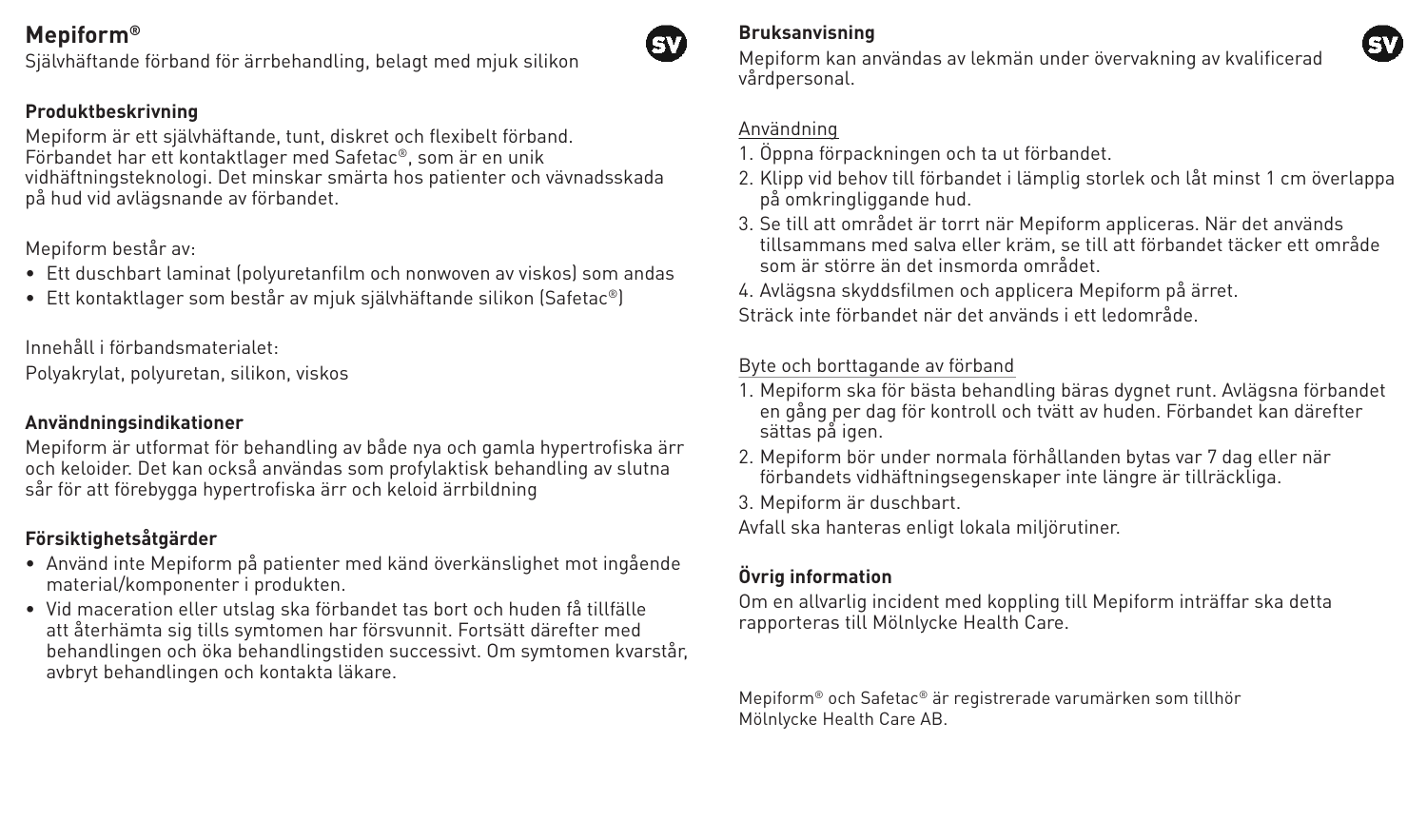| 的      |  |
|--------|--|
|        |  |
|        |  |
| ŗ<br>J |  |
|        |  |
| o      |  |
| α      |  |
| 2      |  |
|        |  |
|        |  |

Medicazione autoaderente in silicone per il trattamento delle cicatrici Medicazione autoaderente in silicone per il trattamento delle cicatrici

## Descrizione del prodotto **Descrizione del prodotto**

tecnologia Safetac®, che riduce al minimo il dolore del paziente e il trauma ecnologia Safetac®, che riduce al minimo il dolore del paziente e il trauma Mepiform è una medicazione autoaderente sottile, discreta e flessibile. Mepiform è una medicazione autoaderente sottile, discreta e flessibile. La medicazione è dotata di uno strato di contatto basato sull'esclusiva a medicazione è dotata di uno strato di contatto basato sull'esclusiva sulla cute quando la medicazione viene rimossa. sulla cute quando la medicazione viene rimossa.

Mepiform è costituita da: Mepiform è costituita da:

- · Un laminato traspirante e impermeabile (film in poliuretano e tessuto • Un laminato traspirante e impermeabile (film in poliuretano e tessuto non tessuto in viscosa) non tessuto in viscosa)
- Uno strato di contatto in silicone morbido (Safetac®) • Uno strato di contatto in silicone morbido (Safetac®)

Materiali che compongono la medicazione: Materiali che compongono la medicazione: Poliacrilato, poliuretano, silicone, viscosa Poliacrilato, poliuretano, silicone, viscosa

## **Istruzioni per l'uso**  struzioni per l'uso

di vecchia e nuova formazione. Nell'ambito di un protocollo di prevenzione. di vecchia e nuova formazione. Nell'ambito di un protocollo di prevenzione, Mepiform è studiata per il trattamento di cicatrici ipertrofiche e cheloidi Mepiform è studiata per il trattamento di cicatrici ipertrofiche e cheloidi può anche essere usata su lesioni chiuse per la prevenzione di cicatrici ouò anche essere usata su lesioni chiuse per la prevenzione di cicatrici ipertrofiche o cheloidi. pertrofiche o cheloidi

### Precauzioni **Precauzioni**

- · Non utilizzare Mepiform su pazienti con ipersensibilità accertata alle • Non utilizzare Mepiform su pazienti con ipersensibilità accertata alle sostanze impiegate o ai componenti del prodotto. sostanze impiegate o ai componenti del prodotto.
- In caso di macerazione o eruzione cutanea, rimuovere la medicazione e lasciare che la pelle si riprenda fino alla scomparsa del sintomo, quindi In caso di macerazione o eruzione cutanea, rimuovere la medicazione e asciare che la pelle si riprenda fino alla scomparsa del sintomo, quindi terapia. Se il sintomo persiste, sospendere l'uso e chiedere consulto a terapia. Se il sintomo persiste, sospendere l'uso e chiedere consulto a oroseguire il trattamento gradualmente aumentando la durata della proseguire il trattamento gradualmente aumentando la durata della un operatore sanitario qualificato. un operatore sanitario qualificato.



e

## struzioni per l'uso **Istruzioni per l'uso**

Mepiform può essere utilizzata da persone non esperte sotto il Mepiform può essere utilizzata da persone non esperte sotto il controllo del personale sanitario. controllo del personale sanitario.

### Applicazione Applicazione

- I. Aprire la confezione ed estrarre la medicazione. 1. Aprire la confezione ed estrarre la medicazione.
- 2. Se necessario, ritagliarla in base alle dimensioni appropriate in modo da 2. Se necessario, ritagliarla in base alle dimensioni appropriate in modo da consentire una copertura di almeno 1 cm oltre i margini della cicatrice. consentire una copertura di almeno 1 cm oltre i margini della cicatrice.
	- 3. Durante l'applicazione di Mepiform, assicurarsi che la zona sia asciutta. 3. Durante l'applicazione di Mepiform, assicurarsi che la zona sia asciutta. Se usata insieme a una pomata o a una crema, assicurarsi che la Se usata insieme a una pomata o a una crema, assicurarsi che medicazione ricopra una zona che si estende oltre la crema. medicazione ricopra una zona che si estende oltre la crema.
		- 4. Rimuovere la pellicola protettiva e applicare Mepiform sulla cicatrice. 4. Rimuovere la pellicola protettiva e applicare Mepiform sulla cicatrice. Evitare di tirare la medicazione in caso di applicazione su articolazioni. Evitare di tirare la medicazione in caso di applicazione su articolazioni.

# Sostituzione e rimozione della medicazione Sostituzione e rimozione della medicazione

- 1. Per un risultato ottimale si raccomanda di utilizzare Mepiform per 24 ore al giorno. Rimuovere la medicazione una volta al giorno per controllare e al giorno. Rimuovere la medicazione una volta al giorno per controllare e 1. Per un risultato ottimale si raccomanda di utilizzare Mepiform per 24 ore lavare la cute. La medicazione può poi essere riapplicata. lavare la cute. La medicazione può poi essere riapplicata
- 2. In condizioni normali, Mepiform deve essere sostituita ogni 7 giorni 2. In condizioni normali, Mepiform deve essere sostituita ogni 7 giorni o quando le proprietà autoaderenti della medicazione non sono più o quando le proprietà autoaderenti della medicazione non sono più sufficienti.
- 3. Mepiform è resistente al getto d'acqua. 3. Mepiform è resistente al getto d'acqua.

Il relativo smaltimento deve essere effettuato in conformità alle procedure Il relativo smaltimento deve essere effettuato in conformità alle procedure ocali in materia di tutela dell'ambiente. locali in materia di tutela dell'ambiente.

### Altre informazioni **Altre informazioni**

Eventuali gravi incidenti in relazione a Mepiform devono essere riferiti a Eventuali gravi incidenti in relazione a Mepiform devono essere riferiti a Mölnlycke Health Care. Mölnlycke Health Care.

Mepiform® e Safetac® sono marchi registrati di Mölnlycke Health Care AB. Mepiform® e Safetac® sono marchi registrati di Mölnlycke Health Care AB.

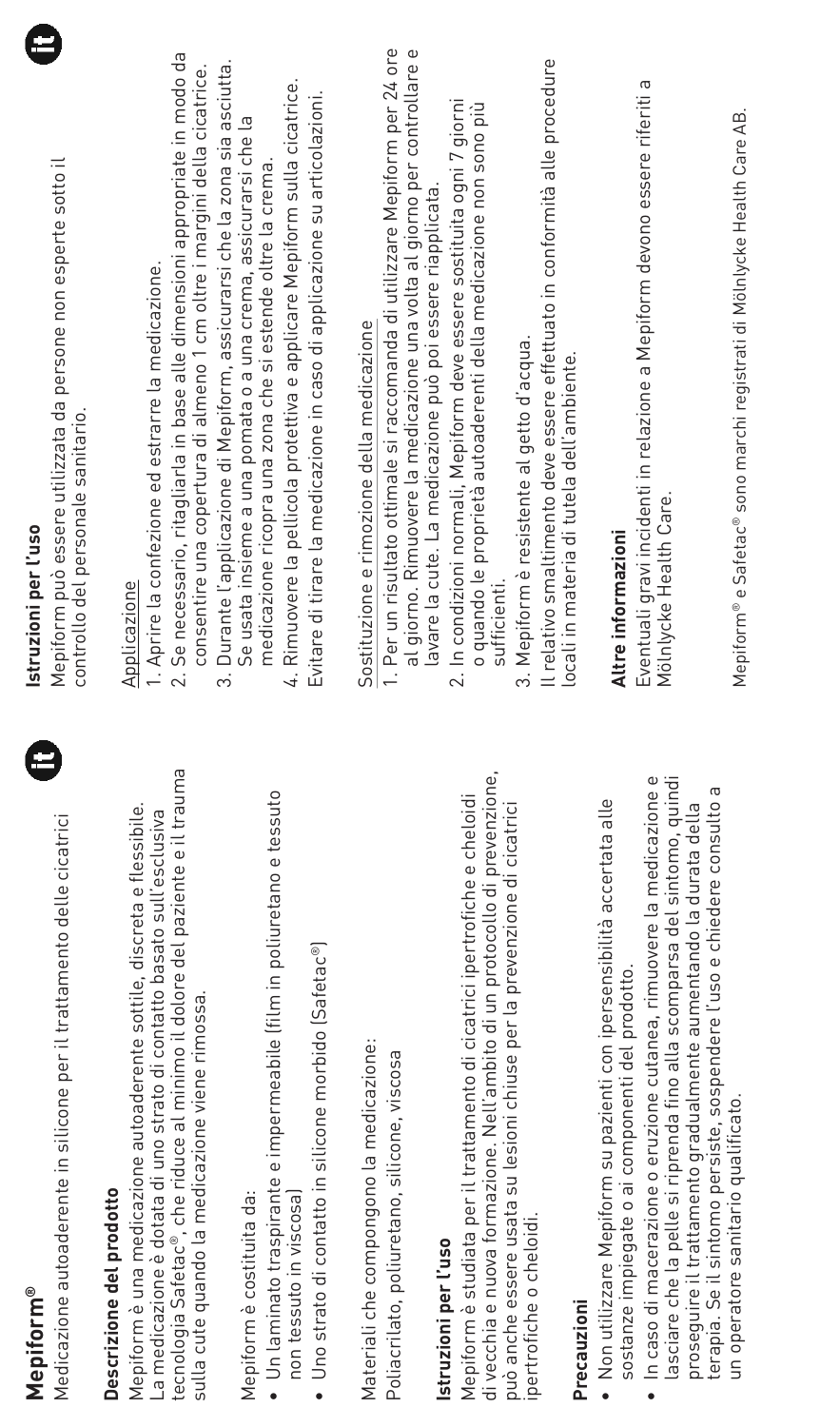Kiinnittyvä pehmeä silikonisidos arpien hoitoon

#### **Tuotekuvaus**

Mepiform on itsekiinnittyvä, ohut, huomaamaton ja joustava sidos. Sidoksessa on kiinnittymisteknologiana ainutlaatuinen Safetac® kontaktipinta. Se vähentää potilaan tuntemaa kipua ja iholle aiheutuvia vaurioita sidoksen vaihdon yhteydessä.

#### Mepiform koostuu

- hengittävästä ja suihkunkestävästä laminaatista (polyuretaanikalvo ja viskoosikuitukangas)
- pehmeästä silikonisesta ja kiinnittyvästä kontaktipinnasta (Safetac®)

#### Sidosmateriaalit:

Polyakrylaatti, polyuretaani, silikoni, viskoosi

#### **Käyttöaiheet**

Mepiform on tarkoitettu sekä vanhojen että uusien hypertrofisten ja keloidien arpien hoitoon. Sitä voidaan käyttää myös ennaltaehkäisevästi estämään hypertrofista tai keloidia arpeutumista.

#### **Huomioitavaa**

- Mepiformia ei saa käyttää potilailla, joiden tiedetään olevan allergisia tuotteen materiaaleille/komponenteille.
- Jos maseraatiota tai ihottumaa ilmenee, poista sidos ja anna ihon toipua, kunnes oire on hävinnyt. Jatka sitten hoitoa pidentäen vähitellen hoitoaikaa. Jos oireet eivät häviä, lopeta käyttö ja pyydä lääkäriltä ohjeita.



#### **Käyttöohjeet**

Maallikot voivat käyttää Mepiform-sidosta terveydenhoidon ammattilaisten valvonnassa.

#### Käyttö

- 1. Avaa pakkaus ja ota sidos esille.
- 2. Leikkaa sidos tarvittaessa sopivan kokoiseksi niin, että reunat menevät vähintään 1 cm arven reunojen yli.
- 3. Kun asetat Mepiformia, tarkista, että alue on kuiva. Jos sidosta käytetään salvan tai voiteen kanssa, varmista, että sidos ylittää voidealueen reunat.
- 4. Poista taustakalvo, ja aseta Mepiform arven päälle. Vältä sidoksen venyttämistä, kun laitat sen nivelen päälle.

#### Sidoksen vaihto ja poisto

- 1. Mepiformin optimaalinen käyttöaika on 24 tuntia vuorokaudessa. Poista sidos kerran päivässä ihon tarkistusta ja pesua varten. Sidos voidaan tämän jälkeen asettaa takaisin.
- 2. Mepiform vaihdetaan normaaliolosuhteissa 7 päivän välein tai kun sidos ei enää kiinnity kunnolla.
- 3. Mepiform on suihkunkestävä.

Hävittäminen tulee tehdä paikallisten ympäristömääräysten mukaan.

#### **Muuta tietoa**

Jos Mepiform-sidoksen käytön yhteydessä ilmenee vakavia haittavaikutuksia, siitä on ilmoitettava Mölnlycke Health Carelle.

Mepiform® ja Safetac® ovat Mölnlycke Health Care Oy:n rekisteröityjä tavaramerkkejä.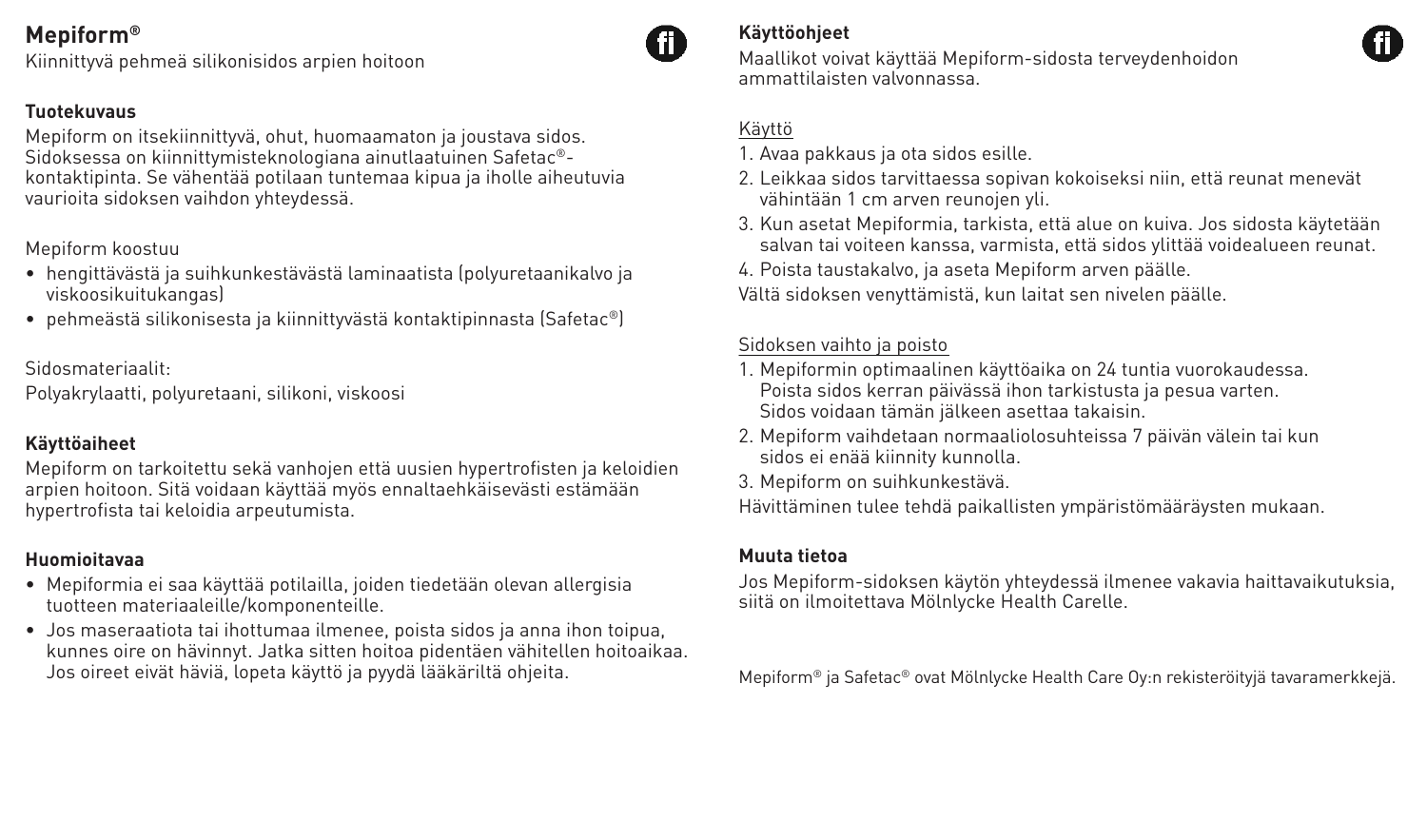| 8<br><b>Mepiform®</b>                                                                                                                                                                                                                                                                                              | 8<br>Instruções de utilização                                                                                                                                                                                                                                                                                                   |
|--------------------------------------------------------------------------------------------------------------------------------------------------------------------------------------------------------------------------------------------------------------------------------------------------------------------|---------------------------------------------------------------------------------------------------------------------------------------------------------------------------------------------------------------------------------------------------------------------------------------------------------------------------------|
| Penso de silicone auto-aderente para o tratamento de cicatrizes                                                                                                                                                                                                                                                    | Mepiform pode ser utilizado por pessoas leigas sob a supervisão de<br>profissionais de cuidados de saúde.                                                                                                                                                                                                                       |
| Mepiform é um penso autoaderente, fino, discreto e flexível. O penso possui<br>Minimiza a dor nos doentes e o trauma na pele aquando da remoção do<br>uma camada de contacto Safetac®, uma tecnologia única de aderência.<br>Descricão do produto<br>penso                                                         | 2. Se necessário, corte ao tamanho adequado permitindo uma sobreposição<br>1. Abra a embalagem e retire o penso.<br>de, no mínimo, 1 cm.<br>Aplicação                                                                                                                                                                           |
| Uma camada de contacto constituída por um adesivo de silicone suave<br>· Uma camada laminada respirável e resistente ao duche (filme de<br>poliuretano e viscose não tecida)<br>O Mepiform é composto por:<br>Safetac®<br>$\bullet$                                                                                | Quando aplicar o Mepiform, certifique-se de que a área está seca. Quando<br>utilizado juntamente com um unquento ou creme, certifique-se de que o<br>4. Retire o filme protetor e aplique o Mepiform sobre a cicatriz.<br>penso cobre uma área para além da aplicação do creme.<br>Evite esticar ao aplicar sobre uniões.<br>က် |
| Poliacrilato, poliuretano, silicone, viscose<br>Composição do material dos pensos:                                                                                                                                                                                                                                 | penso uma vez por dia para inspeção e lavagem da pele. O penso pode ser<br>1. O Mepiform pode ser utilizado sem problemas 24 horas por dia. Retire o<br>Mudanca e remocão do penso<br>aplicado novamente.                                                                                                                       |
| utilizado como uma terapia profilática em feridas fechadas para prevenção<br>O Mepiform foi concebido para o tratamento de cicatrizes hipertróficas<br>antigas e recentes, bem como cicatrizes queloides. Também pode ser<br>de cicatrização hipertrófica ou queloide.<br>Indicações de utilização                 | 2. O Mepiform deve, em condições normais, ser mudado a cada 7 dias ou<br>quando as propriedades aderentes do penso já não forem suficientes.<br>A eliminação deverá atender aos procedimentos ambientais locais.<br>3. O Mepiform é à prova de duche.                                                                           |
|                                                                                                                                                                                                                                                                                                                    | Outras informações                                                                                                                                                                                                                                                                                                              |
| Não utilize o Mepiform em pacientes com hipersensibilidade conhecida<br>aos materiais integrantes/componentes do produto.<br>Precaucões<br>$\bullet$                                                                                                                                                               | Caso tenha ocorrido algum incidente grave relacionado com a utilização do<br>Mepiform, o mesmo deverá ser comunicado à Mölnlycke Health Care                                                                                                                                                                                    |
| sintomas persistirem, descontinue a utilização e consulte um médico para<br>pele recupere até que os sintomas desapareçam e, em seguida, continue<br>Caso ocorra maceração ou exantema, retire o penso e permita que a<br>o tratamento aumentando gradualmente o tempo terapêutico. Se os<br>obter aconselhamento. | Mepiform® e Safetac® são marcas registadas da Mölnlycke Health Care AB.                                                                                                                                                                                                                                                         |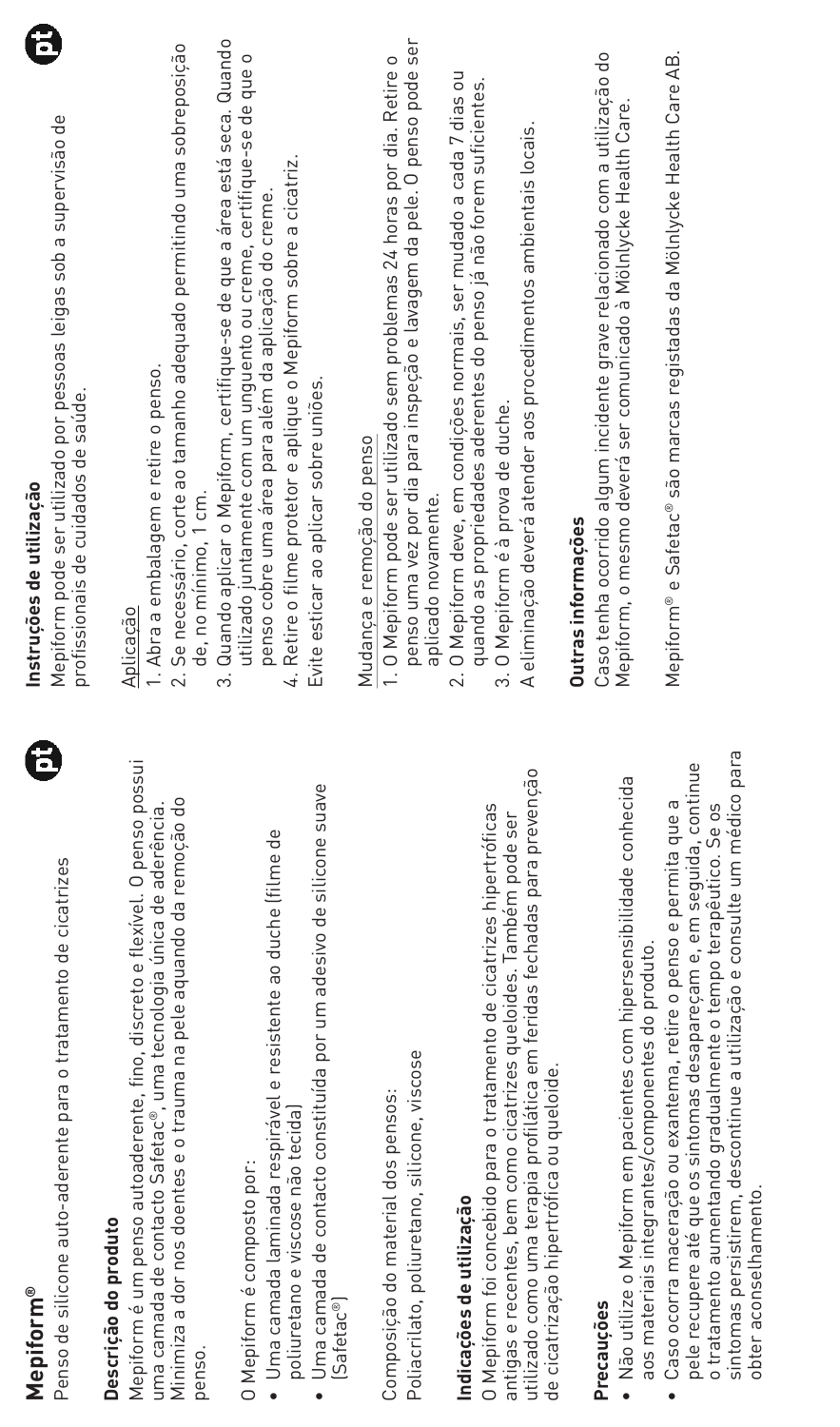| 9<br>Mepiform®                                                                                                                                                                                                                                                                                 | €<br>Brugsanvisning                                                                                                                                                                                                                                                |
|------------------------------------------------------------------------------------------------------------------------------------------------------------------------------------------------------------------------------------------------------------------------------------------------|--------------------------------------------------------------------------------------------------------------------------------------------------------------------------------------------------------------------------------------------------------------------|
| Selvklæbende blød silikoneforbinding til arbehandling                                                                                                                                                                                                                                          | Mepiform kan bruges af ikke-fagpersoner under tilsyn af<br>sundhedspersonale.                                                                                                                                                                                      |
| Produktbeskrivelse                                                                                                                                                                                                                                                                             |                                                                                                                                                                                                                                                                    |
| Mepiform er en selvklæbende, tynd, diskret og fleksibel bandage. Bandagen<br>har et Safetac®-kontaktlag, som er en unik klæbeteknologi. Det minimerer<br>smerte hos patienterne og traume på huden ved bandageskift.                                                                           | 2. Klip den om nødvendigt til i en passende størrelse og lad der være en<br>1. Abn pakken og tag bandagen ud.<br>overlapning på mindst 1 cm.<br>Applicering                                                                                                        |
| • Et åndbart og brusetæt laminatlag (polyuretanfilm og viskose nonwoven)<br>Et kontaktlag bestående af blød, selvklæbende silikone (Safetac®)<br>Mepiform består af:                                                                                                                           | 3. Når du applicerer Mepiform, skal du sørge for, at området er tørt. Ved brug<br>sammen med salve eller creme skal det sikres, at bandagen dækker et<br>4. Fjern bagsidefilmen, og applicér Mepiform på arret.<br>område, der går ud over det cremesmurte område. |
| Materiale indhold:                                                                                                                                                                                                                                                                             | Undgå at strække Mepiform, når den appliceres hen over led.                                                                                                                                                                                                        |
| Polyakrylat, polyuretan, silikone, viskose                                                                                                                                                                                                                                                     | Bandageskift og aftagning                                                                                                                                                                                                                                          |
| Mepiform er beregnet til behandling af gamle og nye hypertrofiske og keloide<br>ar. Produktet kan også bruges profylaktisk på lukkede sår for at forebygge<br>Anvendelsesområde                                                                                                                | 1. Mepiform bør optimalt sidde 24 timer i døgnet. Fjern bandagen én gang om<br>dagen for at inspicere og vaske huden. Bandagen kan derefter appliceres<br>iqen.                                                                                                    |
| hypertrofiske eller keloide ar.                                                                                                                                                                                                                                                                | 2. Mepiform bør under normale omstændigheder skiftes hver 7. dag, eller når<br>bandagens klæbeevne ikke længere er tilstrækkelig god.                                                                                                                              |
| Mepiform må ikke anvendes på patienter med kendt overfølsomhed over<br>for de materialer/bestanddele, der indgår i produktet<br>Forholdsrealer                                                                                                                                                 | Bortskaffelse skal ske i overensstemmelse med lokale miljømæssige<br>3. Mepiform er brusetæt.<br>procedurer                                                                                                                                                        |
| Hvis der forekommer maceration eller udslæt, skal du fjerne bandagen og<br>lade huden hele, indtil symptomerne er forsvundet, og derefter fortsætte<br>behandlingen i gradvist længere og længere tid. Hvis symptomerne<br>fortsætter, skal behandlingen stoppes, og en læge spørges til råds. | Enhver alvorlig ulykke relateret til brugen af Mepiform skal rapporteres til<br>Mölnlycke Health Care.<br>Andre oplysninger                                                                                                                                        |
|                                                                                                                                                                                                                                                                                                |                                                                                                                                                                                                                                                                    |
|                                                                                                                                                                                                                                                                                                | Mepiform® og Safetac® er registrerede varemærker, som tilhører<br>Mölnlycke Health Care AB.                                                                                                                                                                        |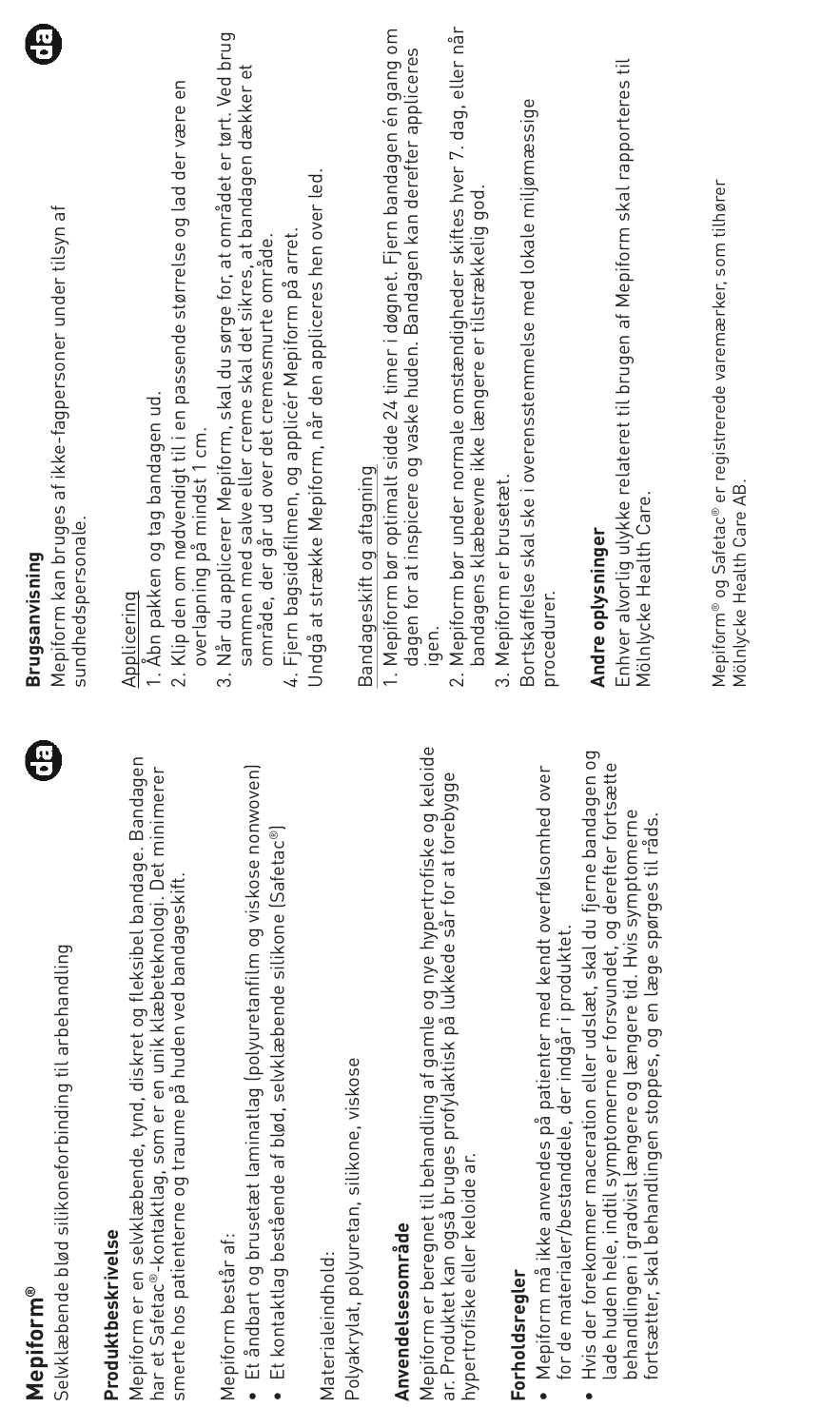Αυτοκόλλητο επίθεμα από σιλικόνη για την φροντίδα των ουλών Aυτοκόλλητο επίθεμα από σιλικόνη για την φροντίδα των ουλών

## Περιγραφή προϊόντος **Περιγραφή προϊόντος**

Enlesplatoc. ασθενών και την πρόκληση τραυματισμού στο δέρμα κατά την αφαίρεση του апоклетотки техуолоуга аитоколлогон, п опога елахтотопогет тоу поуо тωу To sniðeµa éxer éva orpáµa snagnc µe my n $\lambda$ nyn Safetac® nou eivar µra To Mepiform είναι ένα αυτοκόλλητο, λεπτό, διακριτικό και εύκαμπτο επίθεμα επιθέματος. ασθενών και την πρόκληση τραυματισμού στο δέρμα κατά την αφαίρεση του αποκλειστική τεχνολογία αυτοκόλλητου, η οποία ελαχιστοποιεί τον πόνο των Το επίθεμα έχει ένα στρώμα επαφής με την πληγή Safetac Το Mepiform είναι ένα αυτοκόλλητο, λεπτό, διακριτικό και εύκαμπτο επίθεμα. ® που είναι μια

To Mepiform anoralectral ano Το Mepiform αποτελείται από:

- eva aepoðuaneparo kau aðuáBpoxo npoorareumko orpúpua lpspävn πολυουρεθάνης και μη υφασμένη Βισκόςη (μεμβράνη πολυουρεθάνης και μη υφασμένη βισκόζη) ένα αεροδιαπερατό και αδιάβροχο προστατευτικό στρώμα
- ενα στρωμα επαφής με την πληγή που αποτελείται από αυτοκόλλητο μαλακής σιλικόνης (Safetac®) μαλακής σιλικόνης (Safetac®) ένα στρώμα επαφής με την πληγή που αποτελείται από αυτοκόλλητο

Συστατικά υλικού επιθέματος Συστατικά υλικού επιθέματος:

Πολυακρυλικό, πολυουρεθάνη, σιλικόνη, βισκόςπ Πολυακρυλικό, πολυουρεθάνη, σιλικόνη, βισκόζη

### Ενδείξεις χρήσης **Ενδείξεις χρήσης**

апофеихвет п опноирую и пертрофиках п хлисею сохолом хрпацрапотыве ως профилактикп Өерапеца ое клецотес пллуес ωоте уо καινούργιων υπερτροφικών και χηλοειδών ουλών. Μπορεί επίσης να Το Mepiform είναι σχεδιασμένο για τη διαχείριση τόσο παλιών όσο και αποφευχθεί η δημιουργία υπερτροφικών ή χηλοειδών ουλών. χρησιμοποιηθεί ως προφυλακτική θεραπεία σε κλειστές πληγές ώστε να καινούργιων υπερτροφικών και χηλοειδών ουλών. Μπορεί επίσης να Το Mepiform είναι σχεδιασμένο για τη διαχείριση τόσο παλιών όσο και

### Προφυλάξεις **Προφυλάξεις**

- υπερευαισθησία στα εισερχόμενα υλικά/εξαρτήματα του προϊόντος. To Mepiform δεν πρέπει να χρησιμοποιηθεί σε ασθενείς με γνωστή υπερευαισθησία στα εισερχόμενα υλικά/εξαρτήματα του προϊόντος. Το Mepiform δεν πρέπει να χρησιμοποιηθεί σε ασθενείς με γνωστή
- αφήστε το δέρμα να αποκατασταθεί μέχρι να υποχωρήσει το σύμπτωμα Σε περίπτωση που συμβεί διαβροχή ή εξάνθημα, αφαιρέστε το επίθεμα κα Ауто συμπιωμα επιμενει, όιακοψτε τη χρηστη και συμβουλευτειτε ιατρο Αν το σύμπτωμα επιμένει, διακόψτε τη χρήστη και συμβουλευτείτε ιατρό. Katoniv, auvexiote tn θεραπεία, auξάνοντας Baθμιαία το χρόνο θεραπείας. Κατόπιν, συνεχίστε τη θεραπεία, αυξάνοντας βαθμιαία το χρόνο θεραπείας. αφήστε το δέρμα να αποκατασταθεί μέχρι να υποχωρήσει το σύμπτωμα. Σε περίπτωση που συμβεί διαβροχή ή εξάνθημα, αφαιρέστε το επίθεμα και

### Oonyiec xphonc **Οδηγίες χρήσης**

e

επιενεψη επαγγελματιων του κλαοου της υγειας To Mepiform μπορεί να χρησιμοποιηθεί από μη ειδικούς υπό την επίβλεψη επαγγελματιών του κλάδου της υγείας. Το Mepiform μπορεί να χρησιμοποιηθεί από μη ειδικούς υπό την

e

## Εφαρμογή

- 1. Avoište m ouakeuaaia kai apaipėote to enideµa Ανοίξτε τη συσκευασία και αφαιρέστε το επίθεμα.
- 2. Αν είναι απαραίτητο, κόψτε το στο κατάλληλο μέγεθος, επιτρέποντας UNBRIGAUND TOUNDXION I EKATODOU υπερκάλυψη τουλάχιστον 1 εκατοστού. Αν είναι απαραίτητο, κόψτε το στο κατάλληλο μέγεθος, επιτρέποντας
- 3. Otav tonoθετείτε το Mepiform, να φροντίστε η περιοχή να είναι στεγνή. калитте µиа периохт пои епектеілетац пера апо тпу креµа Oray xpnouponerrau ustu su shown n kpsug povriore ro enubepa vo καλύπτει μια περιοχή που επεκτείνεται πέρα από την κρέμα. Όταν χρησιμοποιείται μαζί με αλοιφή ή κρέμα, φροντίστε το επίθεμα να Όταν τοποθετείτε το Mepiform, να φροντίστε η περιοχή να είναι στεγνή.
- 4. Aφαιρέστε τη μεμβράνη και εφαρμόστε το Mepiform πάνω από την ουλή Αφαιρέστε τη μεμβράνη και εφαρμόστε το Mepiform πάνω από την ουλή.

Αποφευγετε το τεντωμα όταν τοποθετείται πάνω από αρθρώσεις Αποφεύγετε το τέντωμα όταν τοποθετείται πάνω από αρθρώσεις.

# Αλλαγή επιθέματος και αφαίρεση Αλλαγή επιθέματος και αφαίρεση

- 1. Iðavika, ro Mepiform θα πρέπει να μένει τοποθετημένο 24 ώρες την ημέρα. δέρματος. Μπορείτε κατόπιν να τοποθετήσετε ξανά το επίθεμα Aqoupeone to enterpa piq qopa thy npepa yia enteropnan kai anoundo tou δέρματος. Μπορείτε κατόπιν να τοποθετήσετε ξανά το επίθεμα. Αφαιρέστε το επίθεμα μία φορά την ημέρα για επιθεώρηση και πλύσιμο του Ιδανικά, το Mepiform θα πρέπει να μένει τοποθετημένο 24 ώρες την ημέρα.
- 2. Yno φυσιολογικές συνθήκες, να αλλάζετε το Mepiform κάθε 7 ημέρες ή όταν οι κολλητικές ιδιότητες του επιθέματος πλέον δεν επαρκούν οι κολλητικές ιδιότητες του επιθέματος πλέον δεν επαρκούν. Υπό φυσιολογικές συνθήκες, να αλλάζετε το Mepiform κάθε 7 ημέρες ή όταν
- 3. To Mepiform is aoudspoxo Το Mepiform is αδιάβροχο.

Kanovrapuc Η απόρριψη πρέπει να γίνεται σύμφωνα με τους τοπικούς περιβαλλοντικούς κανονισμούς. Η απόρριψη πρέπει να γίνεται σύμφωνα με τους τοπικούς περιβαλλοντικούς

## *Nounés* nhapopopies **Λοιπές πληροφορίες**

θα πρέπει να επικοινωνείτε με την Mölnlycke Health Care θα πρέπει να επικοινωνείτε με την Mölnlycke Health Care. <u>2ε перитюоп пои συμβει капого σоВаро συμβαν σε σχεση με το Mepitorm,</u> Σε περίπτωση που συμβεί κάποιο σοβαρό συμβάν σε σχέση με το Mepiform,

lo Mepitorm® και το Satetac® είναι σήματα κατατεθέντα της Μοιηγске Health Care AB Το Mepiform ® και το Safetac® είναι σήματα κατατεθέντα της Mölnlycke Health Care AB.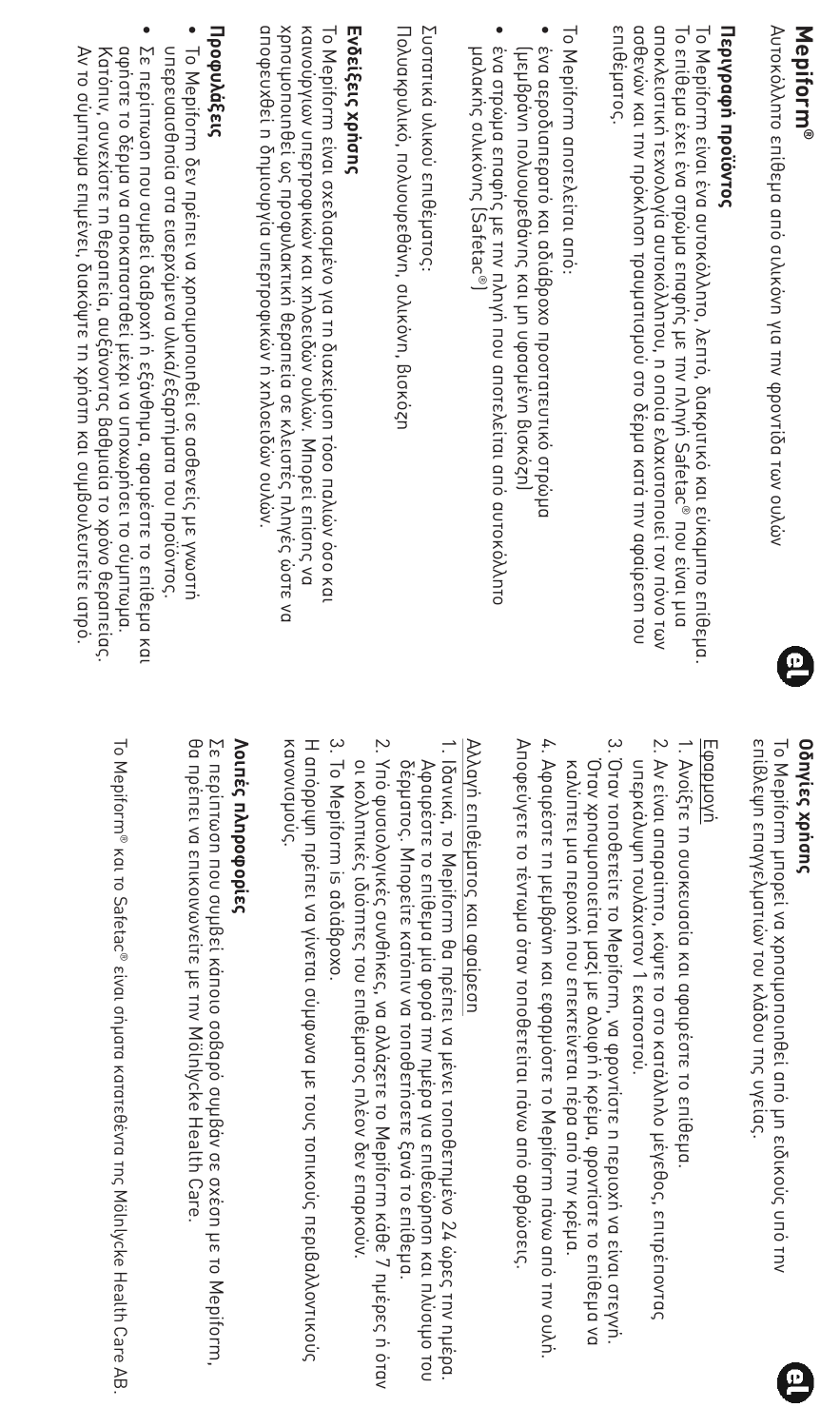| c |                          |
|---|--------------------------|
|   |                          |
|   |                          |
|   | $\overline{\phantom{a}}$ |
|   |                          |



### Opis produktu **Opis produktu**

Mepíform jest samoprzylepny, cienki, dyskretny i elastyczny. Opatrunek<br>ten ma warstwę kontaktową Safetac®, która jest oparta na unikalnej Mepiform jest samoprzylepny, cienki, dyskretny i elastyczny. Opatrunek technologii adhezyjnej. Minimalizuje ona ból oraz urazy skóry podczas technologii adhezyjnej. Minimalizuje ona ból oraz urazy skóry podczas ten ma warstwę kontaktową Safetac®, która jest oparta na unikalnej zdejmowania opatrunku. zdejmowania opatrunku.

Mepiform składa sie z: Mepiform składa się z:

- · oddychającego oraz wodoodpornego laminatu (folia poliuretanowa oraz • oddychającego oraz wodoodpornego laminatu (folia poliuretanowa oraz włóknina wiskozowa) włóknina wiskozowa)
	- warstwy kontaktowej składającej się z miękkiego silikonu (Safetac®) • warstwy kontaktowej składającej się z miękkiego silikonu (Safetac®)

Skład opatrunku: Skład opatrunku:

poliakrylan, poliuretan, silikon, wiskoza poliakrylan, poliuretan, silikon, wiskoza

## Nskazania do stosowania **Wskazania do stosowania**

profilaktycznie na wygojone rany jako środek zapobiegający powstawaniu orofilaktycznie na wygojone rany jako środek zapobiegający powstawaniu Joatrunek Mepiform przeznaczony jest do leczenia zarówno starych jak Opatrunek Mepiform przeznaczony jest do leczenia zarówno starych jak i nowych przerostowych blizn oraz bliznowców. Można go też stosować nowych przerostowych blizn oraz bliznowców. Można go też stosować olizn przerostowych lub bliznowców. blizn przerostowych lub bliznowców.

## Środki ostrożności **Środki ostrożności**

- Nie należy stosować Mepiform u pacjentów ze znaną nadwrażliwością · Nie należy stosować Mepiform u pacjentów ze znaną nadwrażliwością na materiały/składniki produktu. na materiały/składniki produktu.
- należy zdiąć, umożliwiając skórze poprawę stanu do momentu ustąpienia należy zdjąć, umożliwiając skórze poprawę stanu do momentu ustąpienia objawów, a następnie kontynuować leczenie, stopniowo wydłużając czas objawów, a nastepnie kontynuować leczenie, stopniowo wydłużając czas stosowania. Jeśli objawy utrzymują się, należy zaprzestać stosowania stosowania. Jeśli objawy utrzymują się, należy zaprzestać stosowania W przypadku pojawienia się maceracji skóry lub wysypki opatrunek • W przypadku pojawienia się maceracji skóry lub wysypki opatrunek opatrunku i skonsultować się z lekarzem. opatrunku i skonsultować sie z lekarzem.



e

## **Instrukcja użytkowania**  nstrukcja użytkowania

Mepiform może być używany przez osoby leżące pod nadzorem Mepiform może być używany przez osoby leżące pod nadzorem pracowników służby zdrowia. pracowników służby zdrowia.

### Zastosowanie Zastosowanie

- I. Otworzyć opakowanie i wyjąć opatrunek. 1. Otworzyć opakowanie i wyjąć opatrunek.
- 2. W razie potrzeby przyciąć do odpowiedniego rozmiaru, uwzględniając iż 2. W razie potrzeby przyciąć do odpowiedniego rozmiaru, uwzględniając iż opatrunek powinien zachodzić na co najmniej 1 cm wokół blizny. opatrunek powinien zachodzić na co najmniej 1 cm wokół blizny.
- jest sucha. Jeżeli opatrunek stosowany jest łącznie z maścią lub kremem jest sucha. Jeżeli opatrunek stosowany jest łącznie z maścią lub kremem 3. Podczas nakładania opatrunku Mepiform należy upewnić się, że skóra 3. Podczas nakładania opatrunku Mepiform należy upewnić się, że skóra upewnić się, że opatrunek zachodzi poza obszar nakremowanej skóry. upewnić się, że opatrunek zachodzi poza obszar nakremowanej skóry.
- 4. Zdjąć folię zabezpieczającą i nałożyć opatrunek Mepiform na bliznę. 4. Zdjąć folię zabezpieczającą i nałożyć opatrunek Mepiform na bliznę.

Jnikać naciagania podczas nakładania w okolicy stawów. Unikać naciągania podczas nakładania w okolicy stawów.

# Zmiana i usuwanie opatrunku z rany Zmiana i usuwanie opatrunku z rany

- na dobę. Raz na dobę opatrunek należy zdjąć, aby obejrzeć i umyć skórę. na dobe. Raz na dobe opatrunek należy zdjąć, aby obejrzeć i umyć skórę. 1. Optymalnie opatrunek Mepiform powinien być noszony przez 24 godziny 1. Optymalnie opatrunek Mepiform powinien być noszony przez 24 godziny Następnie opatrunek można nałożyć ponownie. Następnie opatrunek można nałożyć ponownie.
- 2. Opatrunek Mepiform w prawidłowych warunkach można zmieniać co 7 dni, 2. Opatrunek Mepiform w prawidłowych warunkach można zmieniać co 7 dni, lub jeżeli właściwości przylegania staną się niewystarczające. lub jeżeli właściwości przylegania staną się niewystarczające.
	- 3. Mepiform jest wodoodporny. 3. Mepiform jest wodoodporny.

Utylizacja powinna być przeprowadzona zgodnie z lokalnymi procedurami Utylizacja powinna być przeprowadzona zgodnie z lokalnymi procedurami ochrony środowiska. ochrony środowiska.

## Informacje dodatkowe **Informacje dodatkowe**

Wszelkie niepożądane zdarzenia związane z Mepiform należy zgłaszać firmie Wszelkie niepożądane zdarzenia związane z Mepiform należy zgłaszać firmie Violnlycke Health Care. Mölnlycke Health Care.

Mepiform® i Safetac® są zarejestrowanymi znakami towarowymi firmy Mepiform® i Safetac® są zarejestrowanymi znakami towarowymi firmy Mölnlycke Health Care AB. Mölnlycke Health Care AB.

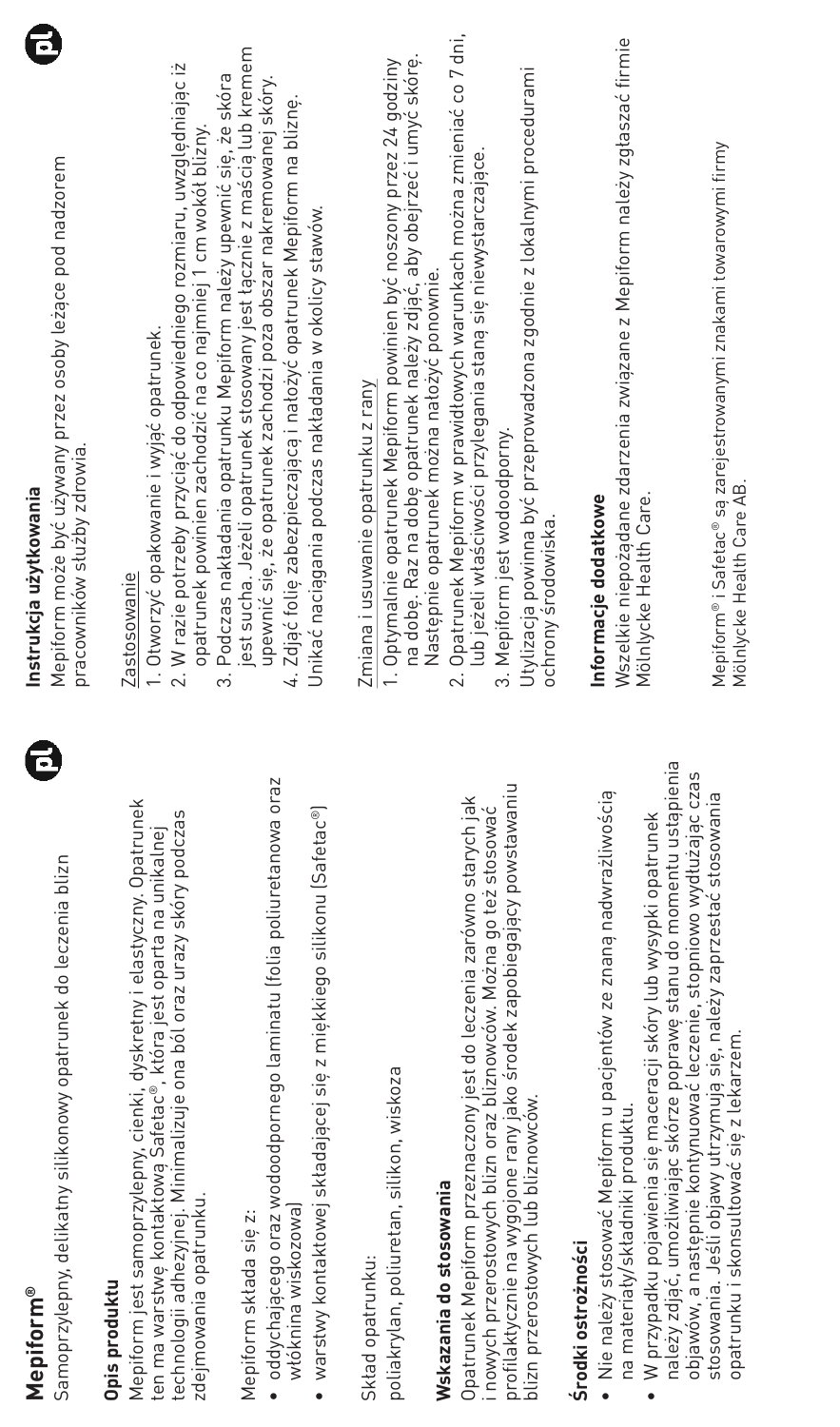Samolepící měkké silikonové krytí pro ošetření jizev

#### **Popis výrobku**

Mepiform je samolepicí tenké, diskrétní a flexibilní krytí. Krytí má speciální kontaktní vrstvu Safetac® s unikátní adhezivní technologií. Minimalizuje bolest u pacientů a trauma na kůži při odstraňování krytí.

#### Mepiform se skládá z:

- prodyšného laminátu odolného vůči sprchování (polyuretanový film a netkaná viskóza)
- kontaktní vrstvy z měkkého adhezivního silikonu (Safetac®)

Složení krytí: polyakrylát, polyuretan, silikon, viskóza

#### **Indikace použití**

Mepiform je určen k léčbě starých i nových hypertrofických a keloidních jizev. Také může být použit v rámci profylaktické léčby na uzavřené rány k prevenci vzniku hypertrofních a keloidních jizev.

#### **Upozornění**

- Nepoužívejte Mepiform u pacientů se známou přecitlivělostí na materiály/ složky výrobku.
- Pokud se objeví macerace nebo vyrážka, krytí odstraňte, aby si kůže odpočinula, dokud příznaky nezmizí. Poté v léčbě pokračujte s postupným zvyšováním délky terapie. Pokud příznaky přetrvávají, užívání krytí přerušte a poraďte se s lékařem.

#### **Pokyny k použití**

Krytí Mepiform mohou používat laici pod dohledem kvalifikovaného zdravotníka.

#### Aplikace

- 1. Otevřete obal a vyjměte krytí.
- 2. V případě potřeby upravte nůžkami na vhodnou velikost umožňující přesah minimálně 1 cm.
- 3. Při aplikaci krytí Mepiform musí být plocha pro adhezi suchá. Pokud pod krytím používáte mast nebo krém, dbejte na to, aby krytí plochu ošetřenou krémem přesahovalo.
- 4. Odstraňte snímatelný film a přiložte Mepiform na jizvu. Vyhněte se natahování krytí při jeho použití na klouby.

#### Výměna a odstranění krytí

- 1. Mepiform by se optimálně měl nosit 24 hodin denně. Krytí jednou denně odstraňte při kontrole a mytí kůže. Poté můžete krytí znovu použít.
- 2. Krytí Mepiform by se za normálních podmínek mělo měnit vždy po 7 dnech nebo když jeho samolepicí vlastnosti již nejsou dostačující.
- 3. Mepiform je odolný vůči sprchování.

Likvidace by měla probíhat podle platných předpisů na ochranu životního prostředí.

#### **Další informace**

Pokud dojde k závažné události v souvislosti s krytím Mepiform, je nutno ji oznámit společnosti Mölnlycke Health Care.

Mepiform® a Safetac® jsou registrovanými ochrannými známkami společnosti Mölnlycke Health Care AB.



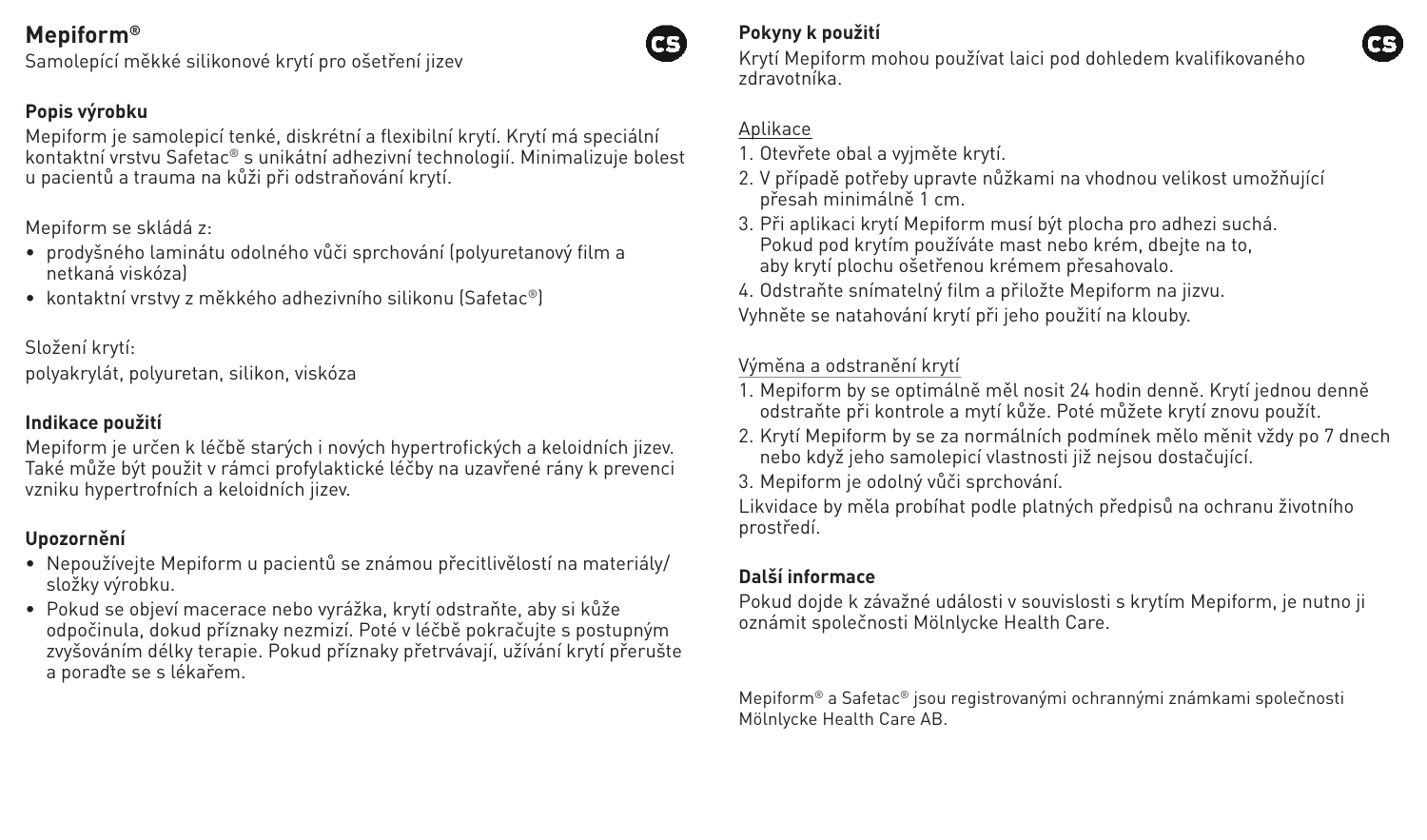| ₿<br>Ontapadós puha szilikon kötszer hegek kezelésére<br><b>Mepiform®</b>                                                                                                                                                                                                                                                   | Ē<br>A Mepiform laikus személyek általi, egészségügyi szakemberek<br>felügyelete melletti használatra szolgál<br>Használati utasítás                                                                                                                                                                                                                              |
|-----------------------------------------------------------------------------------------------------------------------------------------------------------------------------------------------------------------------------------------------------------------------------------------------------------------------------|-------------------------------------------------------------------------------------------------------------------------------------------------------------------------------------------------------------------------------------------------------------------------------------------------------------------------------------------------------------------|
| eltávolításakor minimálisra csökkenti a beteg fájdalmát és a bőrt érő traumát.<br>Safetac® öntapadó technológiás fedőréteggel rendelkezik, amely a kötszer<br>Az öntapadós, vékony, diszkrét, rugalmas Mepiform kötszer egyedülálló<br>Termékleírás                                                                         | 2. Szükség esetén vágja megfelelő méretűre, legalább 1 cm-es<br>1. Nyissa ki a csomagolást, és vegye ki a kötszert.<br>átfedést hagyva<br>Alkalmazás                                                                                                                                                                                                              |
| · Légáteresztő, zuhanyálló laminált réteg (poliuretán film<br>• Lágy szilikonragasztó alkotta fedőréteg (Safetac®)<br>A Mepiform az alábbiakból áll:<br>és nem szőtt viszkóz                                                                                                                                                | Ízületekre történő felhelyezése esetén kerülni kell a kötszer megnyújtását.<br>A Mepiform felhelyezésekor győződjön meg róla, hogy a terület száraz.<br>Kenőccsel vagy krémmel együtt történő használata esetén biztosítani<br>4. Távolítsa el a védőfóliát, és helyezze fel a Mepiformot a hegre.<br>kell, hogy a kötszer túlérjen a bekrémezett területen<br>က် |
| poliakrilát, poliuretán, szilikon, viszkóz<br>A kötszer anvagösszetétele:                                                                                                                                                                                                                                                   | 1. A Mepiformot ideális esetben napi 24 órán át kell viselni. Naponta<br>A kötszer cseréje és eltávolítása                                                                                                                                                                                                                                                        |
| A Mepiform régi és új keletű hipertrófiás és keloid hegek kezelésére egyaránt<br>alkalmazható. Zárt sebeken profilaktikus kezelésként is alkalmazható a<br>hipertrófiás vagy keloid hegesedés megelőzésére.<br>Terápiás javallatok                                                                                          | egyszer le kell venni a kötszert a bőr megtekintéséhez és lemosásához.<br>A Mepiformot normál körülmények között 7 naponta kell cserélni.<br>vagy ha a kötszer tapadási tulajdonságai már nem megfelelőek<br>A kötszer ezután újra felhelyezhető.<br>3. A Mepiform zuhanyálló.<br>2.                                                                              |
| A Mepiform nem alkalmazható a beteg ismert túlérzékenysége esetén a<br><b>Ovintézkedések</b>                                                                                                                                                                                                                                | A termék hulladékkezelését a helyi környezetvédelmi előírások szerint kell<br>vegezni                                                                                                                                                                                                                                                                             |
| Amennyiben felázás vagy kiütés jelenik meg, hagyja pihenni a bőrt, amíg<br>növelve a kezelési időt. Ha a tünetek tartósan fennállnak, hagyja abba az<br>a tünetek meg nem szűnnek, majd folytassa a kezelést, fokozatosan<br>termék alapanyaqaival/összetevőivel szemben.<br>alkalmazását, és tanácsért forduljon orvoshoz. | A Mepiform kötszerrel kapcsolatos minden komoly incidenst jelenteni kell a<br>Mölnlycke Health Care felé.<br>További információk                                                                                                                                                                                                                                  |
|                                                                                                                                                                                                                                                                                                                             | A Mepiform® és a Safetac® a Mölnlycke Health Care AB bejegyzett védjegyei.                                                                                                                                                                                                                                                                                        |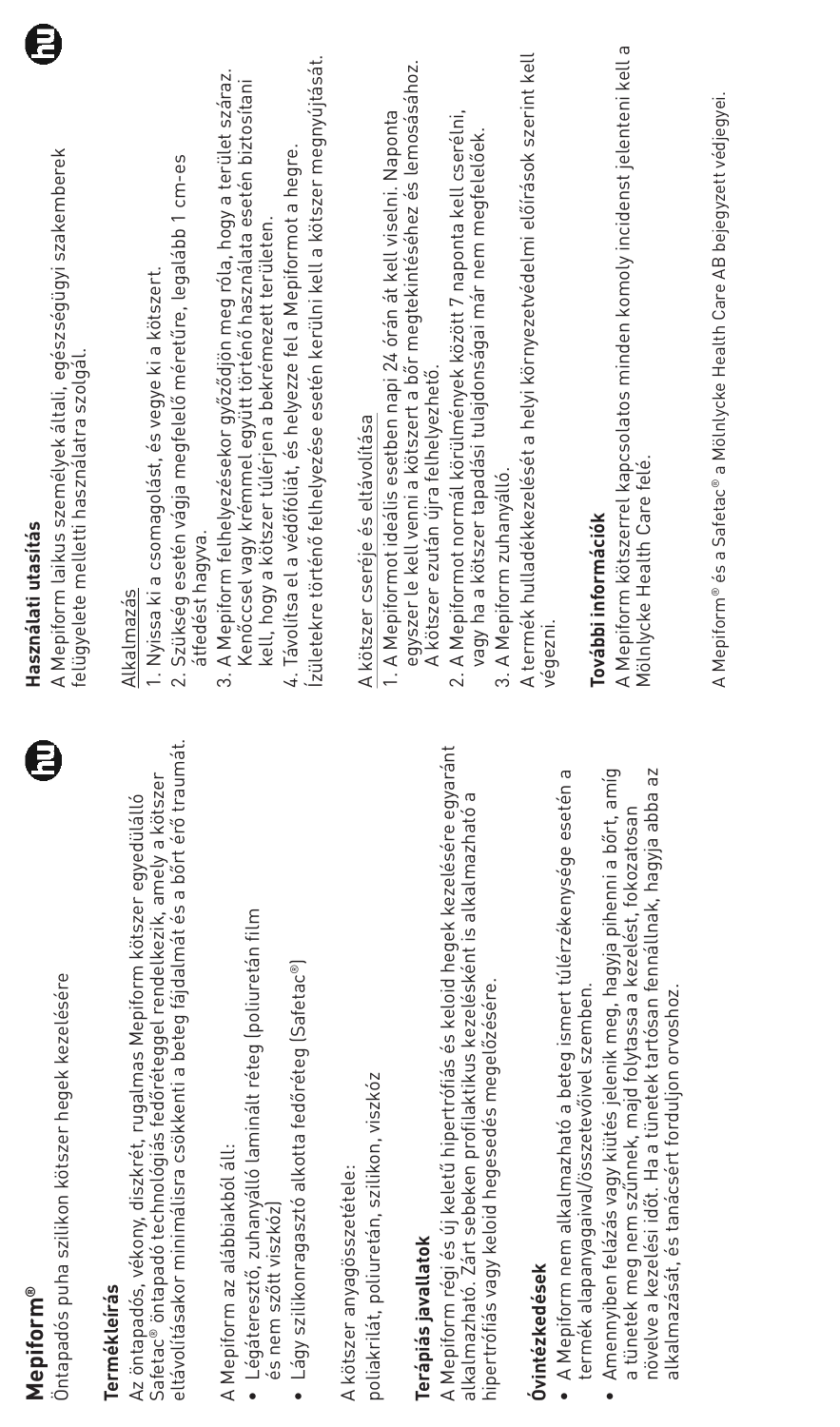Selvklebende myk silikonbandasje for arrbehandling

#### **Produktbeskrivelse**

Mepiform er et selvheftende, tynt, diskré og fleksibelt plaster. Bandasjen har Safetac® kontaktlag, som er en unik hefteteknologi. Det minimerer smerte hos pasienter og skade på huden ved fjerning av plasteret.

Mepiform består av:

- et pustende og dusjtett laminat (polyuretanfilm og viskose nonwoven)
- et kontaktlag av mykt silikonheftemiddel (Safetac®)

Innhold:

Polyakrylat, polyuretan, silikon, viskose

#### **Bruksområder**

Mepiform er egnet for pleie av gamle og nye hypertrofiske og keloide arr. Den kan også brukes som profylaktisk behandling på lukkede sår for å forebygge hypertrofiske arr eller keloide arr.

#### **Forholdsregler**

- Ikke bruk Mepiform på pasienter med kjent overfølsomhet overfor materialene/bestanddelene i produktet.
- Dersom det skulle oppstå maserasjon eller utslett, må plasteret fjernes slik at huden kan gjenoppbygges, til symptomet er forsvunnet. Deretter fortsettes behandlingen med stadig lengre behandlingstid. Hvis symptomet vedvarer må du fjerne plasteret og rådføre deg med lege.



Mepiform kan brukes av lekpersoner under tilsyn av helsepersonell.

#### Applisering

- 1. Åpne pakken og ta ut plasteret.
- 2. Ved behov kan plasteret klippes til. Pass på at det overlapper frisk hud med minst 1 cm.
- 3. Sørg for at hudområdet er tørt når du bruker Mepiform. Hvis du bruker plasteret sammen med salver eller kremer, må du sørge for at den dekker et større område enn kremen.
- 4. Fjern beskyttelsesfilmen og appliser Mepiform over arret. Unngå å strekke plasteret når det brukes over ledd.

#### Bandasjeskift og -fjerning

- 1. Mepiform skal brukes 24 timer i døgnet for optimal behandling. Fjern plasteret en gang per dag for å inspisere og vaske huden. Plasteret kan så settes på igjen.
- 2. Mepiform bør under normale omstendigheter skiftes hver syvende dag eller når plasterets heftende egenskaper ikke lenger er tilstrekkelig.
- 3. Mepiform er dusjtett.

Avfall håndteres i samsvar med lokale miljøprosedyrer.

#### **Annen informasjon**

Hvis det oppstår en alvorlig hendelse i forbindelse med Mepiform, skal denne rapporteres til Mölnlycke Health Care.

Mepiform® og Safetac® er registrerte varemerker for Mölnlycke Health Care AB.

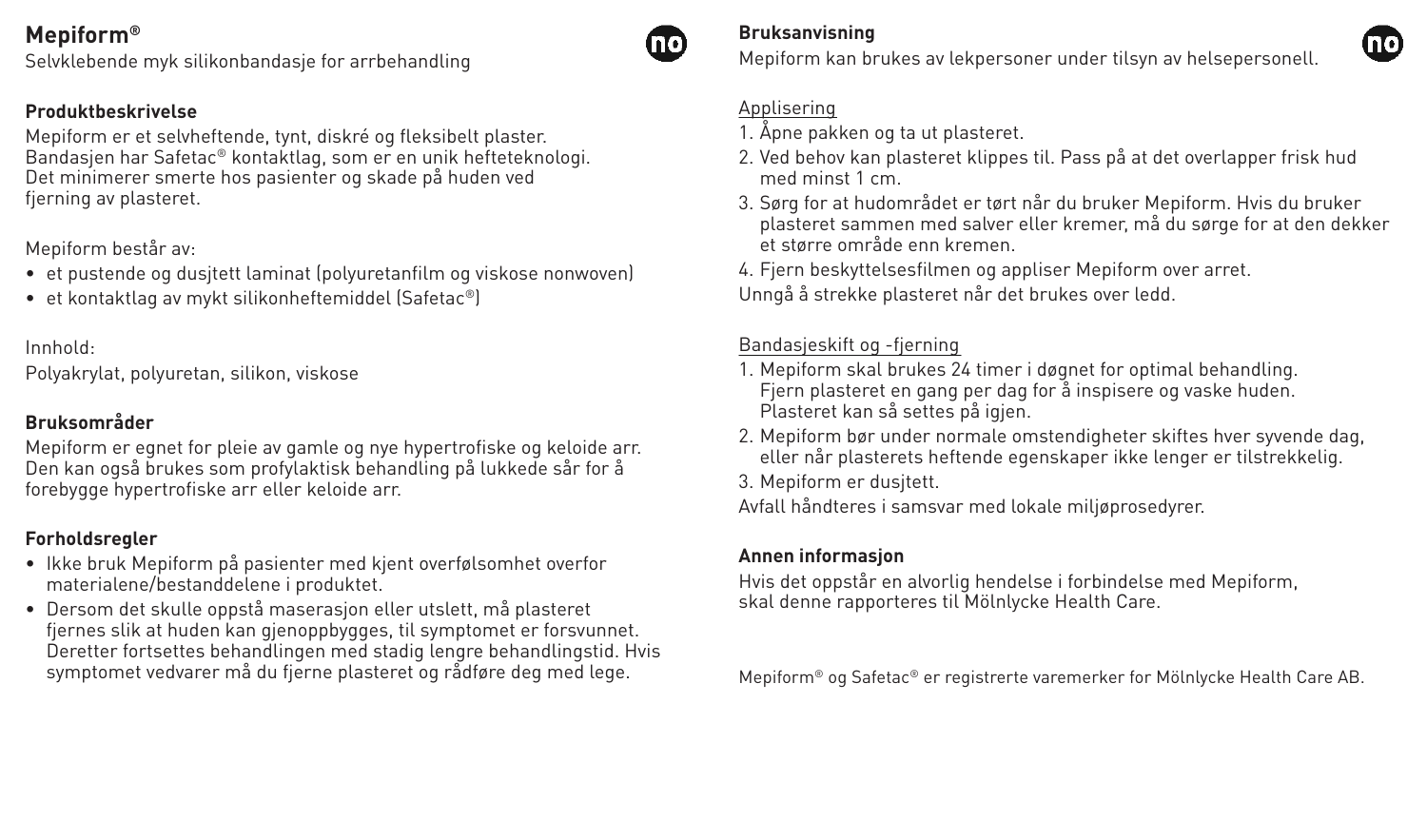| $\overline{u}$<br>Samolepilna mehka silikonska obloga za oskrbo brazgotin<br>Mepiform®                                                                                                                                                                                                                                                         | $\overline{v}$<br>Mepiform lahko pod nadzorom zdravstvenega osebja uporabljajo tudi<br>Navodila za uporabo<br>nestrokovnjaki                                                                                                                                                                                                                                 |
|------------------------------------------------------------------------------------------------------------------------------------------------------------------------------------------------------------------------------------------------------------------------------------------------------------------------------------------------|--------------------------------------------------------------------------------------------------------------------------------------------------------------------------------------------------------------------------------------------------------------------------------------------------------------------------------------------------------------|
| Obloga Mepiform je samolepljiva, tanka, diskretna in prilagodljiva. Obloga ima                                                                                                                                                                                                                                                                 | 2. Po potrebi jo razrežite na ustrezno velikost, pri čemer naj obloga sega vsaj                                                                                                                                                                                                                                                                              |
| stično plast Safetac®, ki je edinstvena lepilna tehnologija. Ta pri odstranitvi                                                                                                                                                                                                                                                                | 1. Odprite ovojnino in izvlecite oblogo.                                                                                                                                                                                                                                                                                                                     |
| obveze zmanjšuje bolečino, ki jo občuti bolnik, in poškodbe okoliške kože.                                                                                                                                                                                                                                                                     | I cm prek robov rane.                                                                                                                                                                                                                                                                                                                                        |
| Opis izdelka                                                                                                                                                                                                                                                                                                                                   | Nanos                                                                                                                                                                                                                                                                                                                                                        |
| stične plasti, ki je sestavljena iz mehkega silikonskega lepila (Safetac®)<br>(poliuretanski film in viskozni netkani material)<br>• vodoodpornega laminata, ki prepušča zrak<br>Obloga Mepiform je sestavljena iz:                                                                                                                            | Pred nanosom obloge Mepiform se prepričajte, da je področje nanosa suho.<br>Pri nanašanju v bližini sklepov pazite, da ne bo prišlo do raztezanja obloge.<br>Ce oblogo uporabljate v kombinaciji z mazilom ali kremo, mora obloga<br>4. Odstranite zaščitno folijo in nanesite Mepiform preko brazgotine.<br>segati prek področja nanosa mazila/kreme.<br>က် |
| poliakrilat, poliuretan, silikon, viskoza                                                                                                                                                                                                                                                                                                      | 1. Najbolje je, če je obloga Mepiform na rani 24 ur na dan. Enkrat dnevno                                                                                                                                                                                                                                                                                    |
| Sestava materiala obloge:                                                                                                                                                                                                                                                                                                                      | Zamenjava in odstranitev obloge                                                                                                                                                                                                                                                                                                                              |
| Obloga Mepiform je namenjena zdravljenju starih in novih hipertrofičnih in                                                                                                                                                                                                                                                                     | 2. Oblogo Mepiform je treba v običajnih okoliščinah zamenjati vsakih 7 dni                                                                                                                                                                                                                                                                                   |
| keloidnih brazgotin. Mogoče jo je uporabljati tudi za profilaktično terapijo                                                                                                                                                                                                                                                                   | jo odstranite ter preglejte in očistite kožo. Nato lahko oblogo ponovno                                                                                                                                                                                                                                                                                      |
| zaprtih ran z namenom preprečevanja hipertrofičnega ali keloidnega                                                                                                                                                                                                                                                                             | oziroma takrat, ko se obloga področja nanosa ne oprijema več dovolj                                                                                                                                                                                                                                                                                          |
| Indikacije za uporabo                                                                                                                                                                                                                                                                                                                          | namestite.                                                                                                                                                                                                                                                                                                                                                   |
| Previdnostni ukrep                                                                                                                                                                                                                                                                                                                             | Izdelek zavrzite v skladu z lokalnimi smernicami o varovanju okolja.                                                                                                                                                                                                                                                                                         |
| brazgotinjenja                                                                                                                                                                                                                                                                                                                                 | 3. Obloga Mepiform je vodoodporna.                                                                                                                                                                                                                                                                                                                           |
| koža okreva do prenehanja simptomov, nato pa zdravljenje nadaljujte<br>Ce pride do maceracije ali izpuščaja, odstranite oblogo in pustite, da<br>in postopoma podaljšujte čas nošnje obloge. Ce simptomi vztrajajo,<br>· Obloge Mepiform ni dovoljeno uporabljati pri oskrbovancih z znano<br>preobčutljivostjo na material/sestavine izdelka. | Če pride v povezavi z uporabo obloge Mepiform do kakršnega koli resnega<br>incidenta, je treba o tem obvestiti družbo Mölnlycke Health Care.<br>Druge informacije                                                                                                                                                                                            |
| prenehajte z uporabo in se posvetujte z zdravnikom                                                                                                                                                                                                                                                                                             | Mepiform® in Safetac® sta zaščiteni blagovni znamki družbe Mölnlycke Health Care AB                                                                                                                                                                                                                                                                          |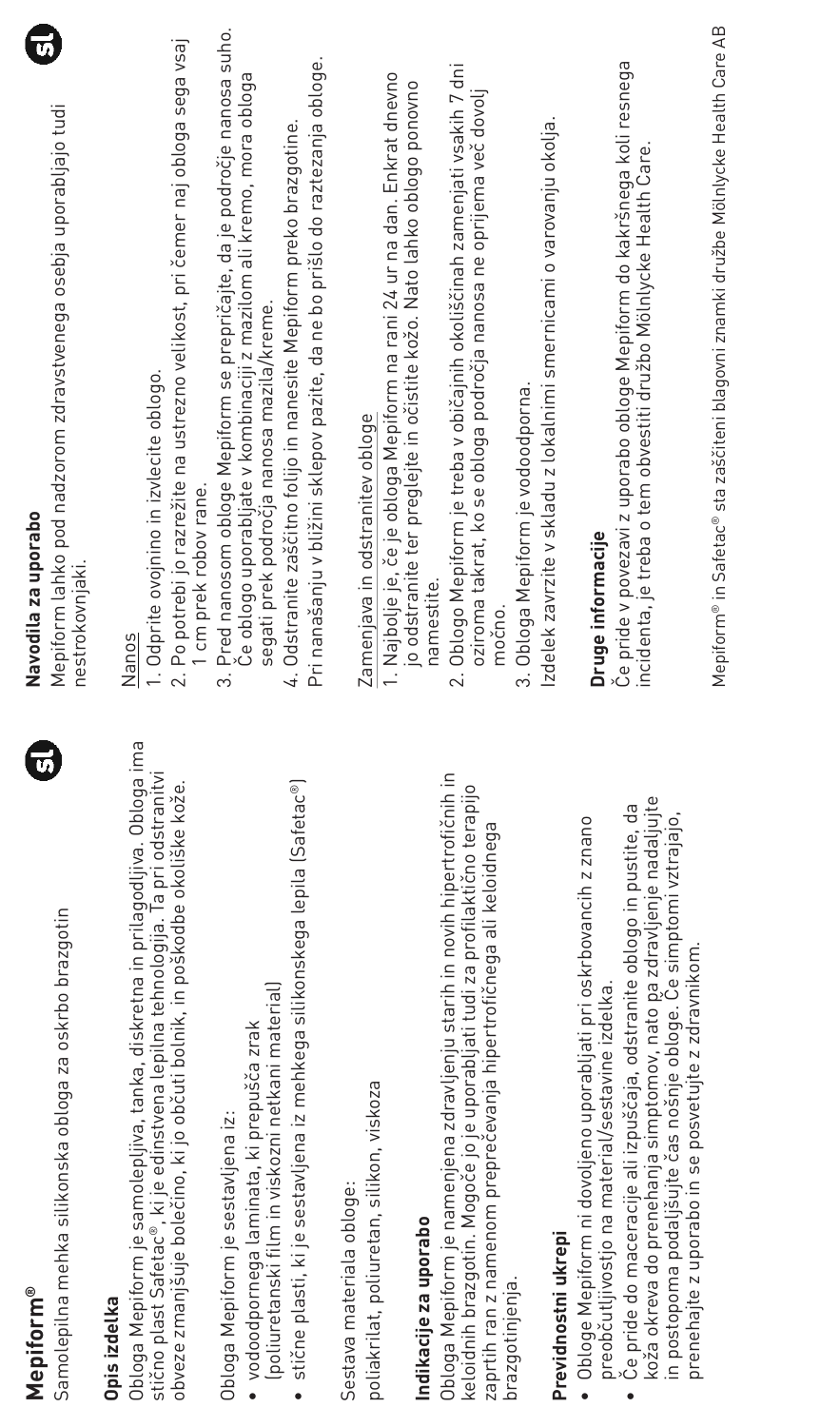Самозалешваща лепенка от мек силикон, създадена за лечение на белези

#### **Описание на продукта**

Mepiform е самозалепваща се тънка, дискретна и гъвкава превръзка. Превръзката има контактен слой Safetac®, който е с уникална технология за залепване. Така се минимизира болката за пациента и травмирането на кожата при сваляне на превръзката.

#### Mepiform се състои от:

- Дишащ и водоустойчив ламинатен слой (полиуретанов филм и вискозен нетъкан текстил)
- Контактен слой, състоящ се от мека силиконова лепенка (Safetac®)

Съдържание на материала на превръзката:

полиакрилат, полиуретан, силикон, вискоза

#### **Показания за употреба**

Продуктът Mepiform е предназначен за третиране както на стари, така и на пресни хипертрофични и келоидни белези. Може също така да се използва и за профилактика на затворени рани за предпазване от хипертрофни или келоидни цикатрикси.

#### **Предпазни мерки**

- Не използвайте Mepiform при пациенти с доказана свръхчувствителност към използваните материали/компоненти на продукта.
- Ако се появи мацерация или обрив, махнете превръзката и оставете кожата да се възстанови, докато симптомите изчезнат, а след това продължете лечението, като постепенно увеличавате времето за терапия. Ако симптомите продължават, прекратете употребата и се консултирайте с лекар.



Mepiform може да се използва от неспециалисти под наблюдението на здравни специалисти.

#### Приложение

- 1. Отворете опаковката и извадете превръзката.
- 2. При необходимост я изрежете до подходящия размер, който позволява припокриване минимум 1 см.
- 3. Когато поставяте Mepiform, се уверете, че повърхността е суха. Ако използвате крем или маз, се уверете, че превръзката обхваща площ извън третираната с крема.
- 4. Отстранете предпазния филм и поставете Mepiform върху белега. Избягвайте разтегляне, когато поставяте върху стави.

#### Смяна и отстраняване на превръзката

- 1. Оптимално Mepiform трябва да се носи 24 часа в денонощието. Сваляйте превръзката веднъж дневно за проверка и измиване на кожата. След това превръзката може да се постави отново.
- 2. При нормални обстоятелства Mepiform трябва да се сменя на всеки 7 дни или когато прилепващите свойства на превръзката вече не са достатъчни.
- 3. Превръзката Mepiform е водоустойчива.

Изхвърлянето трябва да се осъществява според местните процедури за опазване на околната среда.

#### **Друга информация**

При възникване на сериозен инцидент, свързан с употребата на Mepiform, същият трябва да бъде докладван на Mölnlycke Health Care.

Mepiform® и Safetac® са регистрирани търговски марки на Mölnlycke Health Care AB.

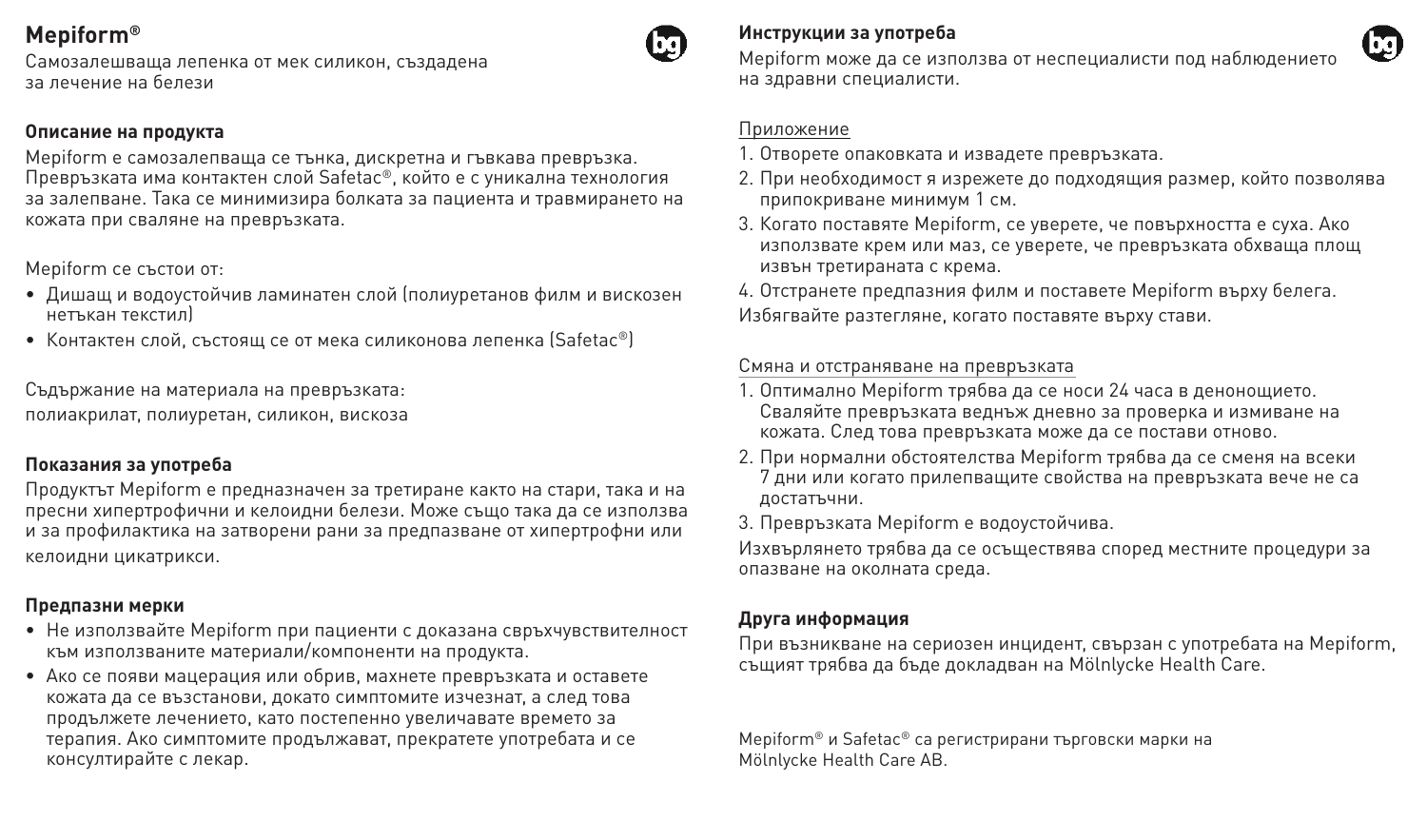Pansament autoadeziv cu silicon moale pentru tratamentul escarelor Pansament autoadeziv cu silicon moale pentru tratamentul escarelor

## Descrierea produsului **Descrierea produsului**

momentul indepartarii pansamentului. Aceasta minimizează durerea pacienților și traumatismul tegumentului în Pansamentul are un strat de contact Safetac®, o tehnologie adezivă unică. Mepitorm este un pansament autoaderent, subțire, discret și flexibil momentul îndepărtării pansamentului. Aceasta minimizează durerea pacienţilor şi traumatismul tegumentului în Pansamentul are un strat de contact Safetac Mepiform este un pansament autoaderent, subţire, discret şi flexibil. ®, o tehnologie adezivă unică.

Mepiform este alcătuit din Mepiform este alcătuit din:

- un strat laminat permeabil la aer și impermeabil la apă lpeliculă din poliuretan și material nețesut din viscoză); poliuretan şi material neţesut din viscoză); un strat laminat permeabil la aer şi impermeabil la apă (peliculă din
- un strat de contact alcătuit din adeziv din silicon moale [Safetac®] un strat de contact alcătuit din adeziv din silicon moale (Safetac®).

poliacrilat, poliuretan, silicon, viscoza Conținutul materialului de pansament poliacrilat, poliuretan, silicon, viscoză. Conţinutul materialului de pansament:

## Instrucțiuni de utilizare **Instrucţiuni de utilizare**

Mepiform este conceput pentru tratamentul cicatricelor hipertrofice și<br>cheloide, atât vechi, cât și noi. Poate fi utilizat și ca terapie profilactică pe plăgile închise, pentru prevenția cicatrizării hipertrofice sau cheloide. plăgile închise, pentru prevenţia cicatrizării hipertrofice sau cheloide. cheloide, atât vechi, cât şi noi. Poate fi utilizat şi ca terapie profilactică pe Mepiform este conceput pentru tratamentul cicatricelor hipertrofice şi

### **Precauţii**

- componentele produsulu Nu utilizați Mepiform la pacienții cu sensibilitate cunoscută la materialele/ componentele produsului. Nu utilizaţi Mepiform la pacienţii cu sensibilitate cunoscută la materialele/
- In caz de apariție a macerațiilor sau erupțiilor, scoateți pansamentul și întrerupeți utilizarea și cereți sfatul un medic întrerupeţi utilizarea şi cereţi sfatul un medic. tratamentul, crescand treptat timpul de terapie. Dacă simptomul persistă tratamentul, crescând treptat timpul de terapie. Dacă simptomul persistă, lăsați pielea să își revină până la dispariția simptomului, apoi continuați lăsaţi pielea să îşi revină până la dispariţia simptomului, apoi continuaţi În caz de apariţie a maceraţiilor sau erupţiilor, scoateţi pansamentul şi

## **Instrucţiuni de utilizare**  Instrucțiuni de utilizare

€)

domeniul sanitar sup supravegnerea unui caoru sanitar. Mepiform poate fi utilizat de către persoanele nespecializate în domeniul sanitar sub supravegherea unui cadru sanitar. Mepiform poate fi utilizat de către persoanele nespecializate în

### Mod de utilizare Mod de utilizare

- 1. Deschideți ambalajul și scoateți pansamentul Deschideţi ambalajul şi scoateţi pansamentul.
- 2. Dacă este cazul, tăiați la dimensiunile corespunzătoare, lăsând o bordură de minimum 1 cm. de minimum 1 cm. Dacă este cazul, tăiaţi la dimensiunile corespunzătoare, lăsând o bordură
- 3. regiune dincolo de cea unsã cu cremã asociere cu unguent sau cremă, asigurați-vă că pansamentul acoperă o regiune dincolo de cea unsă cu cremă. asociere cu unguent sau cremă, asiguraţi-vă că pansamentul acoperă o La aplicarea Mepiform, asiguraţi-vă că zona este uscată. La utilizarea în
- 4. Indepărtați pelicula protectoare și aplicați Mepiform pe cicatrice Îndepărtaţi pelicula protectoare şi aplicaţi Mepiform pe cicatrice.

Evitați intinderea pansamentului la aplicarea acestuia peste articulații. Evitaţi întinderea pansamentului la aplicarea acestuia peste articulaţii.

# Schimbarea și scoaterea pansamentulu Schimbarea şi scoaterea pansamentului

- 1. Pentru condiții optime, Mepiform trebuie purtat 24 de ore din 24. Scoateți pansamentul poate fi aplicat la loc. pansamentul o dată pe zi, pentru examinarea și spălarea pielii. După aceea pansamentul poate fi aplicat la loc. pansamentul o dată pe zi, pentru examinarea şi spălarea pielii. După aceea, Pentru condiţii optime, Mepiform trebuie purtat 24 de ore din 24. Scoateţi
- 2. In condiții normale, Mepiform trebuie schimbat o dată la 7 zile sau atunci cănd proprietățile aderente ale pansamentului devin insuficiente când proprietăţile aderente ale pansamentului devin insuficiente. În condiţii normale, Mepiform trebuie schimbat o dată la 7 zile sau atunci
- 3. Mepiform este impermeabil la apă Mepiform este impermeabil la apă.

Eliminarea trebuie efectuată conform procedurilor locale de protecție a<br>mediului. Eliminarea trebuie efectuată conform procedurilor locale de protecţie a

### Alte informații **Alte informaţii**

către Mölnlycke Health Care. către Mölnlycke Health Care. Dacă s-a produs vreun incident grav legat de Mepiform, raportați acest lucru Dacă s-a produs vreun incident grav legat de Mepiform, raportaţi acest lucru

Mepitorm® și Satetac® sunt mărci comerciale înregistrate ale Molnlycke Health Care AB Mölnlycke Health Care AB. ® şi Safetac® sunt mărci comerciale înregistrate ale

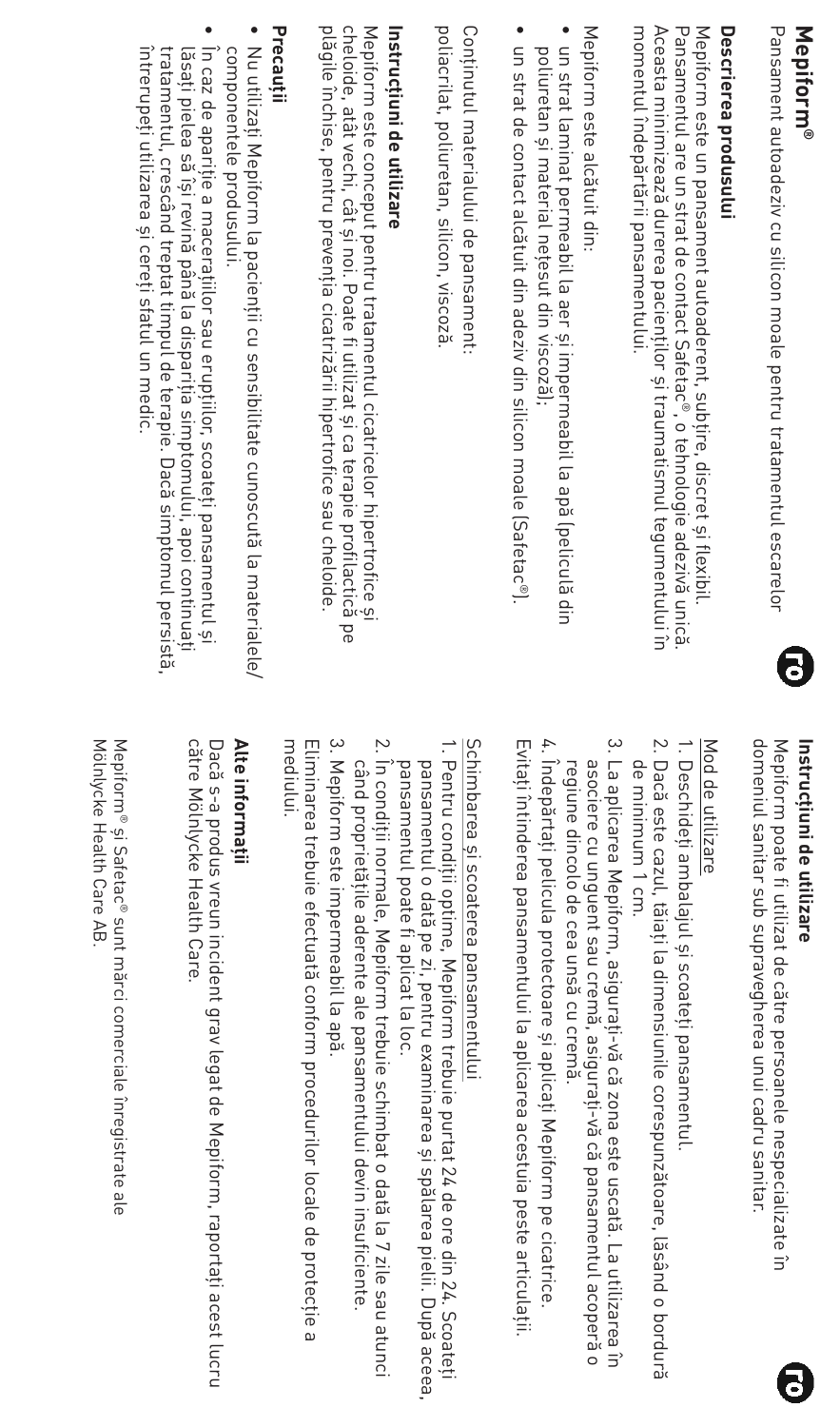Samolepiaca priľnavá silikónová náplasť na liečbu jaziev

#### **Popis produktu**

Mepiform je tenké, nenápadné a pružné samolepiace krytie. Krytie má kontaktnú vrstvu Safetac®, ktorá predstavuje jedinečnú adhezívnu technológiu. Minimalizuje bolesť pacienta a poškodenie pokožky pri odstránení krytia.

#### Mepiform sa skladá z:

- priedušnej laminovanej vrstvy odolnej voči vode (polyuretánová fólia a netkaná viskózna vrstva)
- kontaktnej vrstvy z mäkkého silikónového adhezívneho materiálu (Safetac®)

Zloženie krytia:

polyakrylát, polyuretán, silikón, viskóza

#### **Indikácie na použitie**

Krytie Mepiform je určené na ošetrovanie starých, ako aj nových hypertrofických a keloidných jaziev. Môže sa tiež použiť v rámci profylaktickej terapie uzavretých rán za účelom prevencie hypertrofického alebo keloidného ziazvenia.

#### **Preventívne opatrenia**

- Krytie Mepiform nepoužívajte u pacientov so známou precitlivenosťou na materiály/zložky produktu.
- Ak dôjde k macerácii alebo kožnej vyrážke, odstráňte krytie a nechajte pokožku zotaviť do vymiznutia symptómov, potom v aplikovaní krytia pokračujte postupne zvyšujúc trvanie aplikácie. Ak symptómy pretrvávajú, používanie krytia prerušte a poraďte sa s lekárom.

#### **Návod na použitie**

Krytie Mepiform môžu používať laici pod dohľadom profesionálnych zdravotníckych pracovníkov.

#### Použitie

- 1. Otvorte balenie a vytiahnite krytie.
- 2. V prípade potreby krytie zarežte na veľkosť, ktorá presahuje jazvu o najmenej 1 cm.
- 3. Pri aplikácii krytia Mepiform musí byť ošetrovaná oblasť suchá. Ak sa používa súčasne s masťou alebo krémom, krytie musí zakrývať jazvu až za oblasť s naneseným krémom.
- 4. Stiahnite ochrannú fóliu a aplikujte krytie Mepiform na jazvu.

Pri aplikovaní cez kĺby krytie nenaťahujte.

#### Výmena a odstránenie krytia

- 1. Krytie Mepiform je optimálne nechať pôsobiť na 24 hodín denne. Krytie raz denne odlepte, aby sa pokožka mohla skontrolovať a umyť. Krytie potom možno opäť aplikovať.
- 2. Za normálnych podmienok krytie Mepiform vymieňajte raz za 7 dní alebo vtedy, keď krytie prestáva dobre priliehať na ranu (nelepí).
- 3. Krytie Mepiform je odolné voči vode.

Pri likvidácii postupujte podľa miestnych predpisov na ochranu životného prostredia.

#### **Iné informácie**

Ak dôjde k výskytu závažného incidentu v súvislosti s krytím Mepiform, nahláste to spoločnosti Mölnlycke Health Care.

Mepiform® a Safetac® sú registrované ochranné známky spoločnosti Mölnlycke Health Care AB.



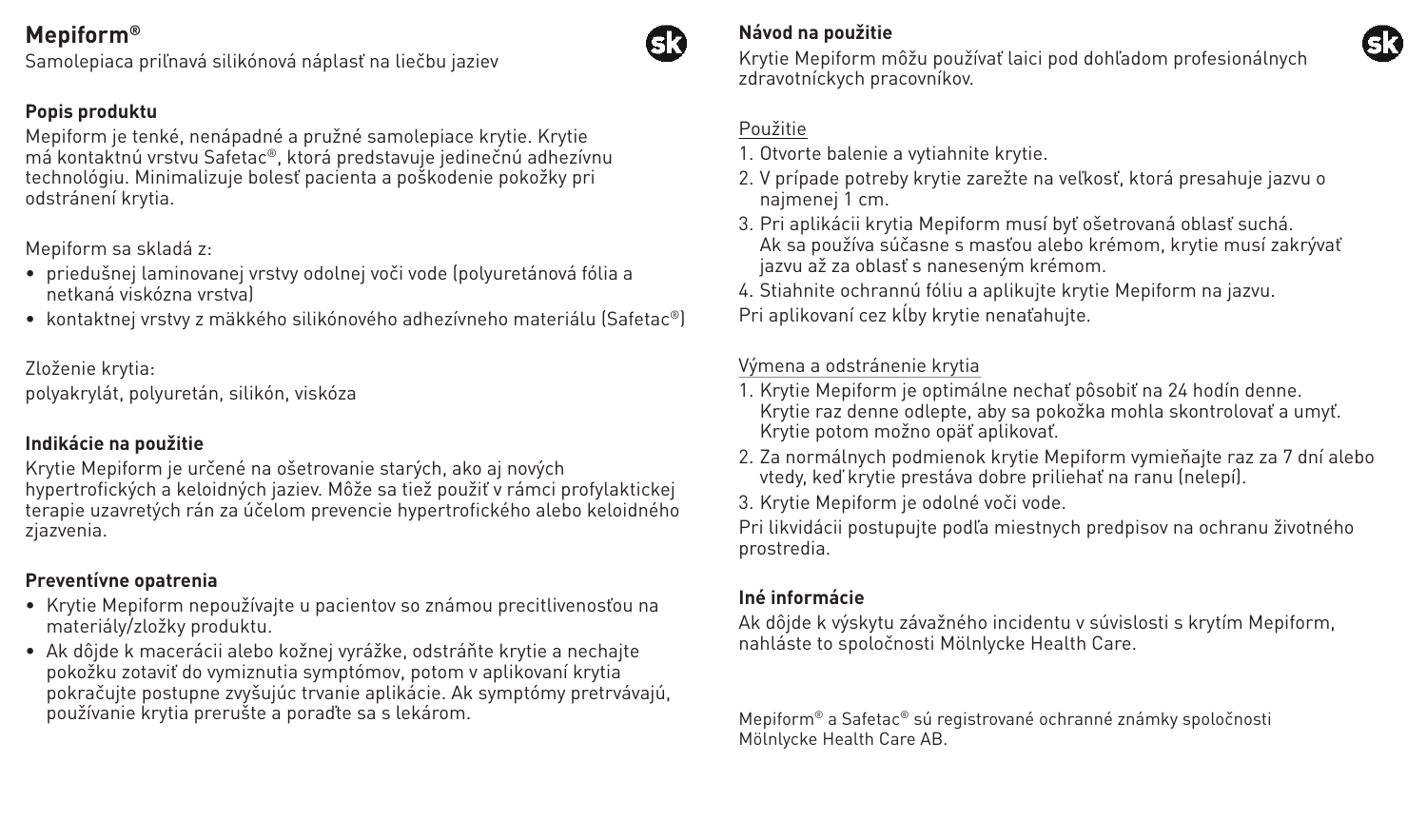Yara izi bakımı için kendinden yapışkanlı yumuşak silikon örtü

#### **Ürün açıklaması**

Mepiform kendinden yapışkanlı, ince, hassas ve esnek bir pansumandır. Pansuman kendine özgü bir yapışkan teknolojisi olan bir Safetac® temas tabakasına sahiptir. Pansumanı çıkarırken, hastanın ağrısını ve yara ve yara çevresindeki cilde olan travmayı en aza indirir.

#### Mepiform şunlardan oluşur:

- Hava geçiren ve suya dayanıklı bir tabaka (poliüretan ve dokuma olmayan viskoz)
- Yumuşak bir silikon yapıştırıcıdan (Safetac®) oluşan yarayla temas eden bir katman

Pansuman materyalinin içeriği:

Poliakrilat, poliüretan, silikon, viskoz

#### **Kullanım endikasyonları**

Mepiform hem eski hem yeni hipertrofik ve keloid yaraların tedavisi için tasarlanmıştır. Ayrıca kapalı yaralarda hipertrofik veya keloid yara oluşmasını önlemek için koruyucu tedavi olarak da kullanılabilir.

#### **Önlemler**

- Ürünün içerdiği materyallere/bileşenlere karşı aşırı duyarlılığı bilinen hastalarda Mepiform kullanmayın.
- Maserasyon veya döküntü oluşursa pansumanı çıkarın ve yakınmalar kayboluncaya kadar cildin iyileşmesine izin verin ve sonra tedaviyi, tedavi süresini kademeli olarak arttırarak devam ettirin. Yakınma devam ederse, kullanmayı bırakın ve tavsiye için bir doktora danışın.



Mepiform, sağlık hizmeti personellerinin gözetiminde vasıfsız kişiler tarafından kullanılabilir.

#### Uygulama

Œ

- 1. Ambalajı açın ve pansumanı çıkarın.
- 2. 1 cm örtüşmeye izin verecek şekilde uygun büyüklüğe kesin.
- 3. Mepiform uygularken alanın kuru olduğundan emin olun. Merhem veya kremle birlikte kullanıldığında pansumanın kremin dışındaki bir alanı kapladığından emin olun.
- 4. Serbest bırakma filmini çıkarın ve Mepiform'u yara üzerine uygulayın. Eklemler üzerine uygularken gerilmesinden kaçının.

#### Pansuman değiştirme ve çıkarma

- 1. Mepiform optimum olarak günde 24 saat kullanılmalıdır. Pansumanı günde bir kez cildin incelenmesi ve yıkanması için çıkarın. Pansuman sonra tekrar uygulanabilir.
- 2. Normal koşullar altında Mepiform 7 günde bir veya pansumanın yapışkan özellikleri artık yeterli olmadığında değiştirilebilir.
- 3. Mepiform suya dayanıklıdır.

İmha işlemi, yerel çevresel prosedürlere göre yapılmalıdır.

#### **Diğer bilgiler**

Mepiform kullanımı ile ilgili ciddi bir olay meydana geldiğinde, Mölnlycke Health Care'e bildirilmelidir.

Mepiform® ve Safetac® Mölnlycke Health Care AB firmasının tescilli ticari markalarıdır.

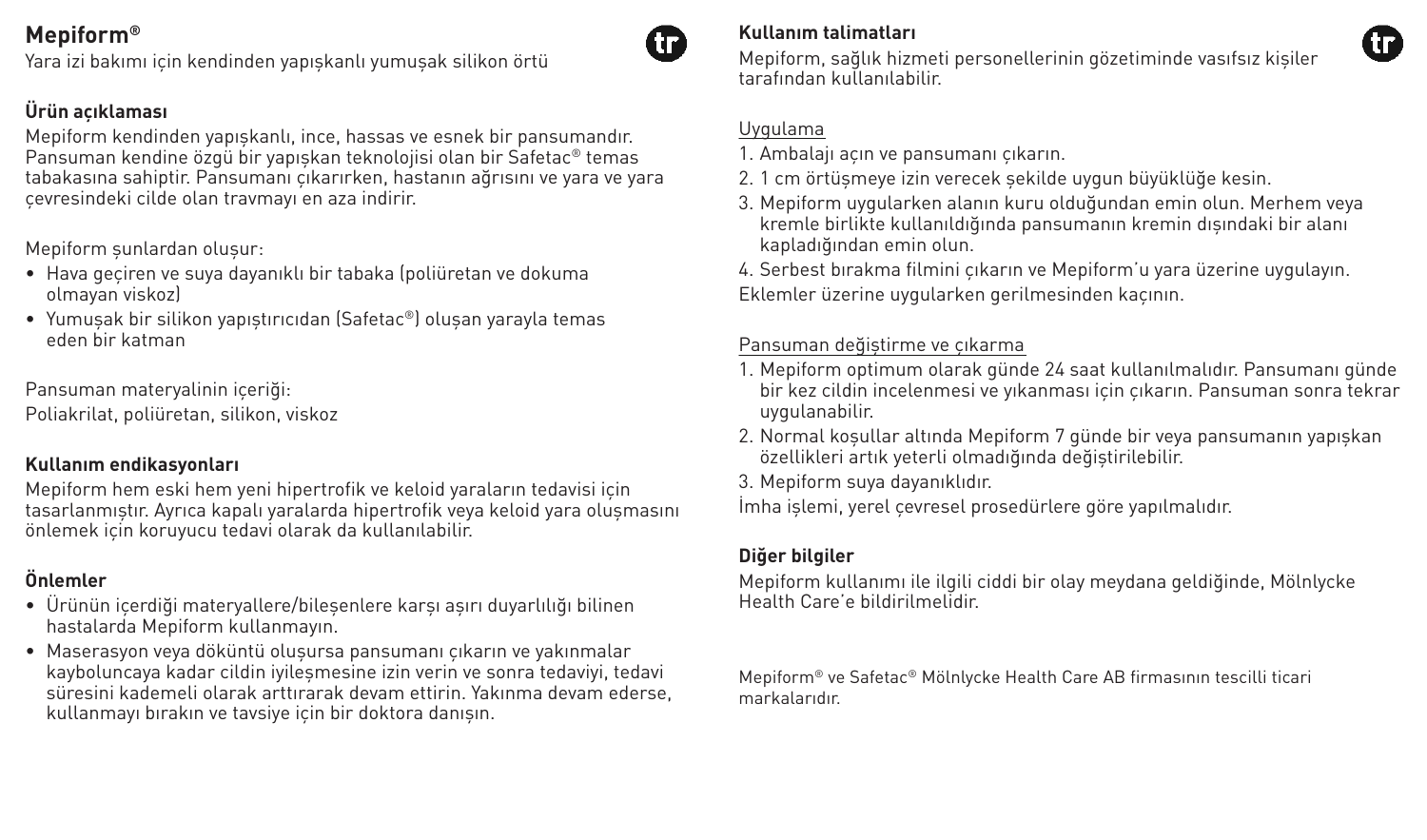Lipnus minksto slilkono tvarstis, skirtas randų priežiūrai Lipnus minkšto silikono tvarstis, skirtas randų priežiūrai

## Gaminio aprašyma: **Gaminio aprašymas**

traumavimas nuimant tvarsti medziaga. Naudojant tvarstį sumazinamas pacientų skausmas ir odos Mepiform yra savaime prilimpantis, plonas, nekrentantis į akis ir lankstus<br>tvarstis. Tvarstis turi Safetac® besiliečiantį sluoksnį, kuris yra unikali lipni traumavimas nuimant tvarstį. medžiaga. Naudojant tvarstį sumažinamas pacientų skausmas ir odos tvarstis. Tvarstis turi Safetac Mepiform yra savaime prilimpantis, plonas, nekrentantis į akis ir lankstus ® besiliečiantį sluoksnį, kuris yra unikali lipni

### Mepiform sudaro Mepiform sudaro:

- orui pralaidi ir prausiantis duše tinkama naudota sluoksniuota (poliuretano plevele ir neaustine viskozej medžiaga plėvelė ir neaustinė viskozė) medžiaga, orui pralaidi ir prausiantis duše tinkama naudota sluoksniuota (poliuretano
- besiliečiantį sluoksnį sudaranti minkšta lipni silikoninė medžiaga besiliečiantį sluoksnį sudaranti minkšta lipni silikoninė medžiaga<br>(Safetac®).

Tvarsčio medžiagų sudėtis Poliakrilatas, poliuretanas, silikonas, viskoze Poliakrilatas, poliuretanas, silikonas, viskozė Tvarsčio medžiagų sudėtis:

## Naudojimo indikacijos **Naudojimo indikacijos**

owAreprsns užgijusioms žaizdoms, kad apsaugotų nuo hipertrofinių ar keloidinių randų randams gydyti. Jis taip pat gali būti naudojamas kaip profilaktinė priemonė susidarymo. užgijusioms žaizdoms, kad apsaugotų nuo hipertrofinių ar keloidinių randų randams gydyti. Jis taip pat gali būti naudojamas kaip profilaktinė priemonė Mepiform skirtas seniems ir naujiems, hipertrofiniams ir keloidiniams Mepiform skirtas seniems ir naujiems, hipertrofiniams ir keloidiniams

## Atsargumo priemonės **Atsargumo priemonės**

- Nenaudoti Mepiform pacientams, jei žinoma, kad jie alergiški gaminio medziagoms / komponentams medžiagoms / komponentams. Nenaudoti Mepiform pacientams, jei žinoma, kad jie alergiški gaminio
- Jei atsiras šlapiavimas arba bėrimas, tvarstį pašalinkite ir palaukite, kol Jei simptomai neišnyks, tvarsčio nebenaudokite ir kreipkitės į gydytoją. simptomai išnyks, po to vel teskite gydymą, pamažu ilgindami jo trukmę simptomai išnyks, po to vėl tęskite gydymą, pamažu ilgindami jo trukmę. Jei atsiras šlapiavimas arba bėrimas, tvarstį pašalinkite ir palaukite, kol Jei simptomai neišnyks, tvarsčio nebenaudokite ir kreipkitės į gydytoją.

## **Naudojimo instrukcija**  Naudojimo instrukcija

e

sweciatistams Mepiform galima naudoti asmenims, prižiūrint sveikatos priežiūros specialistams. Mepiform galima naudoti asmenims, prižiūrint sveikatos priežiūros

### Naudojimas Naudojimas

- 1. Atidarykite pakuotę ir išimkite tvarstj. Atidarykite pakuotę ir išimkite tvarstį.
- 2. Jei reikia, atkirpkite tinkamo dydžio gabalėli, kuris bent 1 cm dengtų aplinkine oda. aplinkinę odą. Jei reikia, atkirpkite tinkamo dydžio gabalėlį, kuris bent 1 cm dengtų
- 3. Naudodami Mepiform, jsitikinkite, jog oda sausa. Naudodami kartu su ištepta kremu tepalu ar kremu, įsitikinkite, jog tvarstis dengia aplinkinę odą, kuri nera ištepta kremu. tepalu ar kremu, įsitikinkite, jog tvarstis dengia aplinkinę odą, kuri nėra Naudodami Mepiform, įsitikinkite, jog oda sausa. Naudodami kartu su
- 4. Nuimkite apsaugine plevele ir dekite Mepiform ant rando Dedamı ant sanarıy, tvarscıo netempkite Dėdami ant sąnarių, tvarsčio netempkite. Nuimkite apsauginę plėvelę ir dėkite Mepiform ant rando.

## Ivarscio keitimas ir nuemimas Tvarsčio keitimas ir nuėmimas

- 1. Geriausiai Mepiform naudoti 24 valandas per diena. Karta per diena galite vel uždeti nuimkite tvarsti, kad galetumete patikrinti ir nuplauti odą. Tada tvarsti galite vėl uždėti. nuimkite tvarstį, kad galėtumėte patikrinti ir nuplauti odą. Tada tvarstį Geriausiai Mepiform naudoti 24 valandas per dieną. Kartą per dieną
- 2. Esant normalioms salygoms, Mepiform turi būti keičiamas kas 7 dienas arba kai tvarstis daugiau nelimpa arba kai tvarstis daugiau nelimpa. Esant normalioms sąlygoms, Mepiform turi būti keičiamas kas 7 dienas
- 3. Mepiform galima naudoti prausiantis duše Mepiform galima naudoti prausiantis duše.

Utilizuoti pagal vietinius aplinkosaugos reikalavimus. Utilizuoti pagal vietinius aplinkosaugos reikalavimus.

### Kita informacija **Kita informacija**

reikia pranešti "Mölnlycke Health Care reikia pranešti "Mölnlycke Health Care". Kilus reikšmingam su Mepiform naudojimu susijusiam incidentui, apie Kilus reikšmingam su Mepiform naudojimu susijusiam incidentui, apie jį Ξ.

Mepiform® ir Safetac® yra registruotieji Molnlycke Health Care AB prekių zenklai ® ir Safetac® yra registruotieji Mölnlycke Health Care AB prekių ženklai.

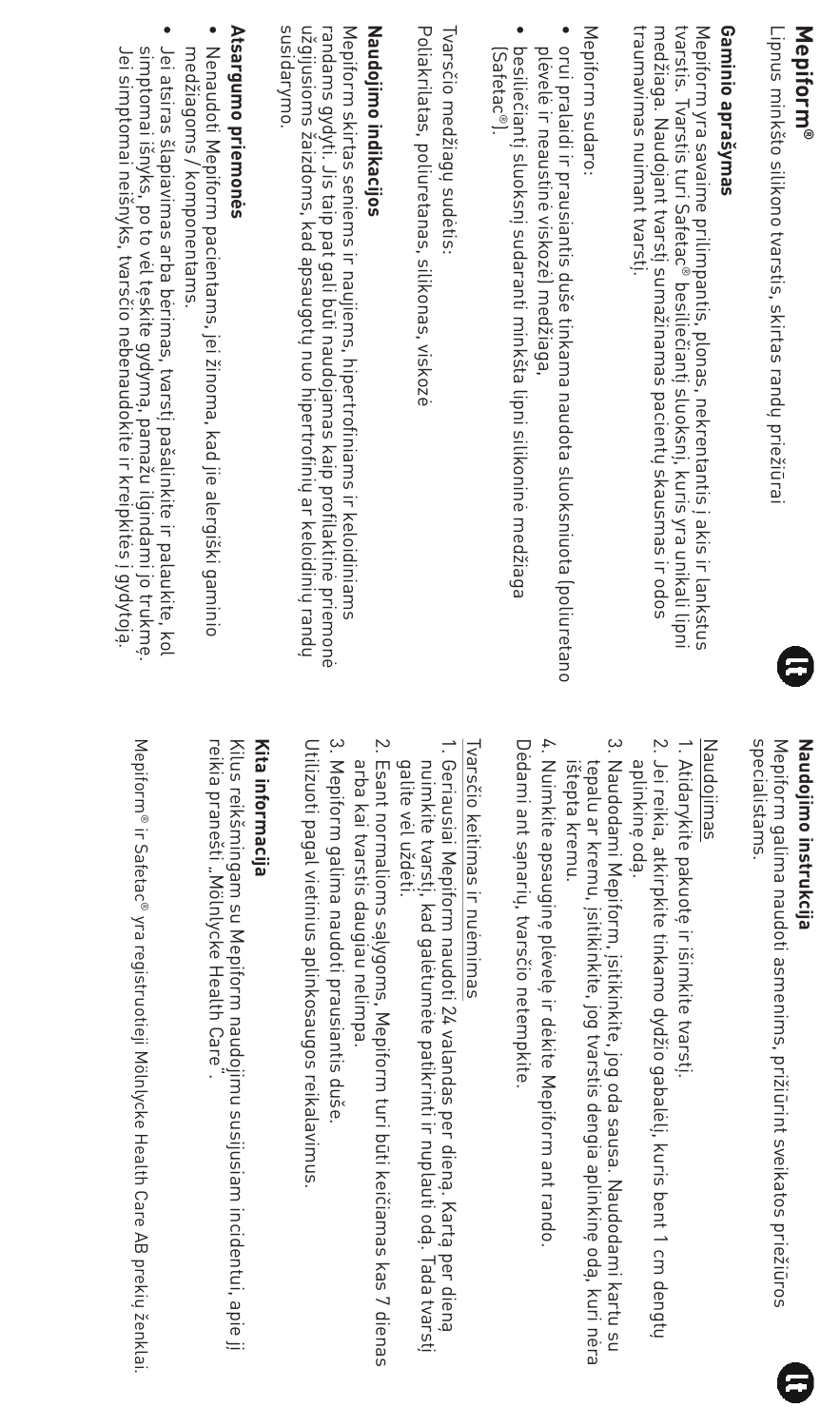Pašlīpošs mīksta silikona pārsējs rētu aprūpei

#### **Izstrādājuma apraksts**

Mepiform ir pašlīpošs, plāns, diskrēts un elastīgs pārsējs. Pārsējam ir Safetac® kontaktslānis ar unikālu adhēzijas tehnoloģiju. Tas mazina sāpes pacientiem, kā arī ādas traumēšanas risku, pārsēju noņemot.

Mepiform sastāv no:

- gaisu caurlaidīga un dušā izmantojama lamināta (poliuretāna plēves un neaustas viskozes);
- kontaktslāņa, ko veido mīksta silikona līpviela (Safetac®).

Pārsēja materiāla sastāvs:

poliakrilāts, poliuretāns, silikons, viskoze

#### **Lietošanas indikācijas**

Mepiform ir paredzēts gan vecu, gan svaigu hipertrofisku un keloīdu rētu ārstēšanai. To var lietot arī kā profilaktisku terapiju slēgtām brūcēm, lai novērstu hipertrofisku vai keloīdu rētu veidošanos.

#### **Piesardzības pasākumi**

- Neizmantojiet Mepiform pacientiem ar zināmu pastiprinātu jutību pret izstrādājuma materiāliem/sastāvdaļām.
- Ja rodas macerācija vai izsitumi, noņemiet pārsēju un ļaujiet ādai atveseļoties, līdz simptomi izzūd. Pēc tam turpiniet ārstēšanu, pakāpeniski paildzinot terapijas laiku. Ja simptomi saglabājas, pārtrauciet lietošanu un vērsieties pie ārsta.



Kvalificēta veselības aprūpes speciālista uzraudzībā Mepiform var lietot neprofesionāli.

#### Uzklāšana

**M** 

- 1. Atveriet iepakojumu un izņemiet pārsēju.
- 2. Ja nepieciešams, nogrieziet līdz vajadzīgajam izmēram, lai pārsējs vismaz par 1 cm nosegtu rētas malas.
- 3. Uzliekot Mepiform, pārliecinieties, vai zona, ko tas pārklāj, ir sausa. Lietojot kopā ar ziedi vai krēmu, pārliecinieties, vai pārsējs nosedz ādu ārpus ieziestās zonas.
- 4. Nonemiet aizsargplēvi un uzlieciet Mepiform uz rētas.

Neizstiepiet pārsēju, ja liekat to uz locītavām.

#### Pārsēja maina un nonemšana

- 1. Mepiform vēlams lietot 24 stundas diennaktī. Vienu reizi dienā noņemiet pārsēju, lai pārbaudītu un apmazgātu ādu. Pēc tam pārsēju var uzlikt atkārtoti.
- 2. Parastos apstākļos Mepiform jāmaina ik pēc 7 dienām vai tad, ja pārsējs vairs pietiekami labi nelīp.
- 3. Mepiform ir ūdensizturīgs (var mazgāties dušā).

Izstrādājums jālikvidē saskaņā ar vietējiem vides aizsardzības noteikumiem.

#### **Cita informācija**

Ja Mepiform lietošanas dēļ noticis kāds nopietns negadījums, par to jāziņo ražotājam Mölnlycke Health Care.

Mepiform® un Safetac® ir reģistrētas Mölnlycke Health Care AB prečzīmes.

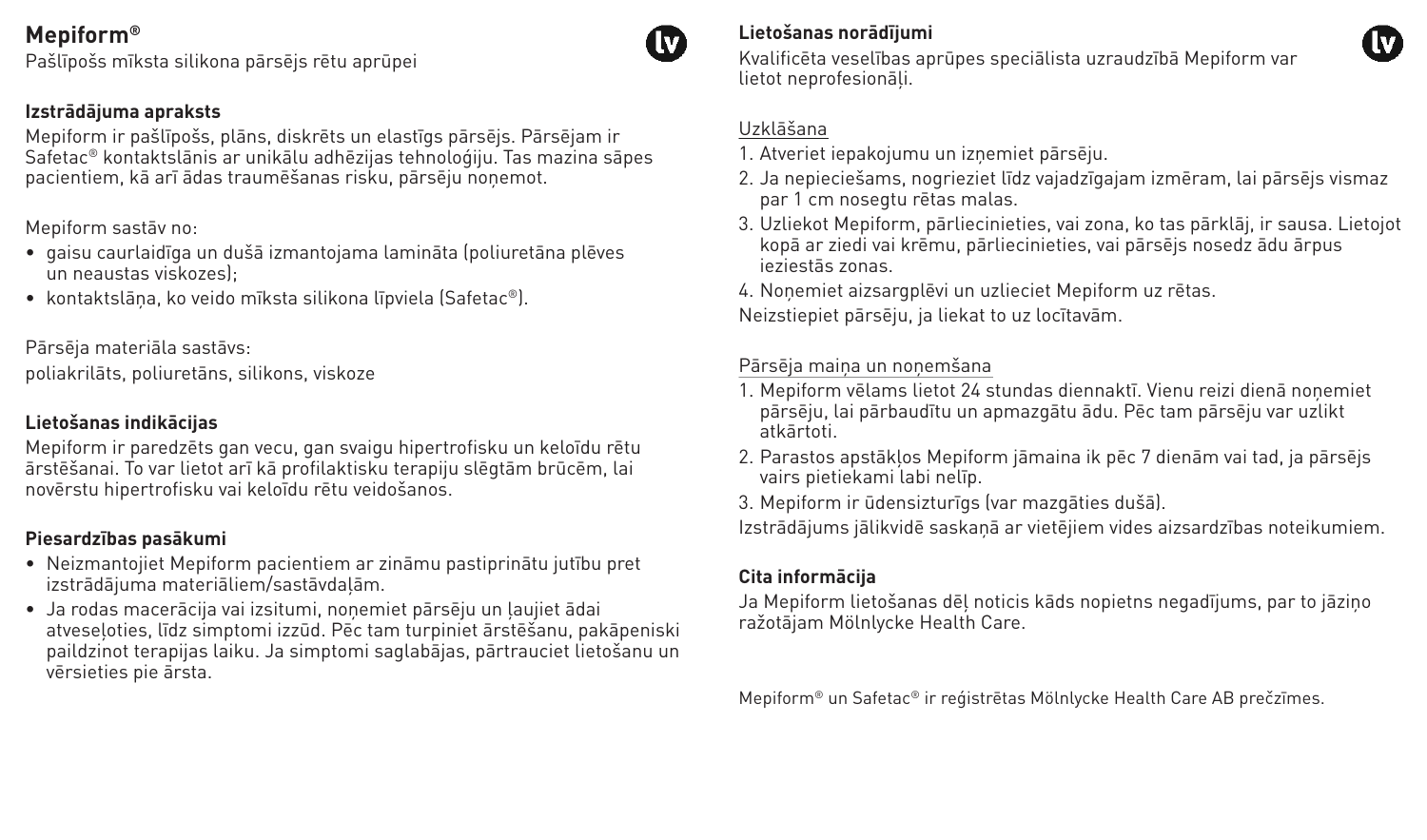Isekleepuv pehme silikooniga plaaster armide raviks Isekleepuv pehme silikooniga plaaster armide raviks

### Toote kirjeldu: **Toote kirjeldus**

naha traumeerimist. Mepiform on isekleepuv, õhuke, diskreetne ja kohanduv haavaside.<br>Haavasidemel on Safetac®-i kontaktkiht, mis on ainulaadne kleepuv naha traumeerimist. tehnoloogia. See minimeerib patsientidel haavasideme eemaldamisel valu ja tehnoloogia. See minimeerib patsientidel haavasideme eemaldamisel valu ja Haavasidemel on Safetac®-i kontaktkiht, mis on ainulaadne kleepuv Mepiform on isekleepuv, õhuke, diskreetne ja kohanduv haavaside.

Mepiform koosneb Mepiform koosneb:

- hingavast ja veekindlast lamineeritud kihist (polüuretaankile ja viskoosist lausmaterjal) lausmaterjal hingavast ja veekindlast lamineeritud kihist (polüuretaankile ja viskoosist
- haavaga kokkupuutes olevast pehmest kleepuvast silikoonkihist (Safetac®) haavaga kokkupuutes olevast pehmest kleepuvast silikoonkihist (Safetac®)

potuakrutaat, potuuretaan, sitikoon, viskoos Haavasideme koostisosad polüakrülaat, polüuretaan, silikoon, viskoos Haavasideme koostisosad:

## Kasutusnaidustus **Kasutusnäidustus**

profülaktiliseks raviks, et vältida hüpertroofiliste või keloidarmide teket keloidarmide raviks. Seda võib samuti kasutada suletud haavade profülaktiliseks raviks, et vältida hüpertroofiliste või keloidarmide teket. keloidarmide raviks. Seda võib samuti kasutada suletud haavade Mepiform on mõeldud nii vanade kui ka värskete hüpertroofiliste ja Mepiform on mõeldud nii vanade kui ka värskete hüpertroofiliste ja

## Ettevaatusabinõud **Ettevaatusabinõud**

- Ärge kasutage Mepiformi patsientidel, kellel on teadaolev tundlikkus tootes kasutatavate materjalide/komponentide suhtes kasutatavate materjalide/komponentide suhtes. Ärge kasutage Mepiformi patsientidel, kellel on teadaolev tundlikkus tootes
- Matseratsiooni või lööbe tekkimisel eemaldage haavaside ja laske naha katkestage kasutamine ja konsulteerige arstiga katkestage kasutamine ja konsulteerige arstiga. pealoleku aega samm-sammult pikendades. Kui sümptomid ei kao, siis pealoleku aega samm-sammult pikendades. Kui sümptomid ei kao, siis sümptomite taandumiseni taastuda. Seejärel jätkake ravi haavasideme sümptomite taandumiseni taastuda. Seejärel jätkake ravi haavasideme Matseratsiooni või lööbe tekkimisel eemaldage haavaside ja laske nahal

### **Kasutusjuhend**  Kasutusjuhenc

e

Mepiform on mõeldud kasutamiseks tavakasutajale kvalifitseeritud tervishoiutöötaja järelevalve all tervishoiutöötaja järelevalve all. Mepiform on mõeldud kasutamiseks tavakasutajale kvalifitseeritud

### Paigaldamine Paigaldamine

- 1. Avage pakend ja eemaldage kaitsepaber Avage pakend ja eemaldage kaitsepaber.
- 2. Vajaduse korral lõigake sobivasse suurusesse, jälgides, et ümbritsevale nahale jätkub vähemalt 1 cm haavasidet. nahale jätkub vähemalt 1 cm haavasidet. Vajaduse korral lõigake sobivasse suurusesse, jälgides, et ümbritsevale
- 3. Veenduge Mepiformi kasutamisel, et piirkond oleks kuiv. Salvi võ pinnast suurema ala kreemidega kasutamisel tuleb veenduda, et haavaside kataks kreemitatuc pinnast suurema ala. kreemidega kasutamisel tuleb veenduda, et haavaside kataks kreemitatud Veenduge Mepiformi kasutamisel, et piirkond oleks kuiv. Salvi või
- 4. Eemaldage kattekiht ja paigaldage Mepiform armile.

Vältige liigestele paigaldamisel venitamist Vältige liigestele paigaldamisel venitamist.

# Haavasideme vahetus ja eemaldamine Haavasideme vahetus ja eemaldamine

- 1. Mepiformi optimaalne kasutusaeg on 24 tundi. Eemaldage haavaside korc ragasi panna. päevas naha kontrollimiseks ja pesemiseks. Haavasideme võib seejärel tagasi panna. päevas naha kontrollimiseks ja pesemiseks. Haavasideme võib seejärel Mepiformi optimaalne kasutusaeg on 24 tundi. Eemaldage haavaside kord
- 2. Tavatingimustes tuleb Mepiform välja vahetada iga 7 päeva järel või ku haavaside ei püsi enam piisavalt tugevalt nahal haavaside ei püsi enam piisavalt tugevalt nahal. Tavatingimustes tuleb Mepiform välja vahetada iga 7 päeva järel või kui
- 3. Mepiform on veekindel. Mepiform on veekindel.

Jäätmeid tuleb käidelda kohalike keskkonnaeeskirjade kohaselt Jäätmeid tuleb käidelda kohalike keskkonnaeeskirjade kohaselt.

## **Muu teav**

ettevõttele Mölnlycke Health Care ettevõttele Mölnlycke Health Care. Kui Mepiformiga seoses toimub tõsine intsident, tuleks sellest teatada Kui Mepiformiga seoses toimub tõsine intsident, tuleks sellest teatada

Mepiform® ja Safetac® on ettevõtte Mölnlycke Health Care AB registreeritud kaubamargid kaubamärgid ® ja Safetac® on ettevõtte Mölnlycke Health Care AB registreeritud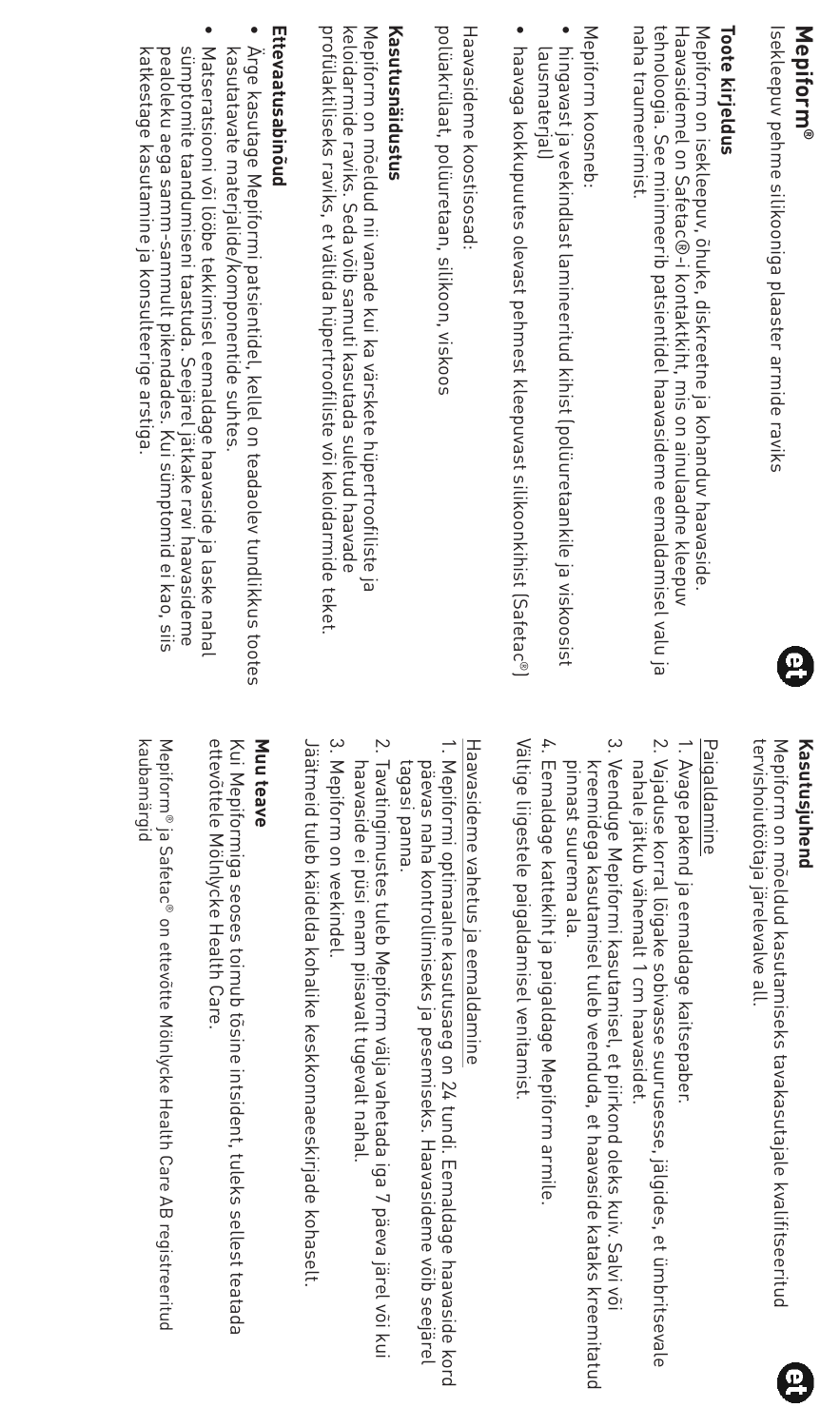Самоприлипающая повязка с мягким силиконом для лечения рубцов

#### **Описание изделия**

Mepiform — это тонкая гибкая самоклеящаяся, мало заметная на коже повязка. Она имеет контактный слой Safetac®, который создается с использованием уникальной технологии самоклеящихся повязок. Использование этого слоя минимизирует болевые ощущения у пациента и травмирование кожи при удалении повязки.

Повязка Mepiform состоит из следующих компонентов:

- воздухопроницаемый, водостойкий (полиуретановая пленка и нетканая вискоза) многослойный материал;
- контактный слой, состоящий из мягкого силикона (Safetac®).

Состав материала повязки:

полиакрилат, полиуретан, силикон, вискоза

#### **Показания к применению**

Повязка Mepiform предназначена для лечения как застарелых, так и новых рубцов гипертрофического и келоидного типа. Также ее можно накладывать на зажившие раны для профилактики образования гипертрофических или келоидных рубцов.

#### **Меры предосторожности**

- Запрещено применять Mepiform у пациентов с подтвержденной повышенной чувствительностью к материалам/компонентам, из которых изготовлено изделие.
- В случае появления мацерации или сыпи снимите повязку и не накладывайте ее, пока кожа не восстановится. Затем продолжайте лечение, постепенно увеличивая время ношения повязки. В случае сохранения симптомов прекратите использование повязки и обратитесь за консультацией к врачу.

#### **Инструкция по применению**

Применение повязки Mepiform не предусматривает наличия профессиональных знаний и навыков и наблюдения со стороны квалифицированного медицинского работника.

#### Наложение повязки

- 1. Вскройте упаковку и извлеките повязку.
- 2. При необходимости отрежьте фрагмент требуемого размера, обеспечивающий перекрытие как минимум на 1 см.
- 3. При наложении Mepiform следите, чтобы область наложения была сухой. Применяя повязку в сочетании с мазью или кремом, следите, чтобы повязка выходила за пределы зоны нанесения крема.
- 4. Снимите защитную пленку и наложите повязку Mepiform на рубец или рану.

Не растягивайте повязку, накладывая ее на область суставов.

#### Смена повязки и ее удаление

- 1. Оптимально повязку Mepiform следует носить круглосуточно. Повязку следует снимать один раз в день для осмотра и гигиены кожи. Затем повязку можно накладывать снова.
- 2. В обычных условиях повязку Mepiform следует менять раз в 7 дней или тогда, когда она перестает приклеиваться к поверхности.
- 3. Повязка Mepiform является водонепроницаемой.

Утилизацию следует проводить в соответствии с местными правилами экологической безопасности.

#### **Прочая информация**

При любом серьезном инциденте, связанном с Mepiform, обязательно сообщите об этом компании Mölnlycke Health Care.

Mepiform® и Safetac® являются зарегистрированными торговыми знаками компании Mölnlycke Health Care AB.

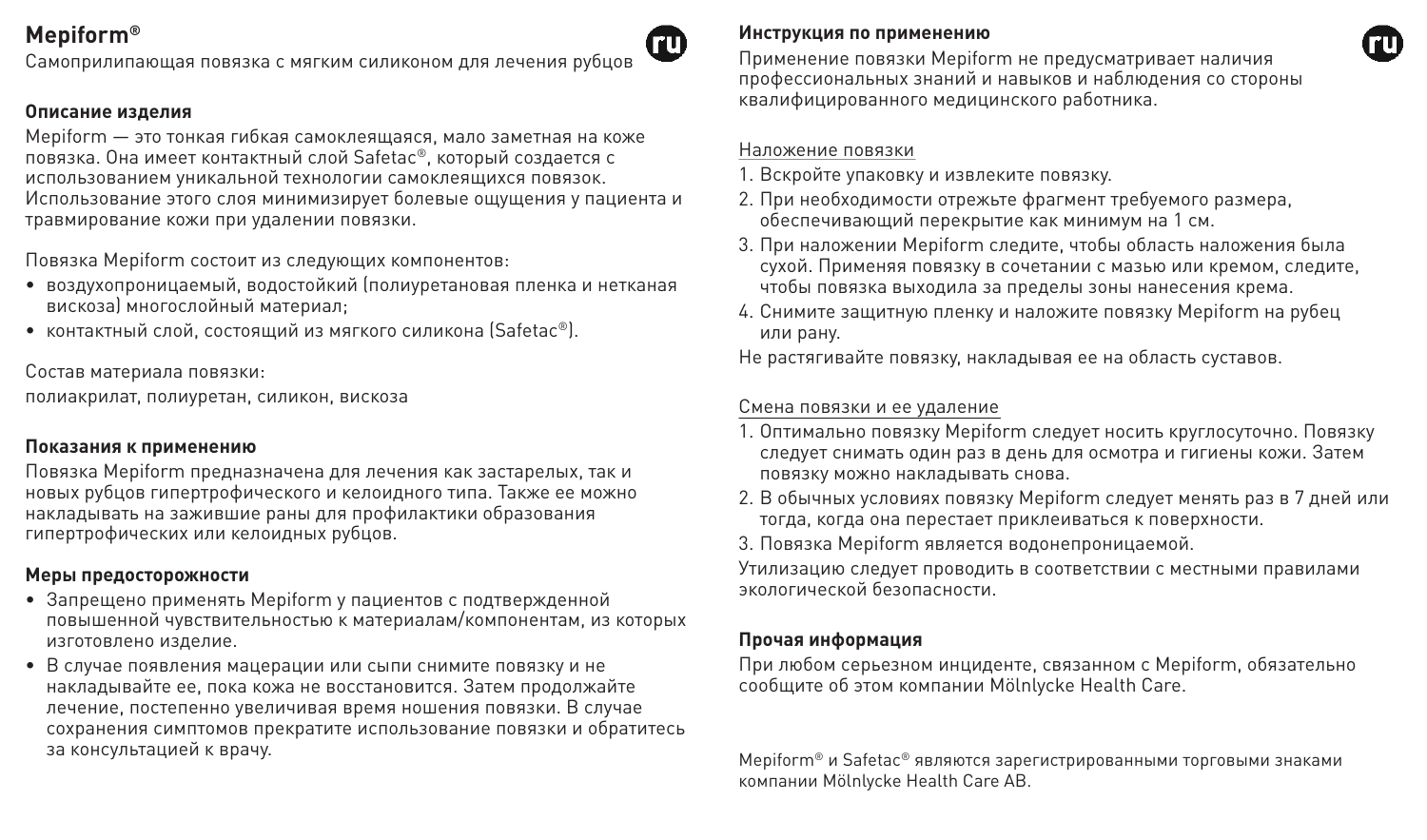| Ê<br><b>Mepiform®</b>                                                                                                                                                                                                                                                                            | Upute za upotrebu                                                                                                                                                                                                                                                                                                       |
|--------------------------------------------------------------------------------------------------------------------------------------------------------------------------------------------------------------------------------------------------------------------------------------------------|-------------------------------------------------------------------------------------------------------------------------------------------------------------------------------------------------------------------------------------------------------------------------------------------------------------------------|
| Ljepivi silikonski zavoj namijenjen tretmanu ožiljaka                                                                                                                                                                                                                                            | Mepiform mogu upotrebljavati nestručne osobe pod nadzorom<br>zdravstvenih djelatnika.                                                                                                                                                                                                                                   |
| kontaktni sloj Safetac® koji predstavlja jedinstvenu tehnologiju prianjanja.<br>Smanjuje bol kod bolesnika te traumu kože prilikom uklanjanja povoja.<br>Mepiform je samoljepiv, tanak, diskretan i fleksibilan povoj. Povoj ima<br>Opis proizvoda                                               | 2. Ako je potrebno izrežite na odgovarajuću veličinu tako da rubove ožiljka<br>1. Otvorite pakiranje i izvadite povoj.<br>prelazi za najmanje 1 cm.<br>Primjena                                                                                                                                                         |
| kontaktnog sloja koji se sastoji od mekanog silikonskog ljepila (Safetac®)<br>• prozračnog vodootpornog laminatnog sloja (poliuretanski sloj i viskoza,<br>Mepiform se sastoji od:<br>netkani                                                                                                    | Kada se koristi zajedno s kremom ili mašću pripazite da povoj pokriva i<br>3. Kod postavljanja Mepiforma pazite da područje primjene bude suho.<br>Kod primjene na zglobovima izbjegavajte rastezanje povoja.<br>4. Uklonite zaštitnu foliju i stavite Mepiform na ožiljak<br>područje izvan primjene kreme.            |
| poliakrilat, poliuretan, silikon, viskoza<br>Sastav povoja:                                                                                                                                                                                                                                      | 1. Optimalno bi bilo nositi Mepiform 24 sata na dan. Jednom dnevno uklonite<br>Promjena i uklanjanje povoja                                                                                                                                                                                                             |
| ožiljaka. Također se može koristiti profilaktički na zatvorenim ranama radi<br>Mepiform je namijenjen liječenju starih i svježih hipertrofičnih i keloidnih<br>prevencija stvaranja hipertrofičnih ožiljaka ili keloida.<br>Upute za upotrebu                                                    | povoj radi pregleda i toalete kože. Povoj se potom može ponovno postaviti.<br>2. Povoj Mepiform treba pod normalnim uvjetima mijenjati svakih 7 dana ili<br>kada njegova samoljepljiva svojstva više nisu zadovoljavajuća.<br>Odložite u skladu s lokalnim postupcima za zaštitu okoliša.<br>3. Mepiform je vodootporan |
| · Ne upotrebljavajte Mepiform kod bolesnika s poznatom preosjetljivosti na<br>se oporavi do nestanka simptoma, i tada nastavite s liječenjem postepeno<br>U slučaju nastanka maceracije ili osipa uklonite povoj, omogućite koži da<br>sastavne materijale/komponente proizvoda.<br>Mjere opreza | Svaki ozbiljan incident povezan s upotrebom povoja Mepiform treba prijaviti<br>tvrtki Mölnlycke Health Care.<br>Ostale informacije                                                                                                                                                                                      |
| produžujući vrijeme terapije. Ako simptomi ne prolaze prekinite s<br>liječenjem i upitajte za savjet svoga lijećnika                                                                                                                                                                             | Mepiform® i Safetac® registrirani su zaštitni znakovi tvrtke Mölnlycke Health Care AB                                                                                                                                                                                                                                   |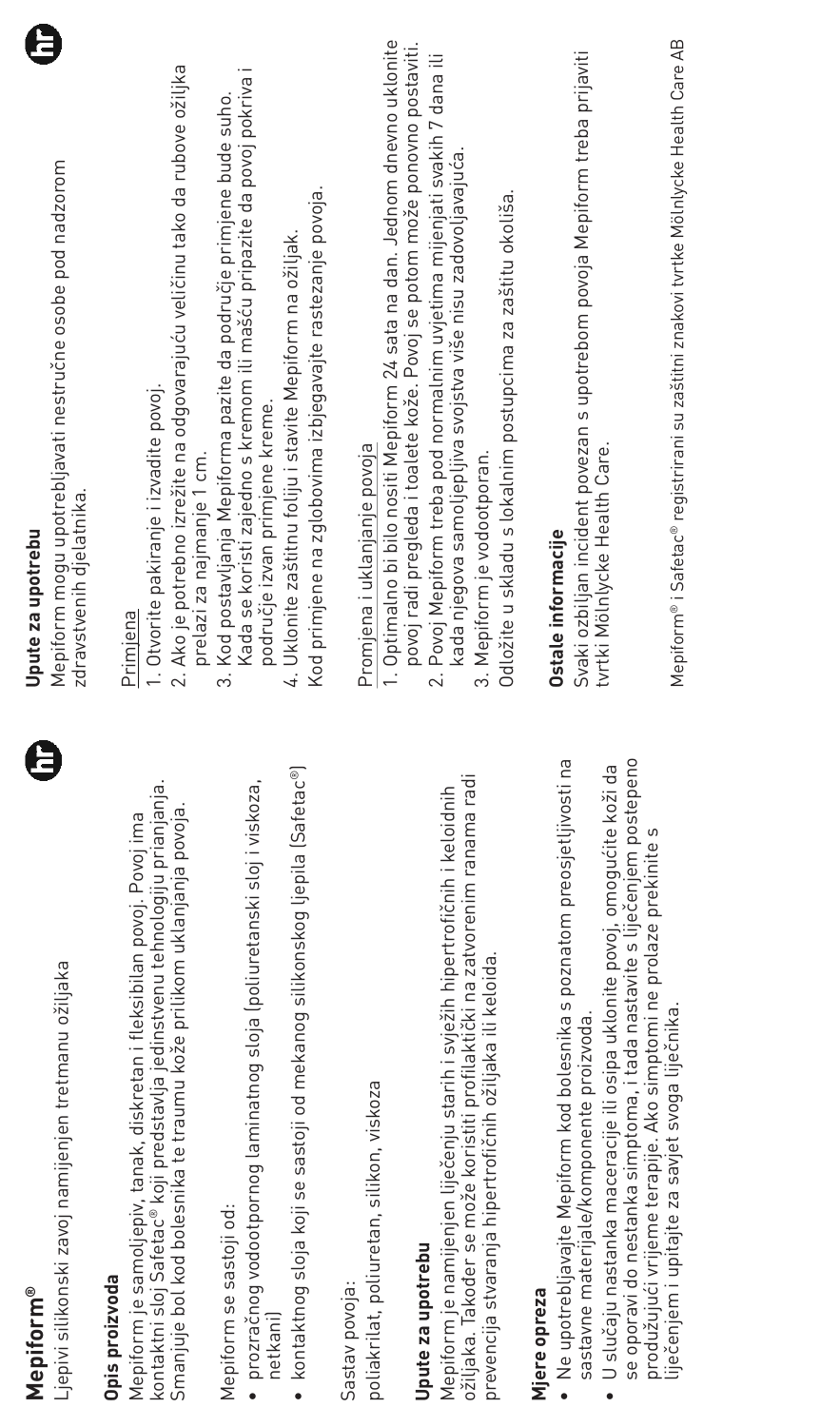| 6<br>Meki samolepljivi silikonski flaster za ožiljke<br><b>Mepiform®</b>                                                                                                                                                                                                                            | ្ហ<br>Mepiform mogu da koriste nestručna lica pod nadzorom stručnog<br>Uputstvo za upotrebu<br>zdravstvenog osoblja.                                                                                                                                      |
|-----------------------------------------------------------------------------------------------------------------------------------------------------------------------------------------------------------------------------------------------------------------------------------------------------|-----------------------------------------------------------------------------------------------------------------------------------------------------------------------------------------------------------------------------------------------------------|
| poseduje Safetac® sloj koji se postavlja na kožu i ima jedinstvenu tehnologiju<br>izrade prianjajućeg materijala. Ona ublažava bol kod pacijenta i smanjuje<br>Mepiform je samolepljiva, tanka, diskretna i fleksibilna obloga. Obloga<br>traumu kože prilikom uklanjanja obloge.<br>Opis proizvoda | Ukoliko je potrebno, obloga se može iseći do odgovarajućih dimenzija,<br>tako da preklapanje bude najmanje 1 cm<br>1. Otvoriti pakovanje i izvaditi oblogu.<br>Primena                                                                                    |
| · laminiranog sloja koji propušta vazduh i otporan je na tuširanje<br>lpoliuretanski film i viskozni netkani materijal<br>Mepiform se sastoji od:                                                                                                                                                   | Ukoliko se koristi uz mast ili krem, paziti da obloga prekriva područje<br>3. Pri postavljanju obloge Mepiform, proveriti da li je taj deo kože suv.<br>4. Odstraniti zaštitni film i staviti Mepiform preko ožiljka.<br>van krema                        |
| sloja koji se postavlja na kožu napravljenog od mekog silikonskog<br>prianjajućeg materijala ISafetac®                                                                                                                                                                                              | Izbegavati istezanje kada se obloga postavlja iznad zglobova.                                                                                                                                                                                             |
| poliakrilat, poliuretan, silikon, viskoza<br>Sadržaj materijala obloge:                                                                                                                                                                                                                             | 2. U normalnim uslovima, Mepiform treba menjati na svakih 7 dana ili kada<br>1. Mepiform bi bilo optimalno nositi 24 sata na dan. Ukloniti obloqu jednom<br>dnevno i pregledati i oprati kožu. Potom ponovo staviti oblogu.<br>Zamena i uklanjanje obloge |
| keloidnih ožiljaka. Takođe može da se koristi kao profilaktička terapija za<br>Mepiform je dizajniran za lečenje kako starih tako i svežih hipertrofičnih<br>zatvorene rane u cilju prevencije hipertrofičnih ili keloidnih ožiljaka.<br>Indikacije za upotrebu                                     | Odlaganje mora da se obavlja u skladu sa lokalnim procedurama za zaštitu<br>3. Mepiform je otporan na tuširanje.<br>obloga više ne prianja kako treba.                                                                                                    |
| Ne koristite Mepiform na pacijentima za koje se zna da su preosetljivi na<br>unutrašnje materijale/komponente proizvoda.<br>Mere opreza<br>$\bullet$                                                                                                                                                | U slučaju ozbiljnog incidenta u vezi sa korišćenjem obloge Mepiform, taj<br>slučaj treba prijaviti kompaniji Mölnlycke Health Care.<br>Ostale informacije                                                                                                 |
| postepeno povećavajući dužinu terapije. Ukoliko je simptom i dalje prisutan,<br>da se oporavi sve dok se simptom ne povuće, a potom nastavite sa lećenjem<br>Ukoliko dođe do maceracije ili pojave osipa, uklonite oblogu i pustite kožu<br>prekinite sa upotrebom i potražite savet lekara.        | Mepiform® i Safetac® su zaštićene robne marke kompanije Mölnlycke Health Care AB                                                                                                                                                                          |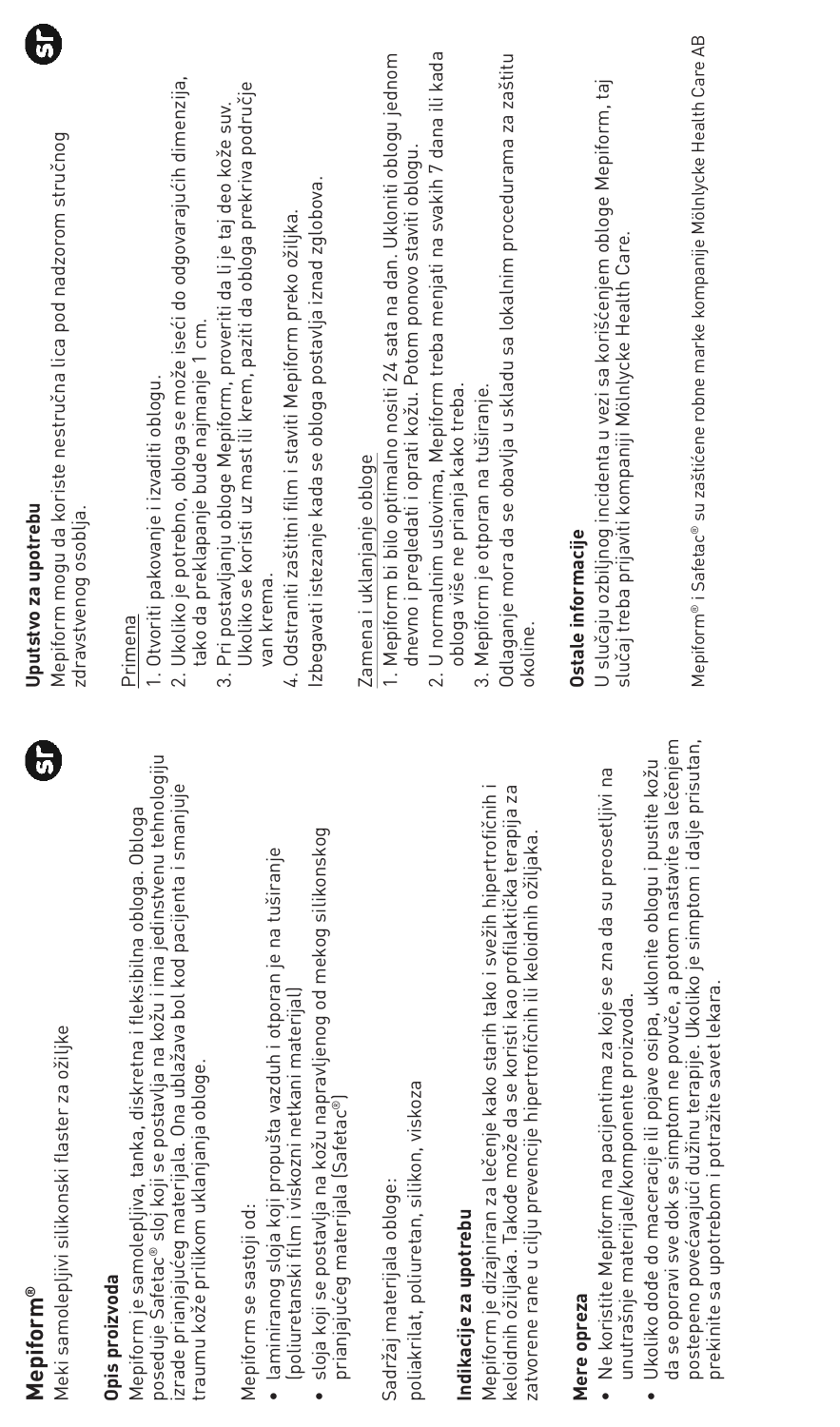| المتضمنة بالمنتج<br>الأربيل في المستمر المتعامل المستمر المتعامل المستمر المستمر المستمر المستمر المستمر المستمر المستمر المستمر ال<br>المستمر المستمر المستمر المستمر المستمر المستمر المستمر المستمر المستمر المستمر المستمر المستمر المستمر المست<br>تجنب مط الضمانة في أثناء وضعها على المفاصل<br>في حالة رقوع أي حادث خطير فيما بتحلول باستخدام جنسادة Mepiform وبنيغي إيلاغ شركة من تجمع المركة بالا من القصائ<br>ان "Mepiform و"Safetac" علامتان تجاريتان مسجلتان لشركة Molniycke Health Care AB<br>۲-راڊا الرم الأولي ميڪنك قطع الصيدادة للحصول علي مقامان مذاهبتِ متوتُ تقرك مسلمة زائدة عن منطقة الجرح بمقار<br>۱۱<br>تغيير الضعادة وإزالتها<br>بنيته المجازة المستواتي والمستقام والمستول والمستول والمستقار والمستقار والمستقار والمستوات والمستوا<br>معلومات اخرى<br>٣- عند استخدام ضمادة Mepfforms ، تحقُّ من جفاف المنطقة التي ستَّضع الضمادة عليها. وعند الإستعمال مع مر هم<br>٤-أرْلَ طَبْقَةَ الإطْلاقَ، تُم ضَبع ضَمادة Mepiform على النَّبةِ.<br>م بالتوافي المجاز والمستخدم المستخدم المجاز والمستخدم المجاز والمستخدم المستخدم المستخدم المستخدم المستخدم المستخدم المستخدم المستخدم المستخدم المستخدم المستخدم المستخدم المستخدم المستخدم المستخدم المستخدم المستخدم المستخ<br>T-ضمانة Mepiform مقاومة للعاء.<br>۱-يجب الا تتجارز المدة المثانية لوضع ضمادة Mephform على الندبات ٢٤ ماحة في اليوم. أزل الضمادة مر ة و لحة<br>في اليوم افحص البطاء و غمله، ومن المعكن وضع الضمادة مرةً أخرى بعد ذلك.<br>أَرَّ مِنْ الْمُؤْتَّبِينَ وَالْمُؤْتَّبِينَ وَالْمُؤْتَّبِينَ وَالْمُؤْتَّبِينَ وَالْمُؤْتَّبِينَ وَالْمُؤْتَ | الاستعمال<br>a                       | Mepiform®                                                                                                                                                                                                                                                                                                                            |
|----------------------------------------------------------------------------------------------------------------------------------------------------------------------------------------------------------------------------------------------------------------------------------------------------------------------------------------------------------------------------------------------------------------------------------------------------------------------------------------------------------------------------------------------------------------------------------------------------------------------------------------------------------------------------------------------------------------------------------------------------------------------------------------------------------------------------------------------------------------------------------------------------------------------------------------------------------------------------------------------------------------------------------------------------------------------------------------------------------------------------------------------------------------------------------------------------------------------------------------------------------------------------------------------------------------------------------------------------------------------------------------------------------------------------------------------------------------------------------------------------------------------------------------------|--------------------------------------|--------------------------------------------------------------------------------------------------------------------------------------------------------------------------------------------------------------------------------------------------------------------------------------------------------------------------------------|
|                                                                                                                                                                                                                                                                                                                                                                                                                                                                                                                                                                                                                                                                                                                                                                                                                                                                                                                                                                                                                                                                                                                                                                                                                                                                                                                                                                                                                                                                                                                                              | ١- افتح العبوة ثم أخرج الضمادة منها. | ضمادة من السيليكون ناعمة وذاتية الالتصاق للعناية بالتنبات                                                                                                                                                                                                                                                                            |
|                                                                                                                                                                                                                                                                                                                                                                                                                                                                                                                                                                                                                                                                                                                                                                                                                                                                                                                                                                                                                                                                                                                                                                                                                                                                                                                                                                                                                                                                                                                                              |                                      | @Chetled لاستهداف البدا<br>الصدمات التي يتمرض لها البداد عند إز الة الضمادة :<br>الصدمات التي يتمرض لها البداد عند إز الة الضمادة :<br>وصف المنتج<br>إن ضمادة Mepiform هي ضمادة ذاتية (لالتصاق)، ورقيقة، وصخيرة الحجم، ومرنة. وتشيز الضمادة بوجود طبقة                                                                               |
|                                                                                                                                                                                                                                                                                                                                                                                                                                                                                                                                                                                                                                                                                                                                                                                                                                                                                                                                                                                                                                                                                                                                                                                                                                                                                                                                                                                                                                                                                                                                              |                                      | . ومائيل ( الله قيلة السياسية ) [ الله عليه الله عليه الله عليه الله عليه الله عليه الله عليه الله القياسية المسلمة المسلمة المسلمة المسلمة المسلمة المسلمة المسلمة المسلمة المسلمة المسلمة المسلمة المسلمة المسلمة المسلمة<br>● طبقة ملامسة للجلد تتكون من طبقة لاصقة ناعمة من السيليكون (©Safetac)<br>تتكون ضمادة Mepiform مما يلي |
|                                                                                                                                                                                                                                                                                                                                                                                                                                                                                                                                                                                                                                                                                                                                                                                                                                                                                                                                                                                                                                                                                                                                                                                                                                                                                                                                                                                                                                                                                                                                              |                                      | بولي اکرېلات، بولي يورېټان، سيليکون، فسکوز<br>مکہ نات مہ اد الضمادة                                                                                                                                                                                                                                                                  |
|                                                                                                                                                                                                                                                                                                                                                                                                                                                                                                                                                                                                                                                                                                                                                                                                                                                                                                                                                                                                                                                                                                                                                                                                                                                                                                                                                                                                                                                                                                                                              |                                      | دواعي الاستعمال                                                                                                                                                                                                                                                                                                                      |
|                                                                                                                                                                                                                                                                                                                                                                                                                                                                                                                                                                                                                                                                                                                                                                                                                                                                                                                                                                                                                                                                                                                                                                                                                                                                                                                                                                                                                                                                                                                                              |                                      | والجديدة. كما يعكن استخدامها بوصفها عامر كما والأخوار والمغلقة للوقائية من حدوث التدبات الخمخامية.<br>أو التنبات الجدروية.<br>ملمعت General Meplicum أثنيتكم في التكاور العارجية الخاصة بكل من القبات الخنخامية والجزوية القيعة                                                                                                      |
|                                                                                                                                                                                                                                                                                                                                                                                                                                                                                                                                                                                                                                                                                                                                                                                                                                                                                                                                                                                                                                                                                                                                                                                                                                                                                                                                                                                                                                                                                                                                              |                                      | ● تُجَنَّبُ استَخَدَام ضَعادَة CED SpaleD مع المرضى الصروف إصابتَهم بالحساسية المفرطة من المواد الكوادات<br>الاحتماطات                                                                                                                                                                                                               |
|                                                                                                                                                                                                                                                                                                                                                                                                                                                                                                                                                                                                                                                                                                                                                                                                                                                                                                                                                                                                                                                                                                                                                                                                                                                                                                                                                                                                                                                                                                                                              |                                      |                                                                                                                                                                                                                                                                                                                                      |
|                                                                                                                                                                                                                                                                                                                                                                                                                                                                                                                                                                                                                                                                                                                                                                                                                                                                                                                                                                                                                                                                                                                                                                                                                                                                                                                                                                                                                                                                                                                                              |                                      | تطيعات الاستعمال<br>يستطيع الأشخاص العاديون استخدام ضمادة Mepiform تحت إثبراف متخصصي الرعاية الصحية.                                                                                                                                                                                                                                 |
|                                                                                                                                                                                                                                                                                                                                                                                                                                                                                                                                                                                                                                                                                                                                                                                                                                                                                                                                                                                                                                                                                                                                                                                                                                                                                                                                                                                                                                                                                                                                              |                                      |                                                                                                                                                                                                                                                                                                                                      |

مقاس مذلسب بحيث تقرك مساحة زائدة عن منطقة الجرح بعقار.<br>مقاس مذلسب بحيث تقرك مساحة زائدة عن منطقة الجرح بعقار.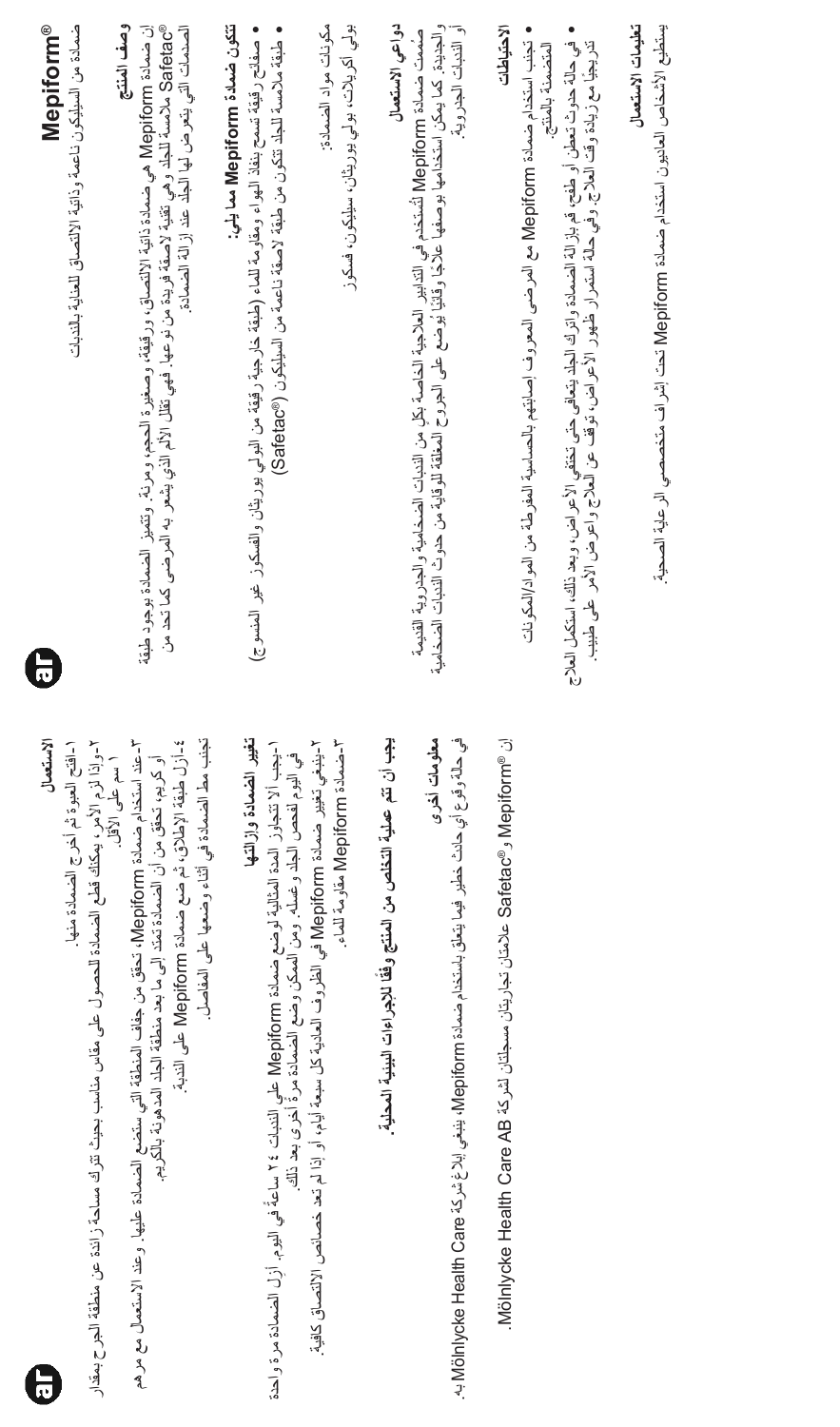**AUSTRALIA** Mölnlycke Health Care Pty. Ltd. 12 Narabang Way, Belrose, NSW 2085 Tel: +61 02 8977 2144

**AUSTRIA** Mölnlycke Health Care GmbH Europlaza, Wagenseilgasse 14, 1120 Vienna Tel: +43 1 278 85 42 Customer Service Tel: 0800 292 874

**BELGIUM** Mölnlycke Health Care NV/SA, Berchemstadionstraat 72, B2, B-2600 BERCHEM (Antwerpen) Tel: +32 3 2868 950

**CANADA** Mölnlycke Health Care Inc., 2010 Winston Park Drive, Suite 100, Oakville, Ontario, L6H 5R7 Tel: +1 905 829 1502

**CHINA** Mölnlycke Health Care (Shanghai) Co., Ltd. RM 629, No.8 Hua Jing Road, Wai Gao Qiao FTZ Shanghai, China Tel: +86 10 5128 8571

**CZECH REPUBLIC** Mölnlycke Health Care s.r.o. Hajkova 2747/22, 130 00 Prague 3 Tel: +420 221 890 517 (Reception) Tel: +420 221 890 511 (Customer Service)

**DENMARK** Mölnlycke Health Care ApS, Gydevang 33, DK-3450 Allerød Tel: +45 48 16 82 68 Customer Service Tel: +80 886 810

**ESTONIA** Mölnlycke Health Care OÜ, Vabaõhumuuseumitee 4-67, EE-13522 Tallin Tel: +372 671 1520

**FINLAND** Mölnlycke Health Care Oy, Pitäjänmäentie 14, 3 krs, FI-00380 Helsinki Tel: +358 201 622 300 Customer Service Tel: 0800 113 442

**FRANCE** Mölnlycke Health Care SAS, 13 Allée du Château Blanc 59290 WASQUEHAL Tel: +33 320 122 555 Customer Service Tel: 0800 910 292

**GERMANY** Mölnlycke Health Care GmbH Grafenberger Allee 297 DE-40237 Düsseldorf Tel: +49 211 92 08 80 Customer Service Tel: 0800 186 21 80

**HUNGARY** Mölnlycke Health Care Kft HU-1134 Budapest, Dévai u. 26-28. III. em. Tel: +36 1 477 3080

**INDIA** Mölnlycke Health Care India Pvt Ltd Universal Business Centre Second Floor, Universal Trade Tower Sector 49, Gurgaon Sohna Road Gurgaon 122 018, Haryana Tel: +91 124 4696 008

**ITALY** Mölnlycke Health Care s.r.l., Via Marsala 40/C, IT-21013 Gallarate (VA) Tel: +39 0331 714 011

**JAPAN** Mölnlycke Health Care KK, 4F Concieria Nishi-Shinjuku Tower's West 6-20-7 Nishi-Shinjuku, Shinjuku-Ku, Tokyo 160-0023 Tel: +81 3 6914 5004

**KOREA** Mölnlycke Health Care Korea Co., Ltd 2nd floor, Hansol Richville. 46 Wiryeseong-daero, Songpa-gu, Seoul, 05627 South Korea Tel: +82 2 3789 1402

**LATVIA** Mölnlycke Health Care AB, Dzelzavas 120 M, Riga LV-1021 Tel: +372 6711 522

**LITHUANIA** Mölnlycke Health Care AB, J. Galvydzio g. 3, LT 08236 Vilnius Tel: +370 5 2274 58 37

**NETHERLANDS** Mölnlycke Health Care B.V. Postbus 3196, 4800 DD Breda Tel: +31 76 521 9663

**NORWAY** Mölnlycke Health Care AS Postboks 6229 Etterstad, NO-0603 Oslo Tel: +47 22 70 63 70 Customer Service Tel: 800 161 78

#### **POLAND**

Mölnlycke Health Care Polska Sp. z o. o. ul. Zwycięstwa 17a 15-703 Białystok Tel: +85 652 77 77

**PORTUGAL** Mölnlycke Health Care Rua Brito Capelo, 807 4450-068 Matosinhos Tel: +351 808 919 960 Customer Service Tel: 800 832 096

**RUSSIA** Mölnlycke Health Care, 10/3 Toulskaya str., Moscow 115191 Tel: +7 495 232 26 64

#### **SINGAPORE**

Mölnlycke Health Care Asia-Pacific Pte Ltd 298 Tiong Bahru Road #07-03 Central Plaza Singapore 168730 Telephone: +65 6438 4008

**SPAIN** Mölnlycke Health Care S.L., Av. De la Vega 15, Edif. 3, 3a Planta ES-28108 Alcobendas (Madrid) Tel: +34 91 484 13 20 Customer Service Tel: 900 963 232

**SWEDEN** Mölnlycke Health Care AB Gamlestadsvägen 3C, Box 130 80 SE-402 52 GÖTEBORG Tel: +46 31 722 30 00 Customer Service Tel: 020 798 264

#### **SWITZERLAND**

Mölnlycke Health Care AG Brandstrasse 24 CH-8952 Schlieren Tel: +41 44 744 54 00 Customer Service Tel German: 0800 563 195 Tel French: 0800 563 196

#### **UNITED ARAB EMIRATES**

Mölnlycke Health Care Unit No. 603 Jumeirah Business Center 1, Plot No. G2 Jumeirah Lakes Towers, Dubai Tel: +971 45 54 73 17

#### **UNITED KINGDOM**

Mölnlycke Health Care Ltd. 401 Grafton Gate Milton Keynes MK9 1AT Tel: +44 870 60 60 766 Customer Service, Private Tel: 0800 917 4919 Customer Service, Public sector Tel: 0800 917 4918

**USA** Molnlycke Health Care US, LLC 5550 Peachtree Parkway Suite 500, Norcross, GA 30092

Tel: + 1-800-882-4582